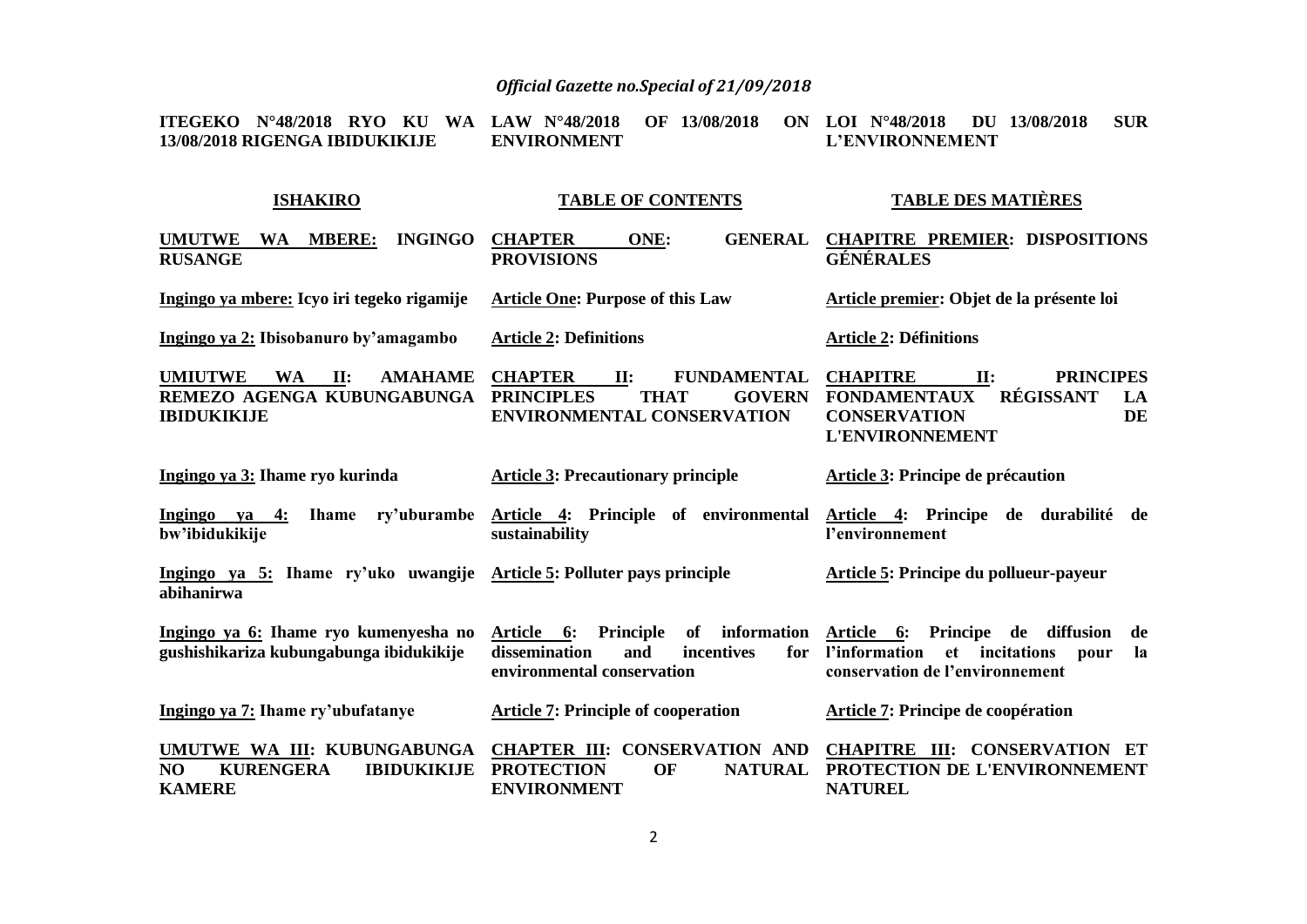| Icyiciro cya mbere: Ubutaka n'ibiri i Section one: Soil and subsoil<br>kuzimu                                             |                                                                                                | Section première: Sol et sous-sol                                                                   |
|---------------------------------------------------------------------------------------------------------------------------|------------------------------------------------------------------------------------------------|-----------------------------------------------------------------------------------------------------|
| Ingingo ya 8: Kubungabunga ubutaka Article 8: Soil and subsoil conservation<br>n'ibiri ikuzimu                            |                                                                                                | Article 8: Conservation du sol et du sous-sol                                                       |
| y'ubutaka n'ibiri ikuzimu                                                                                                 | Ingingo ya 9: Imikoreshereze n'imicungire Article 9: Use and management of soil and<br>subsoil | Article 9: Utilisation et gestion du sol et du<br>sous-sol                                          |
| Ingingo ya 10: Ibyitabwaho mu gutanga<br>uruhushya ku mikoreshereze y'ubutaka<br>n'ibiri i kuzimu                         | <b>Article 10: Prerequisites for granting soil</b><br>and subsoil exploitation license         | Article 10: Conditions préalables à l'octroi<br>de licence d'exploitation du sol et du sous-<br>sol |
| Icyliciro cya 2: Umutungo w'amazi                                                                                         | <b>Section 2: Water resources</b>                                                              | <b>Section 2: Ressources en eau</b>                                                                 |
| Ingingo ya 11: Imikoreshereze y'umutungo<br>w'amazi                                                                       | <b>Article 11: Use of water resources</b>                                                      | Article 11: Utilisation des ressources en eau                                                       |
| Ingingo ya 12: Kurengera umutungo Article 12: Water resources protection<br>kamere w'amazi                                |                                                                                                | Article 12: Protection des ressources en eau                                                        |
| Icyliciro cya 3: Urusobe rw'ibinyabuzima                                                                                  | <b>Section 3: Biodiversity</b>                                                                 | <b>Section 3: Biodiversité</b>                                                                      |
| Ingingo ya 13: Kuzana mu Rwanda,<br>gutumiza no kohereza<br>mahanga<br>mu<br>inyamaswa iyo ari yo yose cyangwa<br>ikimera | Article 13: Introduction, importation and<br>exportation of any species of animals or<br>plant | Article 13: Introduction, importation et<br>exportation de toute espèce d'animal ou de<br>plante    |
| Ingingo ya 14: Gutunga no gucuruza<br>inyamaswa zo mu gasozi                                                              | Article 14: Keeping of and trade in wild<br>animals                                            | Article 14:<br>Détention<br>et<br>commerce<br>d'animaux sauvages                                    |
| Icyiciro cya 4: Umwuka wo mu kirere                                                                                       | <b>Section 4: Atmosphere</b>                                                                   | <b>Section 4: Atmosphère</b>                                                                        |
| Ingingo<br>15:<br><b>Kurengera</b><br>ya<br>$\mathbf{n}\mathbf{o}$<br>kubungabunga umwuka wo mu kirere                    | Article 15: Protection and conservation of<br>the atmosphere                                   | Article 15: Protection et conservation de<br>l'atmosphère                                           |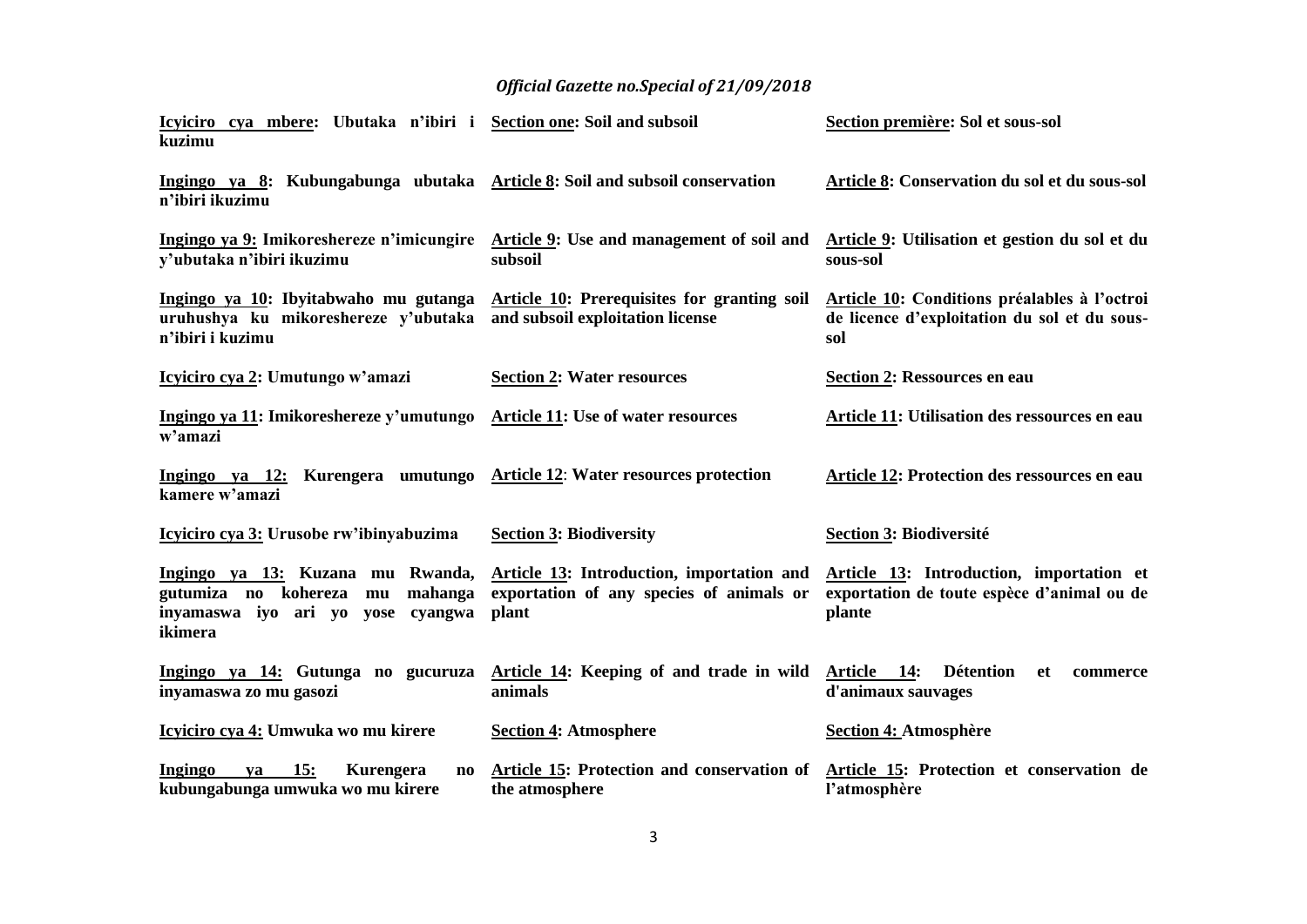| Ingingo ya 16: Kurinda akayunguruzo Article 16: Protection of the ozone layer<br>k'imirasire y'izuba                                                                                                 |                                                                                                                                                                                                                                 | Article 16: Protection de la couche d'ozone                                                                                                                                                                                                                              |
|------------------------------------------------------------------------------------------------------------------------------------------------------------------------------------------------------|---------------------------------------------------------------------------------------------------------------------------------------------------------------------------------------------------------------------------------|--------------------------------------------------------------------------------------------------------------------------------------------------------------------------------------------------------------------------------------------------------------------------|
| NO KURENGERA IBIDUKIKIJE BIVA PROTECTION<br>KU BIKORWA BYA MUNTU                                                                                                                                     | UMUTWE WA IV: KUBUNGABUNGA CHAPTER IV: CONSERVATION AND<br>OF<br><b>ENVIRONMENT</b>                                                                                                                                             | CHAPITRE IV: CONSERVATION ET<br><b>BUILT PROTECTION DE L'ENVIRONNEMENT</b><br>BÂTI                                                                                                                                                                                       |
| Ingingo ya 17: Imicungire y'imyanda Article 17: Liquid waste management<br>itemba                                                                                                                    |                                                                                                                                                                                                                                 | <b>Article 17: Gestion des déchets liquides</b>                                                                                                                                                                                                                          |
| Ingingo ya 18: Imicungire y'imyanda Article 18: Solid waste management<br>ikomeye                                                                                                                    |                                                                                                                                                                                                                                 | Article 18: Gestion des déchets solides                                                                                                                                                                                                                                  |
| impanuka cyangwa ubuhumane                                                                                                                                                                           | Ingingo ya 19: Imicungire y'imyanda iteza Article 19: Management of hazardous and Article 19: Gestion des déchets dangereux<br>toxic waste                                                                                      | et toxiques                                                                                                                                                                                                                                                              |
| Ingingo ya 20: Imicungire y'imyanda<br>ikomoka ku bikoresho by'ikoranabuhanga                                                                                                                        | Article 20: Management of electronic waste                                                                                                                                                                                      | <b>Gestion</b><br>déchets<br><b>Article</b><br>20:<br>des<br>électroniques                                                                                                                                                                                               |
| UMUTWE WA V: INSHINGANO ZA<br>LETA, IZ'INZEGO Z'IMITEGEKERE<br><b>ZEGEREJWE</b><br>Y'IGIHUGU<br><b>ABATURAGE N'IZ'ABATURAGE MU</b><br>KURENGERA, KUBUNGABUNGA NO<br><b>GUTEZA IMBERE IBIDUKIKIJE</b> | <b>CHAPTER V: OBLIGATIONS OF THE</b><br>STATE, DECENTRALISED ENTITIES<br>AND LOCAL COMMUNITIES WITH<br><b>REGARD</b><br><b>TO</b><br><b>THE</b><br>PROTECTION.<br><b>CONSERVATION AND</b><br><b>PROMOTION</b><br>OF ENVIRONMENT | <b>CHAPITRE</b><br><b>OBLIGATIONS</b><br>$\mathbf{V}$ :<br>DE<br>L'ÉTAT,<br><b>ENTITÉS</b><br><b>DES</b><br>DÉCENTRALISÉES<br><b>ET</b><br><b>DES</b><br>À<br><b>COMMUNAUTÉS</b><br>LA<br><b>OUANT</b><br>PROTECTION, CONSERVATION<br>ET<br>PROMOTION DE L'ENVIRONNEMENT |
| Icyiciro cya mbere: Inshingano zihuriweho                                                                                                                                                            | <b>Section One: Common obligations</b>                                                                                                                                                                                          | <b>Section première: Obligations communes</b>                                                                                                                                                                                                                            |
| n'imihindagurikire y'ibihe muri gahunda<br>z'iterambere                                                                                                                                              | Ingingo ya 21: Kwinjiza ibidukikije Article 21: Mainstreaming of environment<br>and climate change in the development<br>planning process                                                                                       | Article 21: Intégration de l'environnement<br>et du changement climatique dans le<br>planification<br>de<br>processus<br>du<br>développement                                                                                                                             |
| Ingingo<br>22:<br>Kwigisha<br>va<br>kubungabunga ibidukikije no kwita ku of environment and climate change                                                                                           | abantu Article 22: Education on the conservation Article 22: Éducation à la conservation de                                                                                                                                     | l'environnement<br>changement<br>et<br>au                                                                                                                                                                                                                                |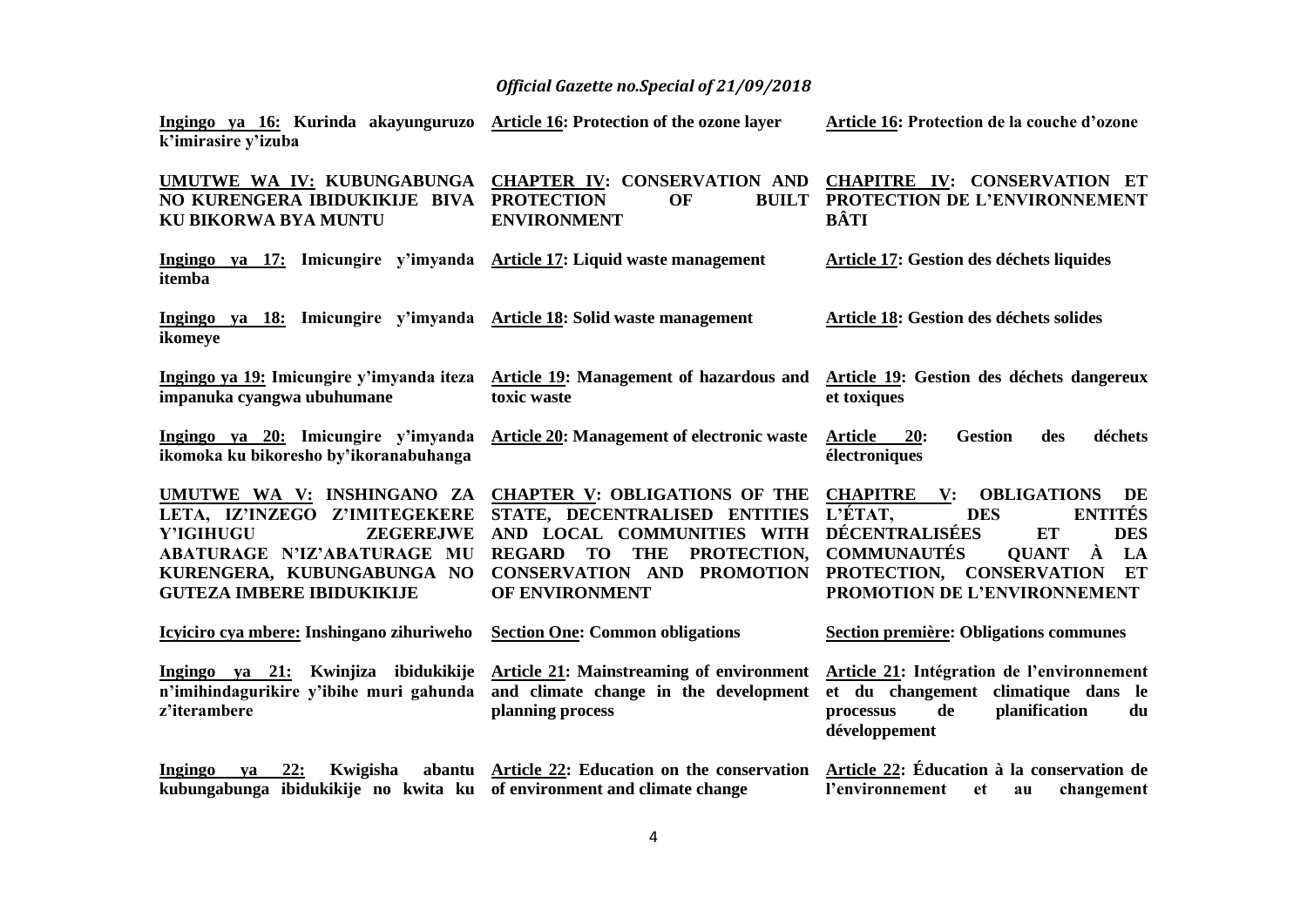| mihindagurikire y'ibihe                                                                             |                                                                                                               | climatique                                                                                          |
|-----------------------------------------------------------------------------------------------------|---------------------------------------------------------------------------------------------------------------|-----------------------------------------------------------------------------------------------------|
| Ingingo ya 23: Ubusitani                                                                            | <b>Article 23: Green spaces</b>                                                                               | <b>Article 23: Espaces verts</b>                                                                    |
| 24:<br><b>Isuzuma</b><br>Ingingo<br>va<br>ry'imihindagurikire v'ibihe no gutanga<br>raporo          | Article 24: Climate change assessment and<br>reporting                                                        | Article 24: Évaluation et rapports sur les<br>changements climatiques                               |
| mihindagurikire y'ibihe no guhererekanya<br>ikoranabuhanga                                          | Ingingo ya 25: Ingamba zo kwita ku Article 25: Response measures on climate<br>change and technology transfer | Article 25:<br>Mesures de réponse aux<br>changements climatiques et transfert de<br>technologie     |
| Icyiciro cya 2: Inshingano za Leta                                                                  | <b>Section 2: Obligations of the State</b>                                                                    | <b>Section 2: Obligations de l'État</b>                                                             |
| Ingingo ya 26: Inshingano rusange za Leta                                                           | <b>Article 26: General obligations of the State</b>                                                           | <b>Article 26: Obligations générales de l'État</b>                                                  |
| Ingingo ya 27: Kurinda no kubungabunga<br>ubutaka                                                   | Article 27: Protection and conservation of<br>soil                                                            | Article 27: Protection et conservation du sol                                                       |
| 28:<br>Kurinda<br>urusobe<br>Ingingo ya<br>rw'ibinyabuzima                                          | <b>Article 28: Biodiversity protection</b>                                                                    | Article 28: Protection de la biodiversité                                                           |
| Ingingo ya 29: Imikoreshereze y'ingufu                                                              | <b>Article 29: Energy use</b>                                                                                 | Article 29: Utilisation de l'énergie                                                                |
| ya 30:<br>Ingingo<br>Imishinga<br>igomba<br>gukorerwa isuzumangaruka ku bidukikije<br>n'uko rikorwa | Article 30: Projects that must undergo an<br>environmental impact assessment and its<br>procedure             | Article 30: Projets devant faire l'objet<br>d'une étude d'impact environnemental et sa<br>procédure |
| Ingingo ya 31: Isuzuma ry'ingamba zo ku<br>bidukikije                                               | environmental<br>Article 31:<br><b>Strategic</b><br>assessment                                                | Article 31: Évaluation environnementale<br>stratégique                                              |
| Ingingo ya 32: Igenzura ry'ibidukikije                                                              | <b>Article 32: Environmental audit</b>                                                                        | <b>Article 32: Audit environnemental</b>                                                            |
| Ingingo ya 33: Gusuzuma no kwemeza<br>inyigo ku bidukikije                                          | Article 33: Consideration and approval of<br>environmental studies                                            | Article 33: Examen et approbation des<br>études environnementales                                   |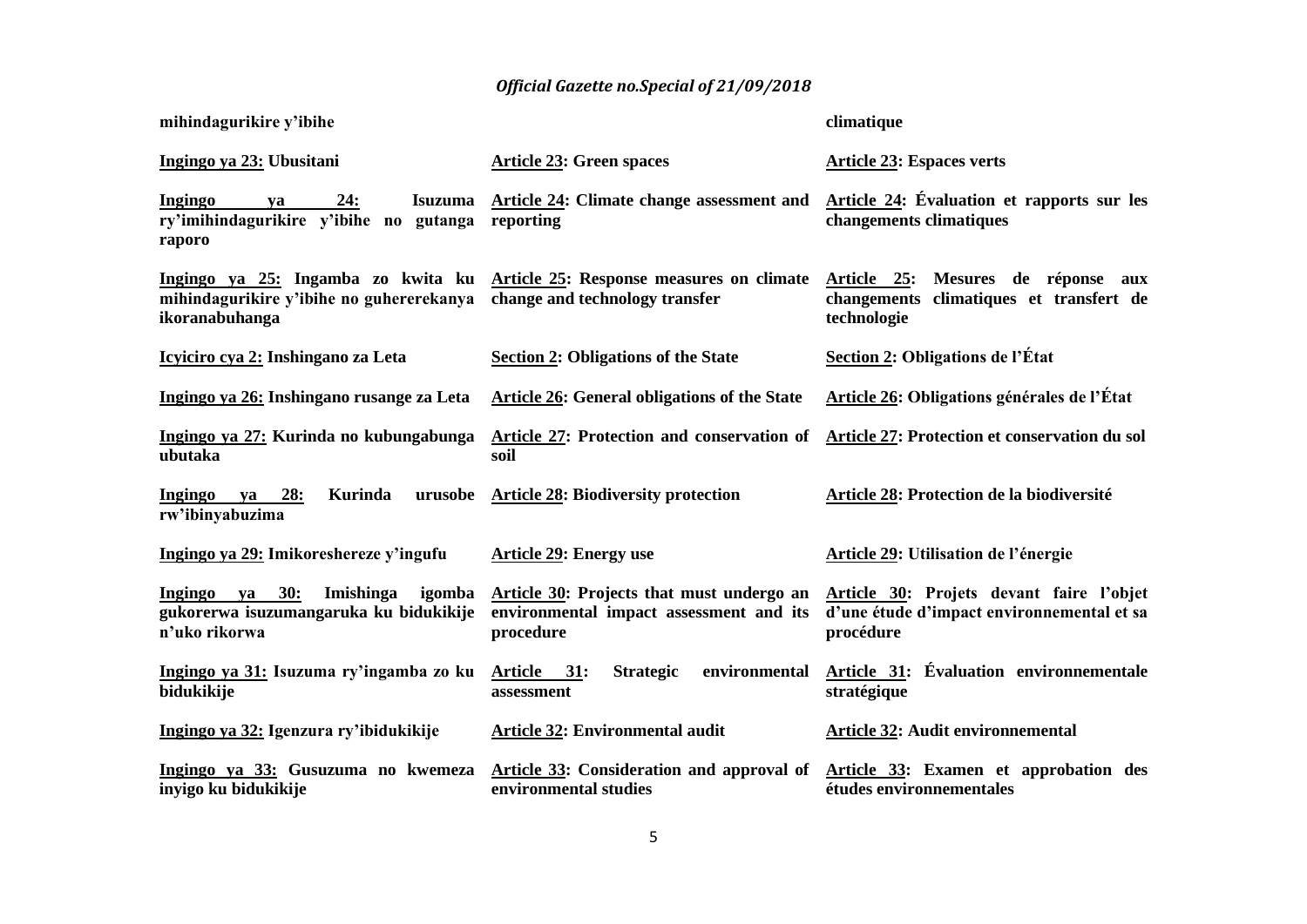| Ingingo ya 34: Ikiguzi cy'inyigo z'isuzuma<br>ku bidukikije                                                                                        | Article 34:<br>of<br>environmental<br>Cost<br>assessments                                                          | 34:<br>Coût<br>d'études<br><b>Article</b><br>environnementales                                                                                  |
|----------------------------------------------------------------------------------------------------------------------------------------------------|--------------------------------------------------------------------------------------------------------------------|-------------------------------------------------------------------------------------------------------------------------------------------------|
| Ingingo ya 35: Gutera inkunga ibikorwa<br>byo kubungabunga ibidukikije                                                                             | Article 35: Financing of environmental<br>conservation activities                                                  | Article 35: Financement des activités de<br>conservation de l'environnement                                                                     |
| Ingingo ya 36: Korohereza ibikorwa<br>bitangiza ibidukikije                                                                                        | Article 36: Facilitation for environment Article 36: Facilitation des initiatives<br>friendly initiatives          | respectueuses de l'environnement                                                                                                                |
| Ingingo ya 37: Amazi n'isukura                                                                                                                     | <b>Article 37: Water and sanitation</b>                                                                            | Article 37: Eau et assainissement                                                                                                               |
| z'imihindagurikire y'ibihe                                                                                                                         | Ingingo ya 38: Gukumira ingaruka mbi Article 38: Prevention of adverse effects of<br>climate change                | Article 38: Prévention des effets néfastes<br>des changements climatiques                                                                       |
| Icyiciro cya 3: Inshingano<br>z'inzego<br>z'imitegekere<br>y'Igihugu<br>zegerejwe<br>abaturage<br>n'iz'abaturage<br>mu<br>kubungabunga ibidukikije | Section 3: Obligations of decentralised<br>entities and local communities as regards<br>environmental conservation | Section 3: Obligations<br>des<br>entités<br>décentralisées et des communautés locales<br>dans le cadre de la conservation de<br>l'environnement |
| z'imitegekere<br>zegerejwe entities<br>y'Igihugu<br>abaturage                                                                                      | Ingingo ya 39: Inshingano z'inzego Article 39: Obligations of decentralised                                        | Article 39:<br><b>Obligations</b><br>entités<br>des<br>décentralisées                                                                           |
| Ingingo ya 40: Inshingano z'abaturage                                                                                                              | <b>Article 40: Obligations of the population</b>                                                                   | Article 40: Obligations de la population                                                                                                        |
| Ingingo ya 41: Ishyirwaho rya Komite zo<br>kurengera ibidukikije                                                                                   | Article 41: Establishment of environment<br>protection committees                                                  | Article 41: Création des comités de<br>protection de l'environnement                                                                            |
| <b>IBIKORWA</b><br><b>UMUTWE</b><br>WA<br>VI:<br><b>BIBUJIJWE N'IBIHANO</b>                                                                        | <b>CHAPTER VI: PROHIBITED ACTS AND</b><br><b>PENALTIES</b>                                                         | <b>CHAPITRE VI: ACTES INTERDITS ET</b><br><b>PEINES</b>                                                                                         |
| Icyiciro cya mbere: Ibikorwa bibujijwe                                                                                                             | <b>Section One: Prohibited acts</b>                                                                                | Section première: Actes interdits                                                                                                               |
| Ingingo ya 42: Ibikorwa bibujijwe ku<br>butaka buhehereye n'ibyanya birinzwe                                                                       | Article 42: Prohibitions in wetlands and<br>protected areas                                                        | Article 42: Interdictions dans les zones<br>humides et dans les zones protégées                                                                 |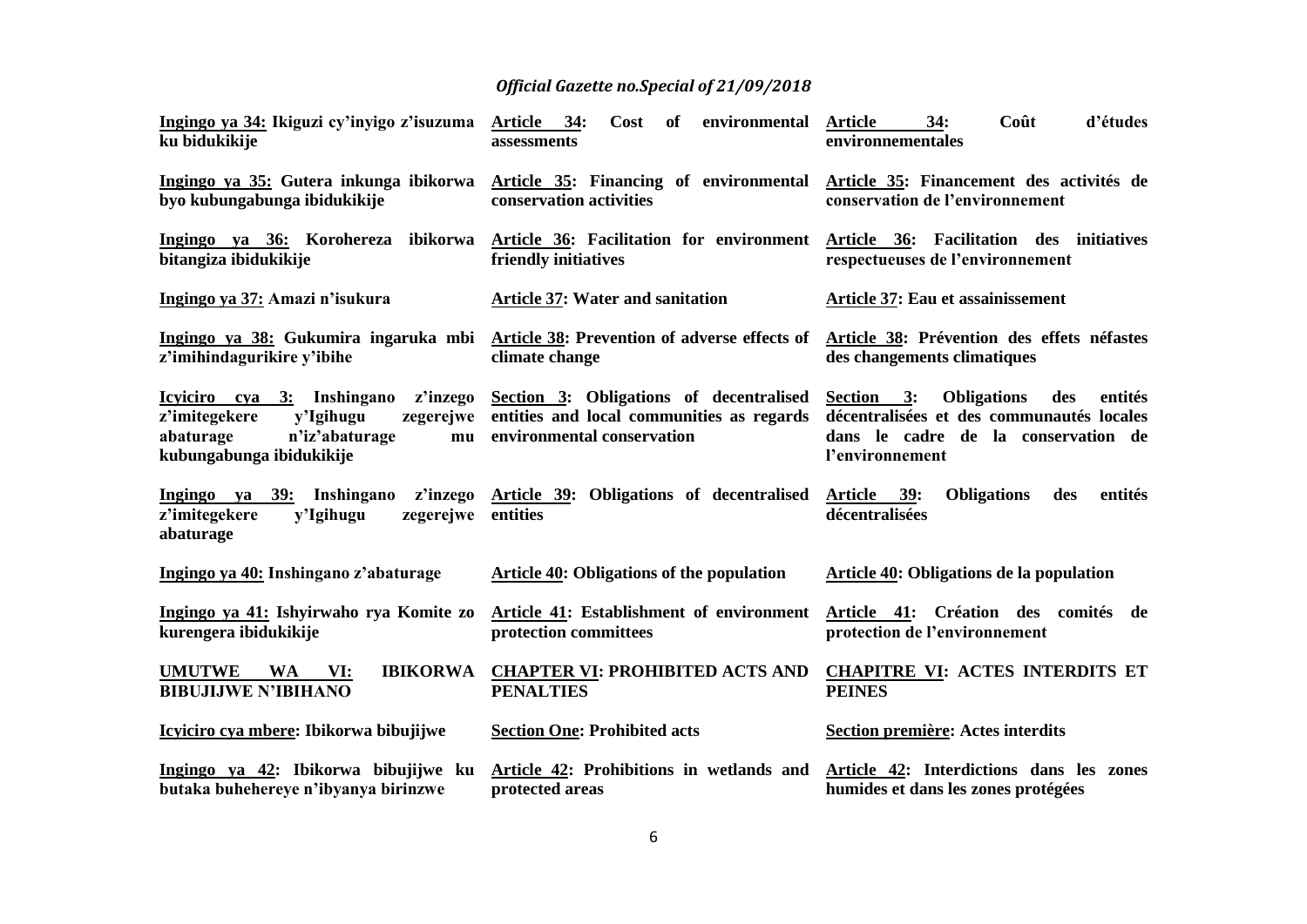| Ingingo ya 43: Ibikorwa bibujijwe biteza<br>urusaku rwangiza                               | Article 43: Prohibited acts related to Article 43: Actes interdits liés à l'émission<br>emission of harmful noise                                                          | sonore nuisible                                                         |
|--------------------------------------------------------------------------------------------|----------------------------------------------------------------------------------------------------------------------------------------------------------------------------|-------------------------------------------------------------------------|
| Ingingo ya 44: Ibikorwa bibujijwe mu<br>kurengera ibinyabuzima                             | <b>Article 44: Prohibited acts in protection of</b><br>biodiversity                                                                                                        | Article 44: Actes interdits<br>dans la<br>protection de la biodiversité |
| Ingingo ya 45: Ibikorwa<br>byerekeye ubutabire n'imyanda                                   | bibujijwe Article 45: Prohibited acts related to Article 45: Actes interdits liés aux produits<br>chemicals and waste                                                      | chimiques et aux déchets                                                |
| Icyliciro cya 2: Ibihano byo mu rwego Section 2: Administrative sanctions<br>rw'ubutegetsi |                                                                                                                                                                            | <b>Section 2: Sanctions administratives</b>                             |
| umushinga<br>utarabona<br>uruhushya<br>rw'isuzumangaruka ku bidukikije                     | Ingingo ya 46: Gushyira mu bikorwa Article 46: Implementing a project without Article 46: Exécution d'un projet sans<br>environmental<br>impact<br>assessment<br>clearance | certificat<br>d'étude<br>d'impact<br>environnemental                    |
| ubutaka buhehereye                                                                         | Ingingo ya 47: Guhumanya no kwangiza Article 47: Polluting and damaging the Article 47: Pollution et endommagement<br>wetlands                                             | des zones humides                                                       |
| Ingingo ya<br>48:<br>buhehereye                                                            | Guhindura ubutaka Article 48: Change of the nature of wetland                                                                                                              | Article 48: Modification de la nature de la<br>zone humide              |
| Kutubahiriza<br>Ingingo ya 49:<br>zitegetswe                                               | intera Article 49: Violation of required distances                                                                                                                         | Article 49: Violation des distances exigées                             |
| Ingingo ya 50: Guhumanya<br>rusange n'ah'umuntu ku giti cye                                | ahantu Article 50: Polluting public and private Article 50: Pollution de l'espace public et<br>area                                                                        | privé                                                                   |
| n'ah'abikorera<br>rusange<br>imyanda ikomoka ku bantu                                      | Ingingo ya 51: Guhumanya ahantu Article 51: Polluting public or private area Article 51: Pollution d'un lieu public ou<br>hakoreshejwe by human wastes                     | privé par les déchets humains                                           |
| Ingingo ya 52: Gutwika imyanda                                                             | <b>Article 52: Burning waste</b>                                                                                                                                           | Article 52: Brûler les déchets                                          |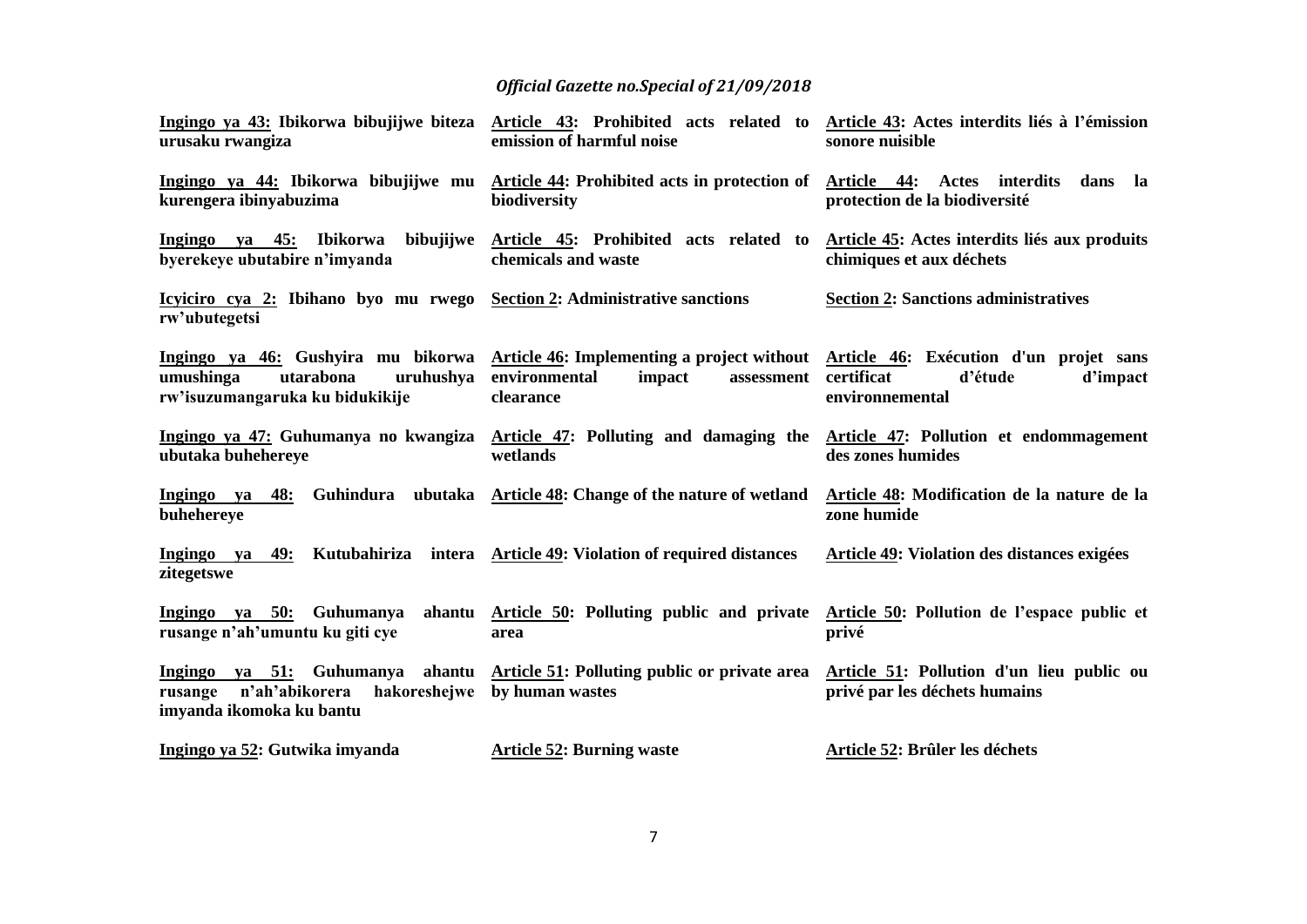| Ingingo ya 53: Guteza urusaku rurengeje Article 53: Causing noise pollution<br>ibipimo                                                     |                                                                                                                           | <b>Article 53: Pollution sonore</b>                                                                                                           |
|--------------------------------------------------------------------------------------------------------------------------------------------|---------------------------------------------------------------------------------------------------------------------------|-----------------------------------------------------------------------------------------------------------------------------------------------|
| Ingingo ya 54: Kubangamira igenzura                                                                                                        | <b>Article 54: Hindering inspection</b>                                                                                   | Article 54: Entrave à l'inspection                                                                                                            |
| Ingingo ya 55: Iyishyurwa ry'ihazabu                                                                                                       | <b>Article 55: Payment of a fine</b>                                                                                      | Article 55: Paiement d'amende                                                                                                                 |
| Icyiciro cya 3: Ibyaha n'ibihano                                                                                                           | <b>Section 3: Offences and penalties</b>                                                                                  | <b>Section 3: Infractions et peines</b>                                                                                                       |
| Ingingo ya 56: Ubucuruzi, ubwikorezi no<br>gucunga imyanda ihumanya                                                                        | Article 56: Trading, transportation and<br>management of toxic waste                                                      | Article 56: Commercialisation, transport et<br>gestion des déchets toxiques                                                                   |
| Ingingo ya 57: Gutumiza mu mahanga,<br>kuzika mu mazi, gutaba, gutwika cyangwa<br>ubundi<br>gukoresha<br>buryo<br>bwatuma<br>imyanda ibora | Article 57: Importing, immersing, burying,<br>burning of waste or using any other means<br>that cause their decomposition | Article 57:<br>Importation,<br>immersion,<br>enfouissement, incinération de déchets ou<br>utilisation de tout autre moyen de<br>décomposition |
| Ingingo ya 58:<br>Guhiga,<br>kugurisha,<br>gukomeretsa cyangwa kwica inyamaswa<br>yo mu bwoko bw'inyamaswa bukomye                         | Article 58: Hunting, selling, injuring or<br>killing a protected animal species                                           | Article 58: Chasser, vendre, blesser ou tuer<br>une espèce animale protégée                                                                   |
| Ingingo ya 59: Kurandura cyangwa<br>gutema ikimera gikomye                                                                                 | Article 59: Uprooting or cutting<br>a<br>protected plant species                                                          | Article 59: Déraciner ou couper une espèce<br>végétale protégée                                                                               |
| Ingingo ya 60: Gushyira ku butaka<br>buhehereye ubwoko bw'ibimera cyangwa<br>inyamaswa utabiherewe uruhushya                               | Article 60: Unauthorized introduction of<br>plant or animal species into wetlands                                         | Article 60: Introduction non autorisée<br>d'espèces végétales et animales dans les<br>zones humides                                           |
| UMUTWE WA VII:<br><b>UBUGENZUZI</b><br>N'UBUBASHA BW'UBUGENZACYAHA<br><b>KU BIDUKIKIJE</b>                                                 | <b>INSPECTION</b><br><b>AND</b><br><b>CHAPTER VII:</b><br><b>CRIMINAL INVESTIGATION POWER</b><br>IN ENVIRONMENTAL MATTERS | <b>CHAPITRE</b><br>VII:<br><b>INSPECTION</b><br>ET<br>POUVOIR D'ENQUÊTE CRIMINELLE<br>EN MATIÈRE ENVIRONNEMENTALE                             |
| Ingingo ya 61: Abakozi bafite ububasha Article 61: Staff with inspection capacity<br>bwo gukora ubugenzuzi                                 |                                                                                                                           | Article 61: Employés dotés de qualité de<br>faire l'inspection                                                                                |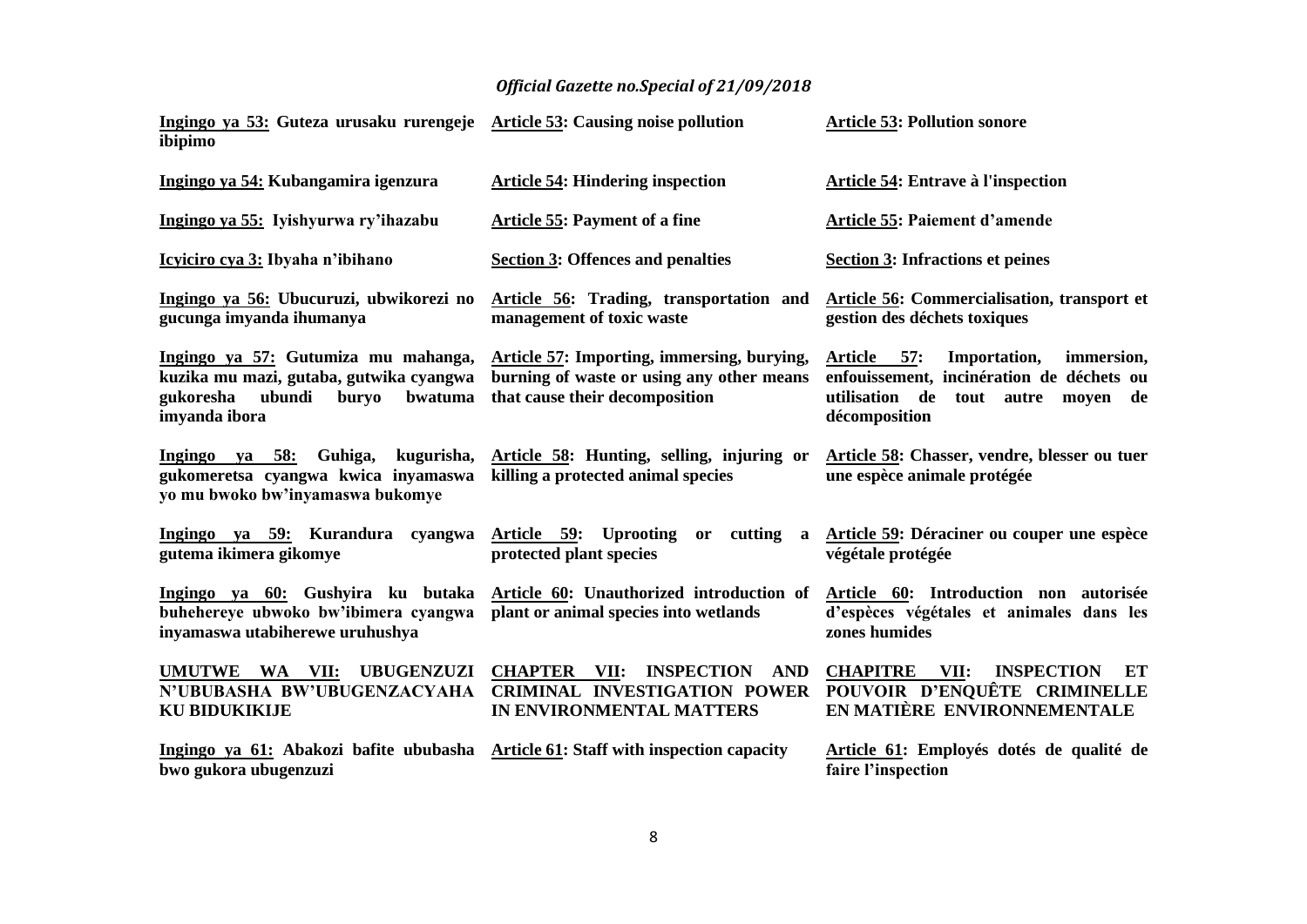| Ingingo ya 62: Ububasha bw'abakora Article 62: Powers of inspectors<br>ubugenzuzi |                                                                 | <b>Article 62: Pouvoirs des inspecteurs</b>                         |
|-----------------------------------------------------------------------------------|-----------------------------------------------------------------|---------------------------------------------------------------------|
| Ingingo ya 63: Itangwa ry'ububasha bwo<br>kugenza ibyaha                          | Article 63: Granting the power of criminal<br>investigation     | Attribution<br>Article 63:<br>du<br>pouvoir<br>d'enquête criminelle |
| UMUTWE WA VIII: INGINGO ZISOZA                                                    | <b>CHAPTER VIII: FINAL PROVISIONS</b>                           | <b>DISPOSITIONS</b><br><b>CHAPITRE</b><br>VIII:<br><b>FINALES</b>   |
| Ingingo ya 64: Itegurwa, isuzumwa<br>n'itorwa by'iri tegeko                       | Article 64: Drafting, consideration and<br>adoption of this Law | Article 64: Initiation, examen et adoption<br>de la présente loi    |
| ya 65: Ivanwaho ry'ingingo<br>Ingingo<br>z'amategeko zinyuranyije n'iri tegeko    | <b>Article 65: Repealing provision</b>                          | <b>Article 65: Disposition abrogatoire</b>                          |
| Ingingo ya 66: Igihe iri tegeko ritangira Article 66: Commencement<br>gukurikizwa |                                                                 | Article 66: Entrée en vigueur                                       |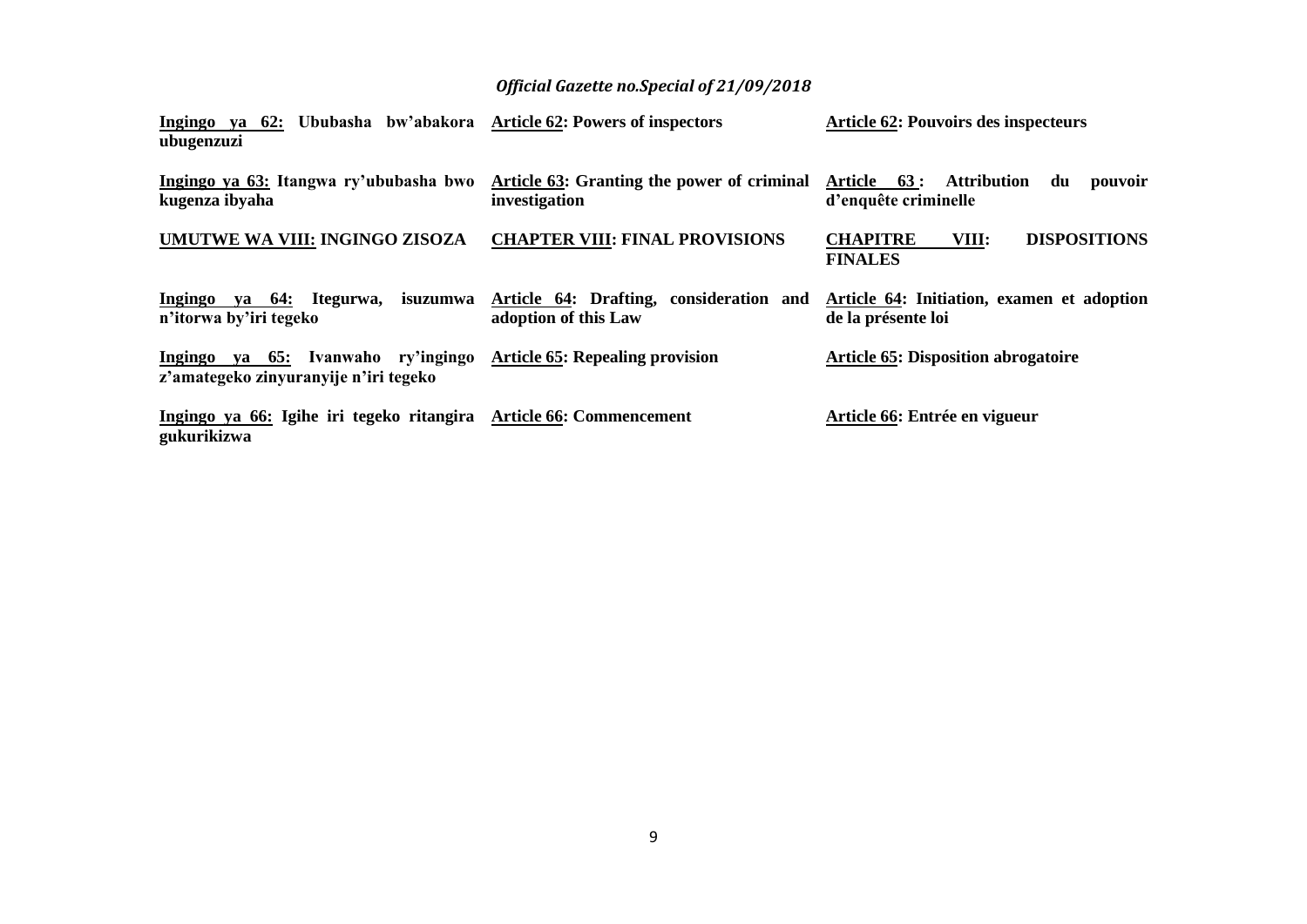| ITEGEKO $N^{\circ}48/2018$<br>RYO KU WA<br>13/08/2018 RIGENGA IBIDUKIKIJE                                                                                                                                                                         | 13/08/2018. ON LOI N°48/2018<br>LAW $N^{\circ}48/2018$<br>OF<br><b>ENVIRONMENT</b>                                                                                                  | DU 13/08/2018<br><b>SUR</b><br>L'ENVIRONNEMENT                                                                                                                                                            |
|---------------------------------------------------------------------------------------------------------------------------------------------------------------------------------------------------------------------------------------------------|-------------------------------------------------------------------------------------------------------------------------------------------------------------------------------------|-----------------------------------------------------------------------------------------------------------------------------------------------------------------------------------------------------------|
| <b>Twebwe, KAGAME Paul,</b><br>Perezida wa Repubulika;                                                                                                                                                                                            | We, KAGAME Paul,<br>President of the Republic;                                                                                                                                      | <b>Nous, KAGAME Paul,</b><br>Président de la République;                                                                                                                                                  |
| <b>INTEKO</b><br><b>ISHINGA</b><br><b>AMATEGEKO</b><br>YEMEJE, NONE NATWE DUHAMIJE,<br><b>ITEGEKO</b><br><b>RITEYE</b><br><b>DUTANGAJE</b><br><b>DUTEGETSE</b><br>RITYA KANDI<br>KO<br>RYANDIKWA MU IGAZETI YA LETA<br>YA REPUBULIKA Y'U RWANDA   | THE PARLIAMENT HAS ADOPTED,<br>AND WE SANCTION, PROMULGATE<br>THE FOLLOWING LAW, AND ORDER<br>IT BE PUBLISHED IN THE OFFICIAL<br><b>GAZETTE OF THE REPUBLIC OF</b><br><b>RWANDA</b> | LE PARLEMENT A ADOPTÉ ET NOUS<br>SANCTIONNONS, PROMULGUONS LA<br>LOI DONT LA TENEUR SUIT ET<br><b>ORDONNONS QU'ELLE SOIT PUBLIÉE</b><br><b>JOURNAL OFFICIEL</b><br>AU<br>DE<br>LA<br>RÉPUBLIQUE DU RWANDA |
| <b>INTEKO ISHINGA AMATEGEKO:</b>                                                                                                                                                                                                                  | <b>THE PARLIAMENT:</b>                                                                                                                                                              | <b>LE PARLEMENT:</b>                                                                                                                                                                                      |
| Umutwe w'Abadepite, mu nama yawo yo ku<br>wa 03 Mata 2018;                                                                                                                                                                                        | The Chamber of Deputies, in its session of 3<br>April 2018;                                                                                                                         | La Chambre des Députés, en sa séance du 3<br>avril 2018;                                                                                                                                                  |
| Ishingiye ku Itegeko Nshinga rya Repubulika<br>y'u Rwanda ryo mu 2003 ryavuguruwe mu<br>2015, cyane cyane mu ngingo zaryo, iya 22,<br>iya 53, iya 64, iya 69, iya 70, iya 88, iya 90,<br>iya 91, iya 106, iya 120, iya 121, iya 168<br>n'iya 176; | Pursuant to the Constitution of the Republic<br>of Rwanda of 2003 revised in 2015, especially<br>in Articles 22, 53, 64, 69, 70, 88, 90, 91, 106,<br>120, 121, 168 and 176;         | Vu la Constitution de la République du<br>révisée en 2015,<br>Rwanda de<br>2003<br>spécialement en ses articles 22, 53, 64, 69, 70,<br>88, 90, 91, 106, 120, 121, 168 et 176;                             |
| YEMEJE:                                                                                                                                                                                                                                           | <b>ADOPTS:</b>                                                                                                                                                                      | <b>ADOPTE:</b>                                                                                                                                                                                            |
| <b>INGINGO</b><br><b>UMUTWE</b><br><b>WA</b><br><b>MBERE:</b><br><b>RUSANGE</b>                                                                                                                                                                   | <b>CHAPTER</b><br>ONE:<br><b>GENERAL</b><br><b>PROVISIONS</b>                                                                                                                       | <b>CHAPITRE PREMIER: DISPOSITIONS</b><br><b>GÉNÉRALES</b>                                                                                                                                                 |
| Ingingo ya mbere: Icyo iri tegeko rigamije                                                                                                                                                                                                        | <b>Article One: Purpose of this Law</b>                                                                                                                                             | Article premier: Objet de la présente loi                                                                                                                                                                 |
| Iri tegeko rigena uburyo bwo kurengera,                                                                                                                                                                                                           | This<br>determines<br>modalities<br>Law                                                                                                                                             | for La présente loi détermine les modalités de                                                                                                                                                            |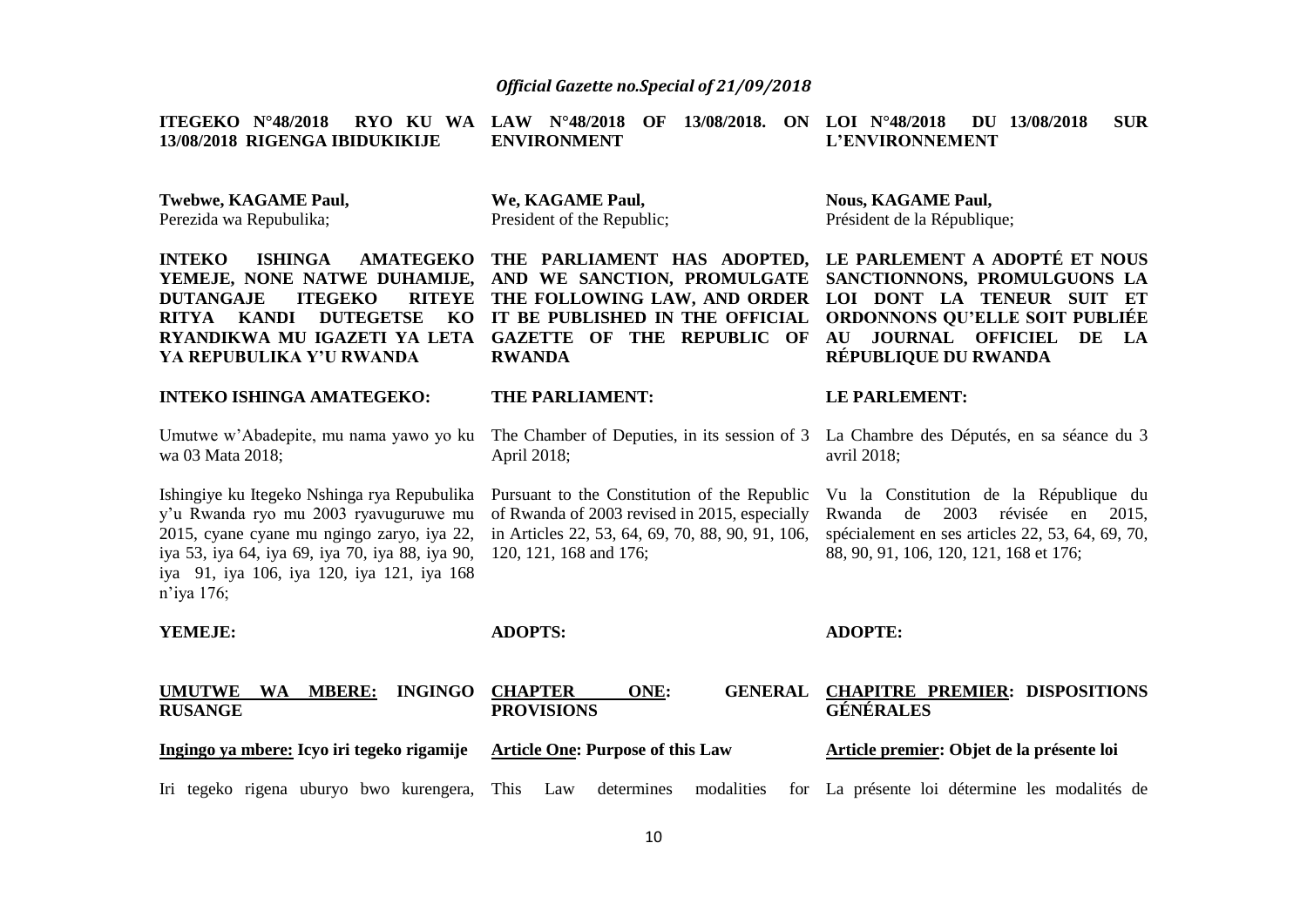kubungabunga no guteza imbere ibidukikije.

#### **Ingingo ya 2: Ibisobanuro by'amagambo**

Muri iri tegeko, uretse aho byumvikana ukundi, amagambo akurikira asobanuwe ku buryo bukurikira:

- 1° **ahantu hahehereye:** ahantu h'inkuka, 1° **wetlands:** areas consisting of marsh, fen, ikibaya, igishanga, ubutaka burimo nyiramugengeri cyangwa amazi, haba ari kamere cyangwa haratunganyijwe n'abantu ku buryo buhoraho cyangwa bw'igihe gito, hari amazi aretse cyangwa atemba, afutse, cyangwa arimo urwunyunyu harimo ahantu h'amazi yo mu nyanja kandi ubujyakuzimu bwaho igihe cy'umuraba muto bukaba butarenze metero esheshatu (6m);
- 2° **amazi:** igisukika kigaragazwa n'ikimenyetso H2O, kigaragara nk'imvura kandi kikaboneka mu nyanja nini, inyanja nto, ibiyaga n'inzuzi. Bitewe n'aho ari n'uko yirema, ashobora guhindura inyito ku buryo bukurikira:
	- a. amazi areka y'inyanja, ay'ibiyaga, ibidendezi, ibyuzi n'ibishanga;
	- b. amazi atemba y'imvura;
	- c. amazi atemba y'inzuzi n'imigezi;

protecting, conserving and promoting the environment.

#### **Article 2: Definitions**

In this Law, unless the context otherwise Aux fins de la présente loi, sauf indication requires, the following terms are defined as follows:

peat land or water, whether natural or artificial, permanent or temporary, with water that is static or flowing, fresh, brackish or salt, including areas of marine water the depth of which at low tide does not exceed six (6) meters;

protection, de conservation et de promotion de l'environnement.

#### **Article 2: Définitions**

contraire du contexte, les termes repris ciaprès ont les significations suivantes:

**zones humides:** zones marécageuses, tourbières ou d'eaux, naturelles ou artificielles, permanentes ou temporaires, avec de l'eau statique ou coulante, fraîche, saumâtre ou salée, y compris les zones d'eau de mer dont la profondeur à marée basse ne dépasse pas six (6) mètres;

- **water:** a substance of molecular formula 2<sup>°</sup> H2O, which is present naturally as rain and found in the oceans, seas, lakes and rivers. Depending on where it is and how it forms, it may change its name in the following manner:
- a. stagnant water of the oceans, lakes, ponds, pools and swamps;
- b. flowing rain water;
- c. flowing river and stream water;
- **eau:** substance de formule moléculaire H2O, qui se présente naturellement sous forme de pluie et se trouve dans les océans, les mers, les lacs et les rivières. Selon son emplacement et sa forme, l'eau peut changer d'appellation comme suit:
	- a. l'eau stagnante des océans, lacs, étangs, mares et marécages;
	- b. les eaux de ruissellement de la pluie;
	- c. les eaux courantes des fleuves, rivières et ruisseaux;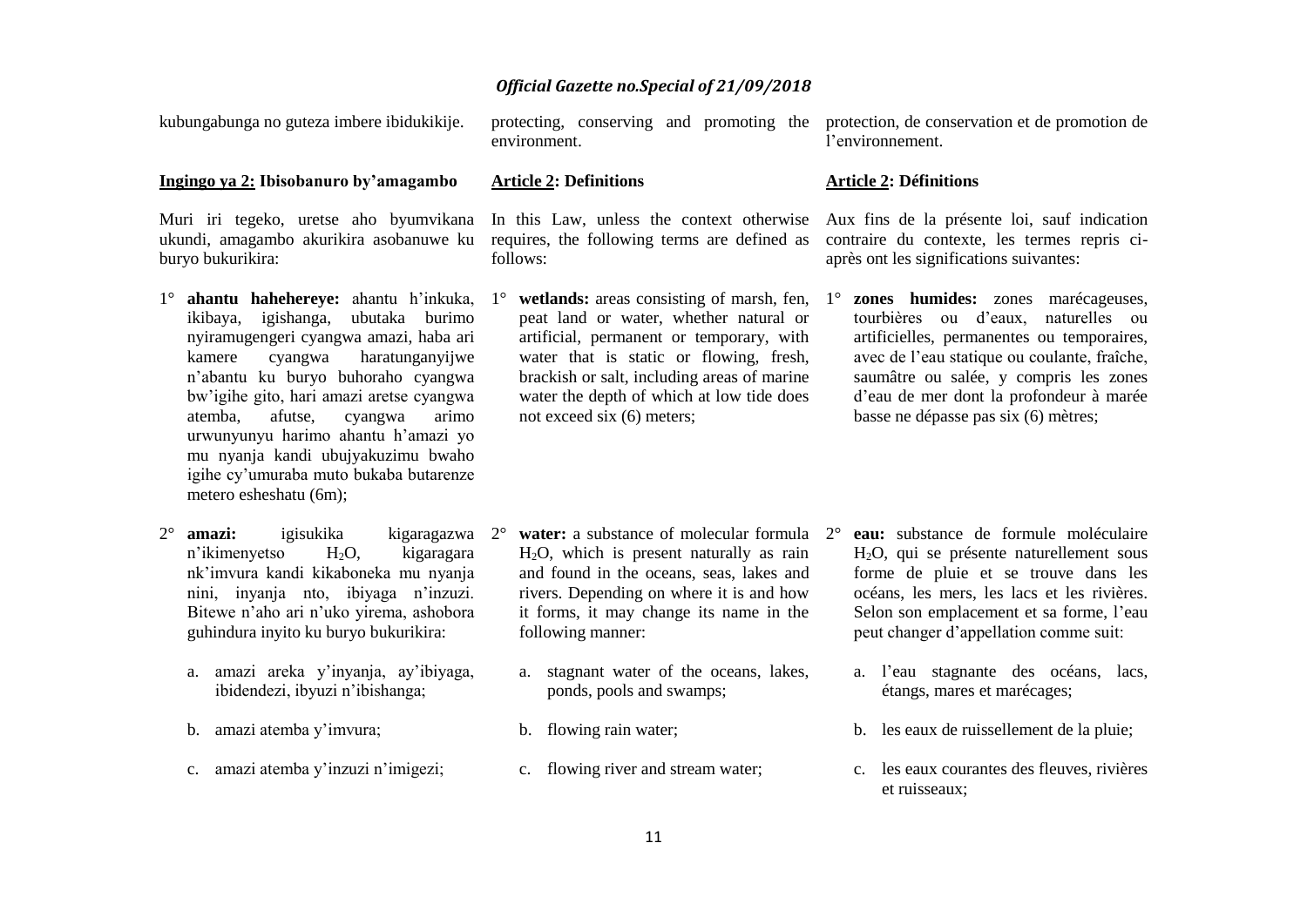d. amazi acengera mu butaka;

- e. amazi y'ikuzimu.
- 3° **guhangana:** uburyo bwo kumenyera ingaruka z'ibintu biriho cyangwa byitezwe ko bishobora kubaho hagamijwe koroshya uburyo byangiza cyangwa kubibyazamo amahirwe mu bifitiye umuntu inyungu. Bisobanura kandi uburyo bwo kwihanganira cyangwa kumenyera ibihe biriho n'ingaruka zabyo kandi uruhare abantu babigiramo rukaba rwakoroshya uburyo abantu bihanganira ibihe byitezwe kuzabaho;
- 4° **ibidukikije biva ku bikorwa bya muntu:** ahantu hatunganyijwe hagenewe ibikorwa bya muntu bijyanye n'imibereho ;
- 5° **ibidukikije kamere:** urusobe karemano rw'ibinyabuzima n'ibidafite ubuzima biba ku isi, harimo ubutaka, ikuzimu, amazi, umwuka, urusobe rw'ibinyabuzima, imisozi n'ibibaya, ahantu nyaburanga n'inyubako karemano bigira ingaruka ku mibereho y'umuntu ndetse n'ibikorwa by'ubukungu;
- 6° **ibidukikije:** urusobe rw'ibintu bigizwe n'ibidukikije kamere n'ibiva ku bikorwa bya muntu, harimo ibinyabutabire, urusobe rw'ibinyabuzima ndetse n'ibikorwa by'ubukungu n'imibereho
- d. water that penetrates the soil;
- e. underground water.
- **adaptation:** the process of adjustment to 3<sup>°</sup> actual or expected climate and its effects in order to moderate harm or exploit beneficial opportunities. The term also means the process of adjustment to actual climate and its effects and that the human intervention may facilitate the adjustment to expected climate;
- 4° **built environment:** man-made surroundings that provide the setting for human activities for social welfare;
- 5° **natural environment:** an environment that encompasses all living species and non-living things occurring naturally on earth, including soil and subsoil, water, air, biodiversity, and landscapes, tourist sites and monuments that affect human survival and economic activity;
- **environment:** a diversity of things made  $6^\circ$ up of natural and built environment, including chemical substances, biodiversity as well as socio-economic activities, cultural, aesthetic and scientific
- d. les eaux d'infiltration;
- e. les eaux souterraines.
- adaptation: processus d'adaptation au climat réel ou attendu et à ses effets afin de modérer les dommages ou exploiter les opportunités bénéfiques. Il s'agit aussi du processus d'ajustement au climat réel et à ses effets et que l'intervention humaine peut faciliter l'adaptation au climat attendu;
- 4° **environnement bâti:** environnement artificiel où se déroulent les activités humaines pour le bien-être social ;
- 5° **environnement naturel:** environnement englobant toutes les espèces vivantes et les éléments non vivants qui se produisent naturellement sur la terre, y compris le sol et le sous-sol, de l'eau, de l'air, de la biodiversité, des paysages, des sites touristiques et des monuments naturels qui affectent la survie humaine et des activités économiques;
- 6° **environnement:** ensemble des éléments composés de l'environnement naturel et de l'environnement bâti, y compris les éléments chimiques, la biodiversité ainsi que des activités socio-économiques,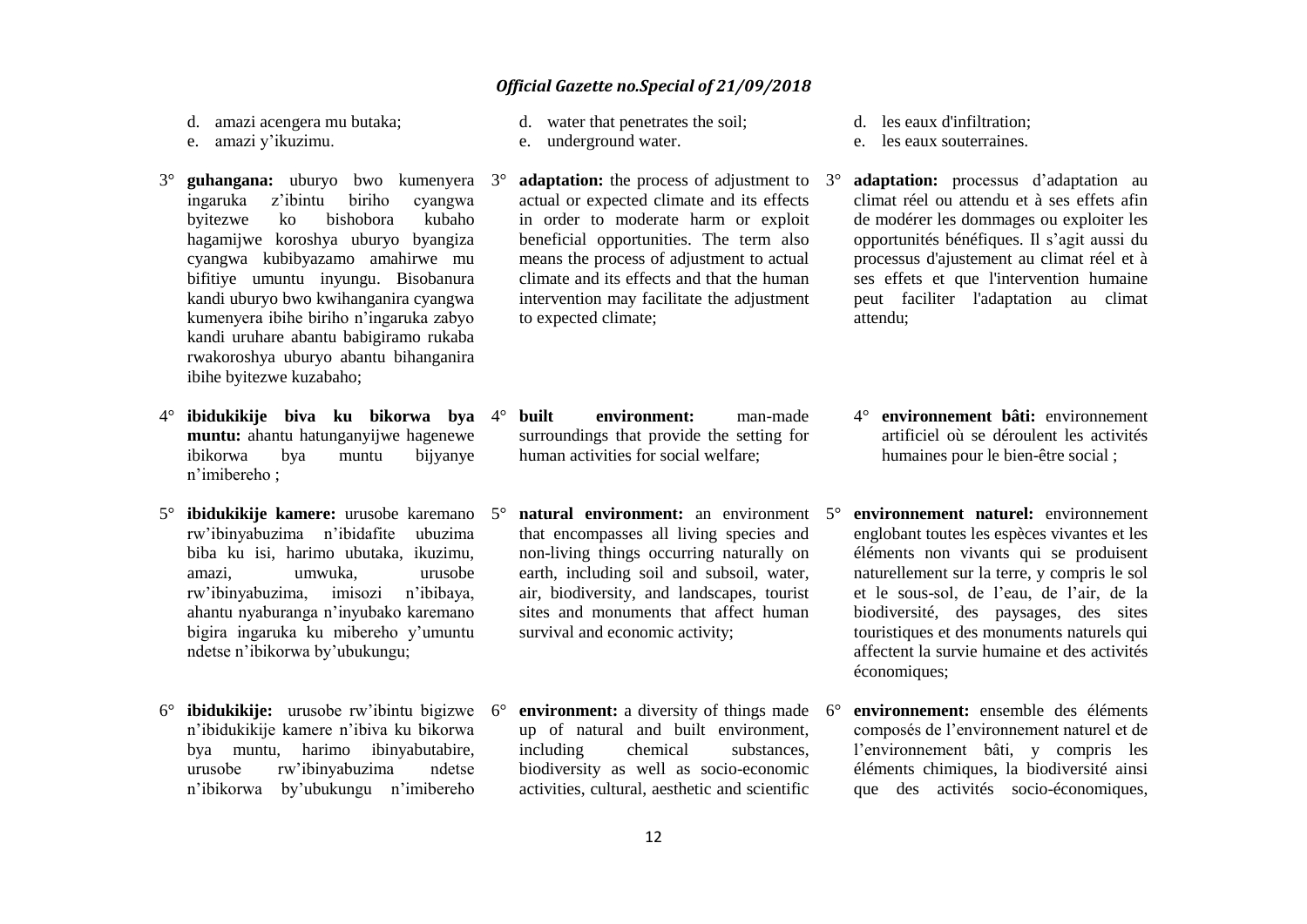y'abantu, ibirebana n'umuco, ubwiza ndetse n'ubumenyi bishobora kugira ingaruka ziziguye cyangwa zitaziguye, z'ako kanya cyangwa zitinda kugaragara, ku majyambere y'ahantu ku binyabuzima no ku bikorwa by'umuntu;

- 7° **igenzura ry'ibidukikije:** ugukusanya byimbitse amakuru no gusuzuma buri gihe ku buryo bufatika uburyo bwo kurengera no gucunga ibidukikije no kubungabunga imikoreshereze ;
- 8° **igishanga:** ahantu harambuye hagati y'utununga cyangwa imisozi hari amazi n'urusobe rw'ibinyabuzima hamera urufunzo, urukangaga cyangwa ibimera byo mu muryango wabyo;
- 9° **ikibaya:** ahantu harambuye harimo amazi make n'igabanuka ry'urusobe rw'ibinyabuzima;
- 10° **Ikigo:** Ikigo cy'Igihugu Kubungabunga Ibidukikije;
- 11° **ikumira:** ingamba kugabanya imyuka ihumanya igira uruhare mu mihindagurikire y'ibihe;
- y'ubutaka bwo hejuru;

factors likely to have direct or indirect, immediate or long term effects on the development of an area, biodiversity and on human activities;

documentation and periodic and objective

mountains with water and biodiversity where papyrus or carex or plants of their

charge of conservation of environment;

mitigate gas emissions which contribute

sustainable use of natural resources;

species grow;

and less biodiversity;

to climate change;

soil;

culturelles, esthétiques et des facteurs scientifiques susceptibles d'avoir un effet direct ou indirect, immédiat ou à long terme sur le développement du milieu, de la biodiversité et des activités humaines;

- 7° **environmental audit:** systematic evaluation of protection and management of the environment, the conservation and **audit** environnemental: documentation systématique et évaluation périodique et objective de la protection et de la gestion de l'environnement, la conservation et de l'utilisation durable des ressources ;
- **swamp:** a plain area between hills or 8° marais: plaine entre les collines ou les montagnes avec de l'eau et de la biodiversité où poussent le papyrus ou le carex ou les plantes de leur espèce;
- **plain land:** a flat area with little water 9° **plaine:** zone plate avec peu d'eau et moins de biodiversité;
- 10° **Authority:** the national authority in 10° **Office :** Office national ayant la conservation de l'environnement dans ses attributions ;
- 11° **prevention:** strategies to prevent and 11° **prévention:** stratégies de prévention et de mitigation des émissions de gaz qui contribuent au changement climatique;
- 12° **ikuzimu:** igice cy'ubutaka kiri munsi 12° **subsoil:** the layer of soil under the top 12° **sous-sol:** la partie du sol sous le sol supérieur;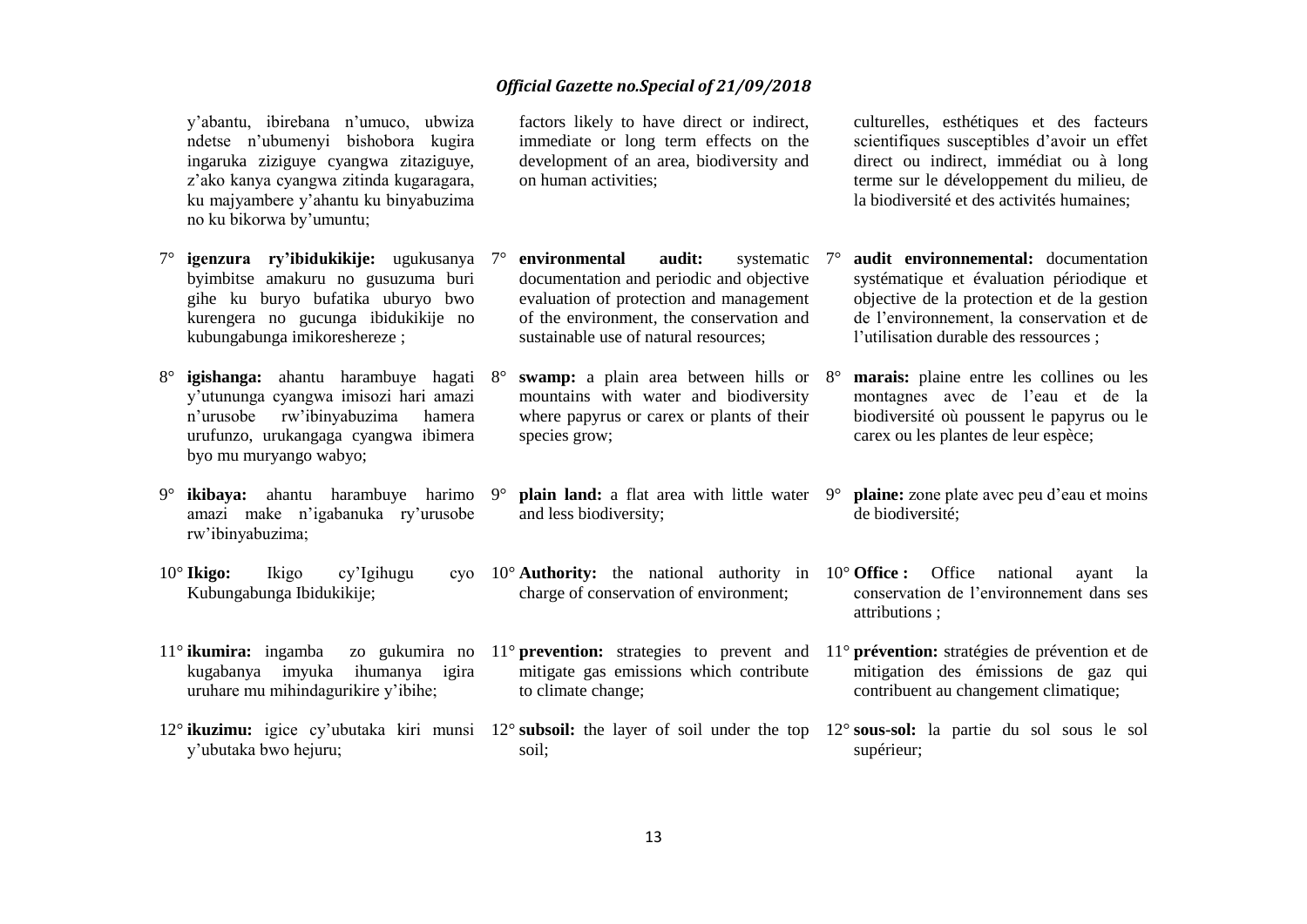- 13<sup>°</sup> imihindagurikire v'ihihe: ry'ibihe riterwa ku buryo buziguye cyangwa butaziguye n'ibikorwa bya muntu bihindura ibigize ikirere muri rusange kandi byiyongera ku mihindagurikire karemano yagiye igaragara mu bihe byagereranyijwe;
- 14° **imyanda:** ibintu byose byaba bikomeye, bitemba cyangwa ari umwuka bikomoka ku bikorwa bya muntu byangiza birimo n'imyanda ikomoka ku bikoresho by'ikoranabuhanga n'imyanda iteza impanuka;
- imyuka ya gazi yo mu kirere, byaba kamere cyangwa bikomoka ku bikorwa by'abantu, bimira kandi bikongera bikagarura imyanda yanduza, harimo imyuka yo mu bwoko bwa *carbon dioxide*, gazi metani, *nitrous oxide*, *hydrofluorocarbons, perfluorocarbons, sulphur hexafluoride* n'indi myuka idahita ihumanya ikirere;
- urusobe rw'ibimera, inyamaswa n'ibinyabuzima bito cyane hamwe n'indiri yabyo byuzuzanya;
- 17° **inkuka:** ubutaka buhehereye bubonekaho 17° **shores:** a wetland that is dominated by 17° **bords:** zone humide dominée par des ibyatsi kurusha ibiti cyangwa ibiti bikunze kugaragara ku nkengero
- patterns attributed directly or indirectly to human activity that alters the composition of the global atmosphere and which is in addition to natural climate variability observed over comparable time periods;
- liquid or gaseous from human activity that cause a serious harm including electronic-waste and hazardous wastes;
- of the atmosphere, both natural and anthropogenic, that absorb and emit infrared radiation, including carbon dioxide, methane, nitrous oxide, hydrofluorocarbons, perfluorocarbons, sulphur hexafluoride and indirect greenhouse gases;
- animal and micro-organism communities and their non-living environment interacting as a functional unit;
- herbaceous rather than woody or plant species often found at the edges of lakes
- 13° **climate change:** a change in weather 13° **changement climatique:** changement des conditions météorologiques attribuées directement ou indirectement à l'activité humaine qui altère la composition de l'atmosphère en général et qui s'ajoute à la variabilité climatique naturelle observée sur des périodes comparables;
- 14° **waste:** any substance whether solid, 14° **déchet:** toute substance solide, liquide ou gazeuse provenant de l'activité humaine qui nuit à la santé y compris les déchets électroniques et les déchets dangereux ;
- 15° **imyuka ihumanya ikirere:** ibigize 15° greenhouse gases: gaseous constituents 15° gaz à effet de serre: constituants gazeux de l'atmosphère, à la fois naturels et anthropiques, absorbant et réémettant le rayonnement infrarouge, y compris le dioxyde de carbone, méthane, protoxyde d'azote, les hydrofluorocarbures, les perfluorocarbures, l'hexafluorure de soufre et les gaz à effet de serre indirects;
- 16° **indiri y'urusobe rw'ibinyabuzima:** 16° **ecosystem:** a dynamic complex of plant, 16° **écosystème:** complexe dynamique des plantes, animaux et microorganismes et leur environnement abiotiques interagissant comme une unité fonctionnelle;
	- espèces végétales herbacées plutôt que ligneuses ou plantes ligneuses souvent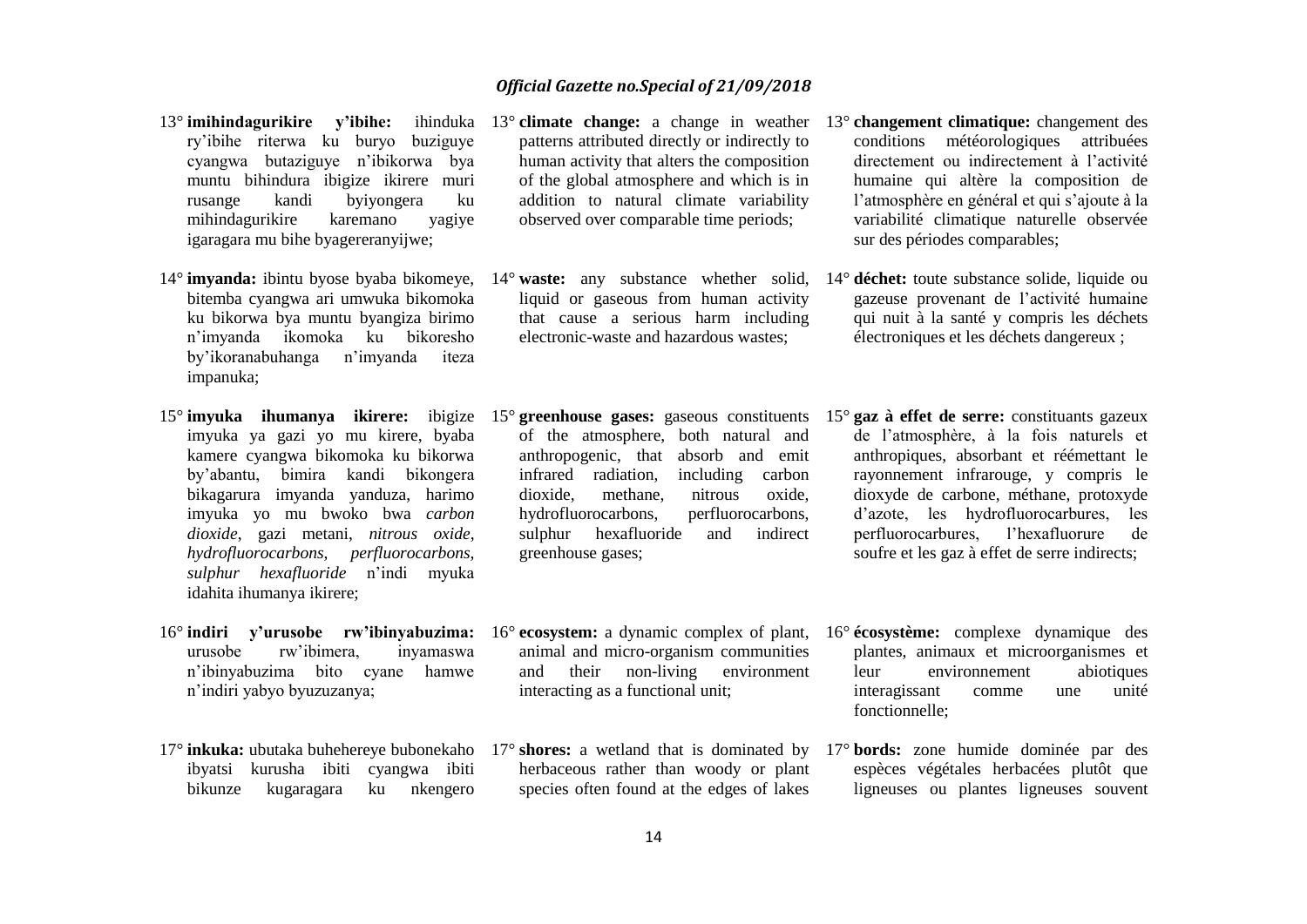z'ibiyaga n'imigezi ku buryo biziba icyuho hagati y'indiri y'urusobe rw'ibinyabuzima byo mu mazi no ku butaka;

- 18° **inyubako:** ikintu cyose cyangwa giteretse ahantu hamwe cyangwa kimukanwa gishobora guhungabanya ibidukikije;
- 19° **irekurwa ry'imyuka:** imyuka yangiza 19° **emissions:** greenhouse gases or their 19° **émissions:** gaz à effet de serre ou de leurs cyangwa ibiyikomokaho bijya mu kirere mu gace aka n'aka no mu gihe runaka;
- 20° **isuzuma ry'ingamba ku bidukikije:**  20° **strategic environmental assessment:** a isuzuma rigamije kwita mu buryo buboneye ku birebana n'ibidukikije no gukemura ibibazo n'ingaruka politiki, imigambi na gahunda ziteganyijwe zagira ku bidukikije, mu gihe cyo kubitegura;
- 21° **isuzumangaruka ku bidukikije:** isesengura ryimbitse rigamije kugaragaza ingaruka zishobora guterwa n'umushinga ku bidukikije, imibereho n'ubukungu mbere y'uko hafatwa icyemezo cyo kwemera umushinga;
- 22° **Minisitiri:** Minisitiri ufite ibidukikije mu nshingano ze;
- 23° **ubuhumane:** ubwandu n'imyanda, ibikomoka ku butabire

and streams where they form a transition between the aquatic and terrestrial ecosystems;

- 18° **installation:** any asset built or fixed to a 18° **installation:** tout dispositif construit ou certain place or movable which may cause disruption of the environment;
- precursors into the atmosphere over a specified area and period of time;
- systematic and flexible process of addressing the environmental aspects and consequences of proposed policies, plans and program initiatives at the earliest appropriate stage of decision-making;
- 21° **environmental impact assessment:** a systematic process of identifying environmental, social and economic impacts of a project before a decision of its acceptance is made;
- environment;
- 23° **pollution:** the contamination caused by 23° **pollution:** contamination causée par les waste, harmful biochemical products

trouvées aux bords des lacs et des cours d'eau où elles forment une transition entre les écosystèmes aquatiques et terrestres;

- fixé à un endroit ou mobile susceptible de perturber l'environnement;
- précurseurs dans l'atmosphère sur une zone et une période déterminées;
- 20° **évaluation environnementale stratégique:** processus systématique et souple de prise en compte des aspects environnementaux et des conséquences des politiques, des plans et des initiatives de programmes proposés le plus tôt possible au stade approprié de la prise de décision;
	- d'impact environnemental: processus systématique d'identifier les impacts environnementaux, sociaux et économiques d'un projet avant la décision de l'accepter;
- 22° **Minister:** Minister in charge of 22° **Ministre:** Ministre ayant l'environnement dans ses attributions;
	- déchets, les produits biochimiques nocifs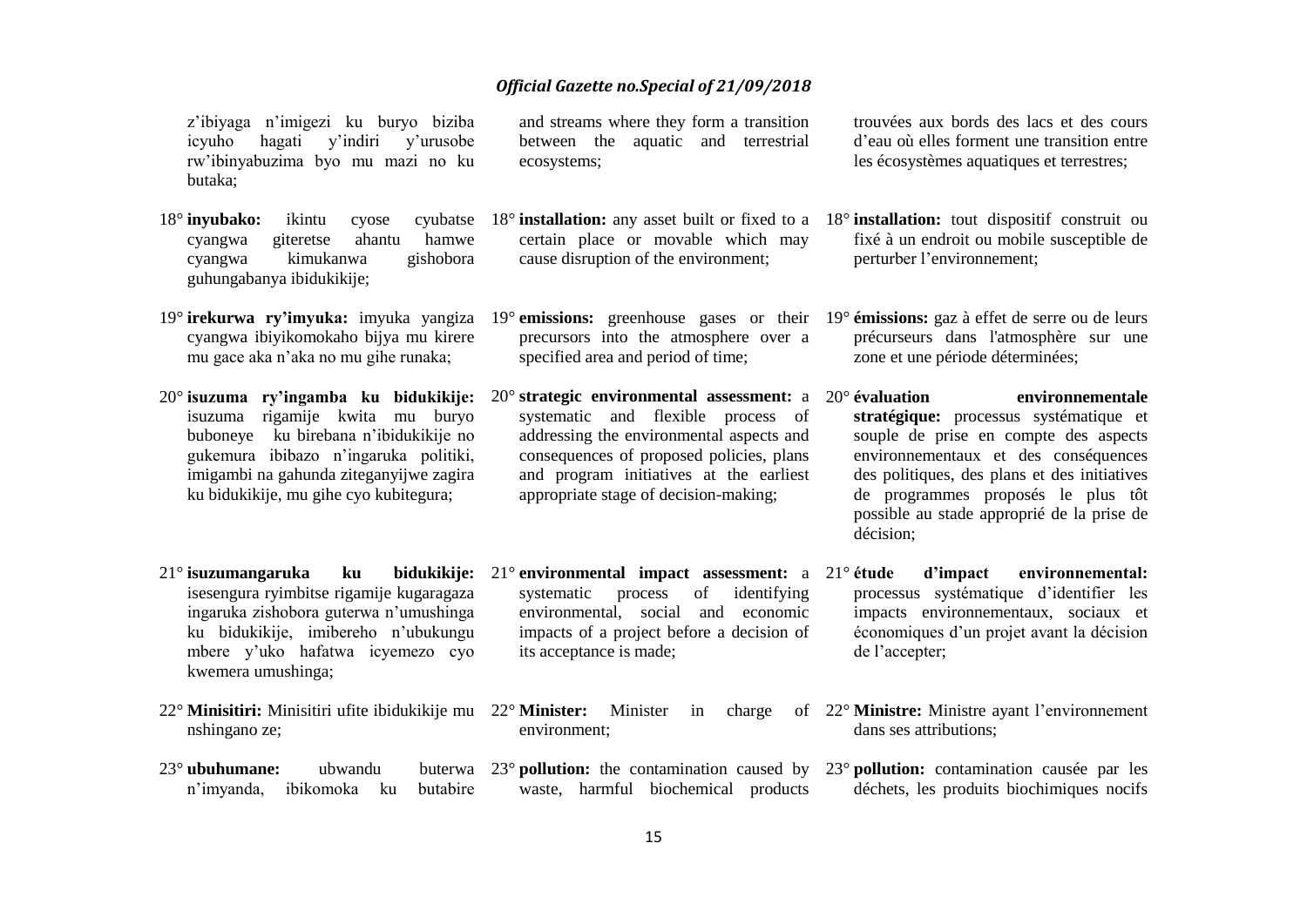byangiza biva ku bikorwa bya muntu bishobora guhindura aho umuntu aba bikagira ingaruka mbi ku bidukikije harimo imibereho y'umuntu, inyamaswa, ibimera n'isi atuyeho;

- bw'isi kibaho ibinyabuzima harimo ibimera, inyamaswa n'abantu;
- rumwe cyangwa nyinshi zifite ububasha buteganywa n'itegeko;
- 26° **umubande:** ahantu hari hagati y'utununga cyangwa imisozi ibiri harangwa n'isoko y'amazi y'imusozi cyangwa y'ikuzimu;
- benshi, sosiyete y'ubucuruzi, umuryango cyangwa ishyirahamwe bifite ubuzima gatozi;
- hasumba ibibaya n'ibishanga;
- 29° **umwuka:** uruvange rwa gazi rutagaragara ruba mu kirere kandi ruhumekwa n'ibinyabuzima ariko rushobora kugira ingaruka ku mibereho yabyo ndetse n'ibidukikije muri rusange;

derived from human activities that may alter a person's habitat and cause adverse effects on the environment including a person's social wellbeing, flora, fauna and the world he/ she lives in;

whose surface land hosts living things, including plants, animals and people;

services with competence provided for by law;

mountains characterised by a source of water above the ground or underground;

individuals, a company, an organisation or an association with legal personality;

higher than the plain lands and swamps;

29° **air:** an invisible mixture of gaseous fluid 29° **air:** fluide gazeux invisible de la couche in the atmosphere and which is breathed by biodiversity which can create effects on their existence and the environment in general;

dérivés des activités humaines qui peuvent altérer l'habitat de l'homme et causer des effets néfastes sur l'environnement y compris le bien-être social de l'homme, sur les animaux, la flore, la faune et le monde où il habite;

- 24° **ubutaka:** igice kigaragara hejuru ku buso 24° **soil:** the upper most part of the earth 24° **sol:** partie la plus superficielle de la surface de la terre constituant le support des êtres vivants, y compris les végétaux, les animaux et les personnes;
- 25<sup>°</sup> **ubuyobozi bubifitiye ububasha:** urwego 25<sup>°</sup> competent authority: a service or several 25<sup>°</sup> autorité compétente: un ou plusieurs services dont les compétences sont définies par la loi;
	- 26° **valley:** an area between two hills or 26° **vallée:** zone située entre deux collines ou montagnes caractérisée par un cours d'eau au-dessus du sol ou renfermant des eaux souterraines;
- 27° **umuntu:** umuntu ku giti cye, abantu 27° **person:** an individual, a group of 27° **personne:** personne physique, groupe de personnes, société commerciale, organisation ou association dotée de la personnalité juridique;
- 28° **umusozi:** ahantu hatumburutse h'isi, 28° **mountain:** an elevated part of the earth 28° **montagne:** partie saillante de l'écorce terrestre plus haute que les plaines et les marais;
	- atmosphérique respirable par la biodiversité et qui peut créer des effets sur leur existence et sur l'environnement en général;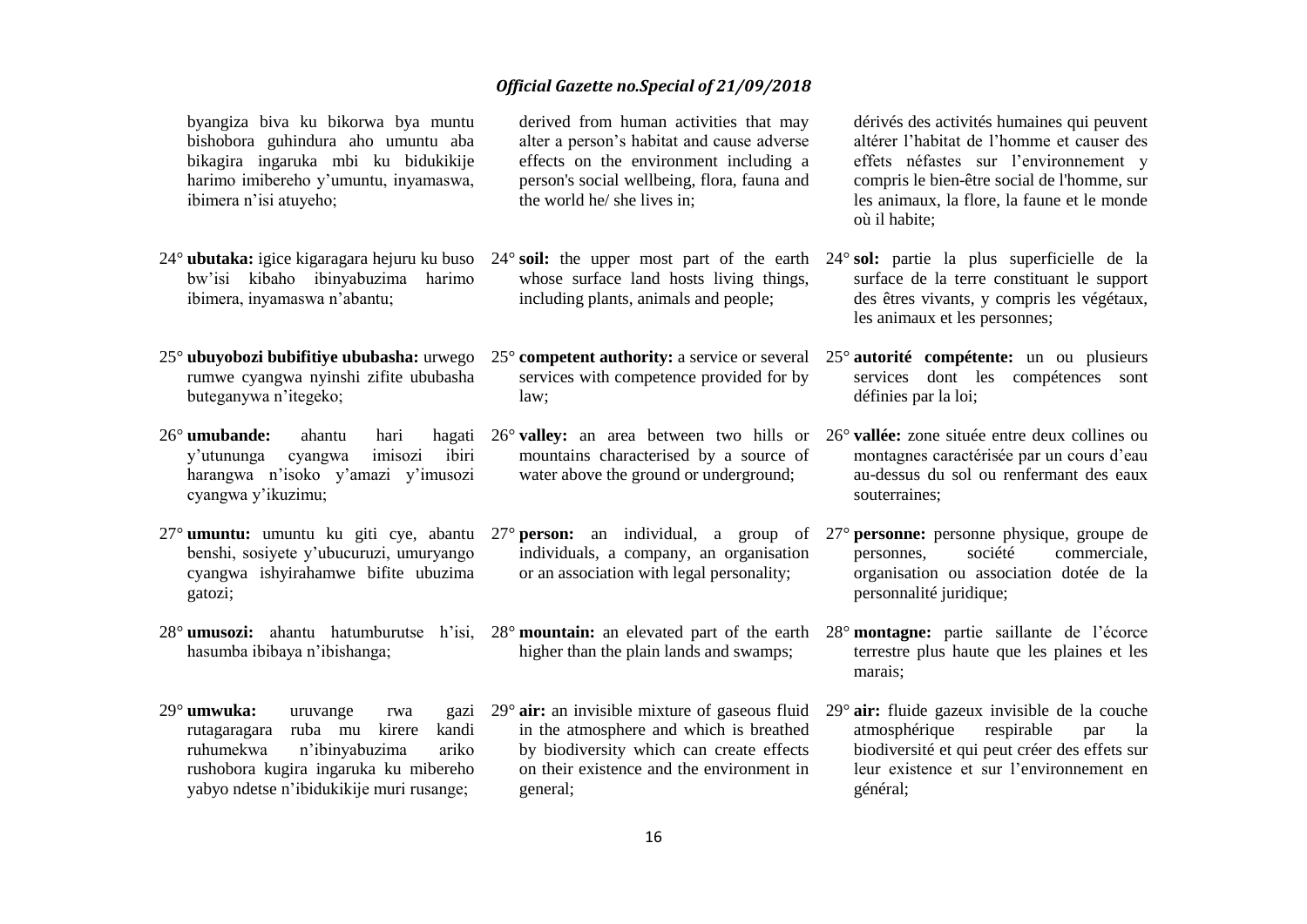- 30° **urusobe rw'ibinyabuzima:** uruvange rw'ibinyabuzima by'ubwoko bwose harimo umuntu, inyamaswa z'amoko yose, ibimera by'amoko yose byaba ibiri ku butaka, mu butaka, mu mazi cyangwa mu kirere hamwe n'ubugirirane burangwa hagati yabyo.
- 30° **biodiversity:** the variability of living organisms of all types including a person, animals of all species, plants of all types be it on land or underground, in water or in the atmosphere and the interactions among them.
- 30° **biodiversité:** variabilité des organismes vivants de toutes sortes comprenant la personne, les animaux de toutes espèces, les végétaux de tous genres qu'ils soient terrestres, souterrains, marins ou dans l'atmosphère et les interactions qu'ils entretiennent entre eux.

| <b>UMIUTWE</b>     | <b>WA</b> | $\Pi$ : | <b>AMAHAME CHAPTER</b> |                                       | П: |             | FUNDAMENTAL | <b>CHAPITRE</b>        | <b>PRINCIPES</b> |    |
|--------------------|-----------|---------|------------------------|---------------------------------------|----|-------------|-------------|------------------------|------------------|----|
|                    |           |         |                        | REMEZO AGENGA KUBUNGABUNGA PRINCIPLES |    | <b>THAT</b> |             | GOVERN FONDAMENTAUX    | <b>REGISSANT</b> | LA |
| <b>IBIDUKIKLIE</b> |           |         |                        | <b>ENVIRONMENTAL CONSERVATION</b>     |    |             |             | <b>CONSERVATION</b>    |                  | DE |
|                    |           |         |                        |                                       |    |             |             | <b>L'ENVIRONNEMENT</b> |                  |    |
|                    |           |         |                        |                                       |    |             |             |                        |                  |    |

**Article 3: Precautionary principle**

consequences on environment.

impacts.

**sustainability** 

**Ingingo ya 3: Ihame ryo kurinda** 

Ihame ryo kurinda rifasha gukumira cyangwa kugabanya ingaruka mbi ku bidukikije.

Ibikorwa bigaragayeho cyangwa bikekwaho kuba byagira ingaruka mbi ku bidukikije ntibigomba gutangira mu gihe inyigo za gihanga zitaragaragaza ko nta kibazo byateza.

#### **Ingingo ya 4: Ihame ry'uburambe Article 4: Principle of environmental Article 4: Principe de durabilité de bw'ibidukikije**

Ihame ry'uburambe bw'ibidukikije rifasha guha amahirwe angana ibisekuruza bitandukanye.

The principle of environmental sustainability enjoy equal opportunities.

The precautionary principle contributes to Le principe de précaution contribue à la preventing or reducing the disastrous prévention ou à la réduction des conséquences désastreuses sur l'environnement.

**Article 3: Principe de précaution**

Activities considered or suspected to have Les activités considérées ou soupçonnées negative impacts on environment must not be d'avoir des incidences négatives sur implemented pending results of a scientific l'environnement ne doivent pas être mises en assessment ruling out the potentiality of such œuvre en attendant les résultats d'une étude scientifique infirmant l'éventualité de telles incidences.

# **l'environnement**

makes sure that present and future generations consiste à garantir l'égalité des chances aux Le principe de durabilité de l'environnement générations présentes et futures.

Uburenganzira ku majyambere bugomba The right to development must be achieved in Le droit au développement doit être atteint en kugerwaho hitabwa ku bikenerwa consideration of the needs of present and tenant compte des besoins des générations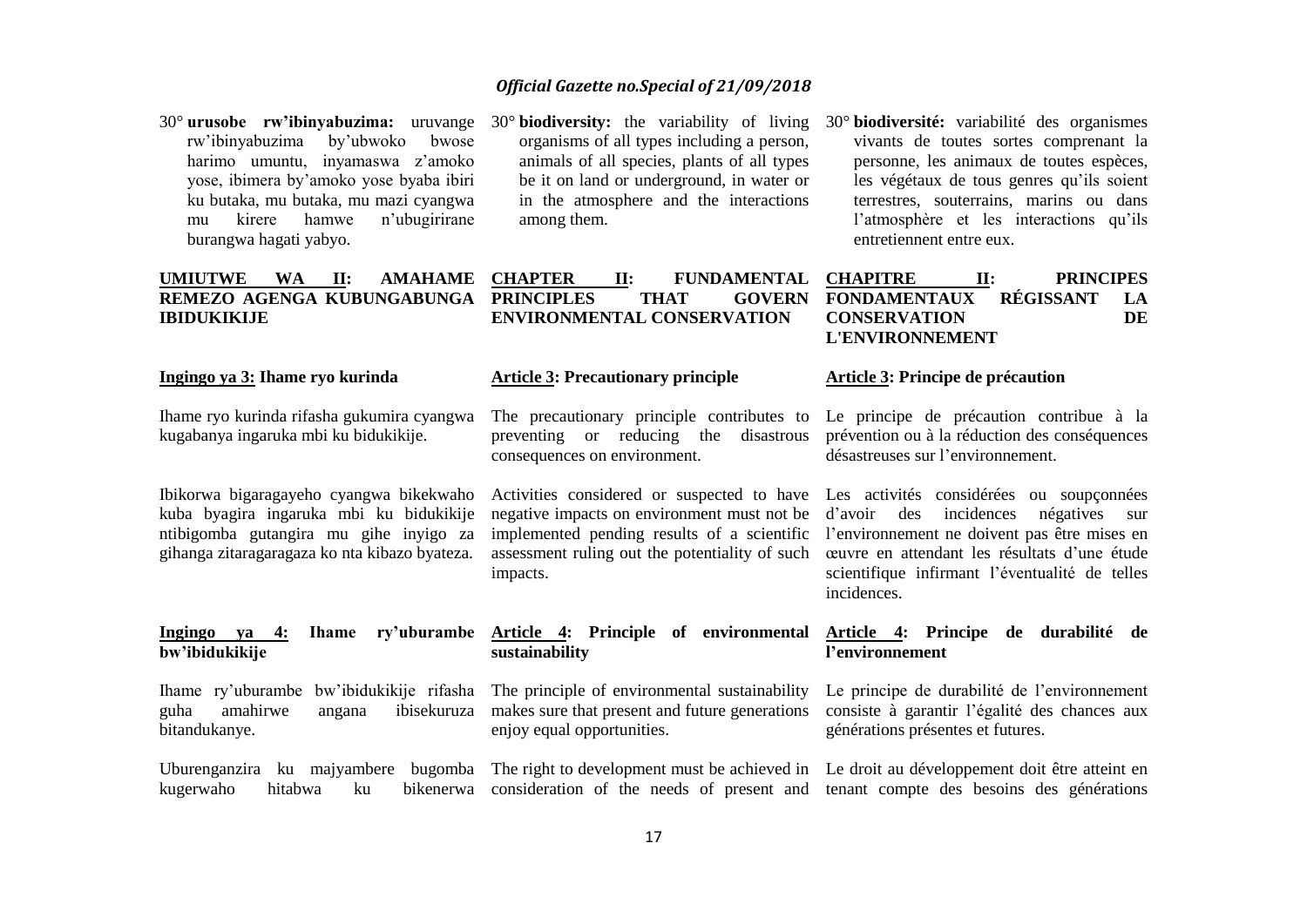| n'ibisekuruza biriho n'ibizaza.                                                                                                                                                                                                        | future generations.                                                                                                                                                                                                                                               | présentes et futures.                                                                                                                                                                                                                                              |
|----------------------------------------------------------------------------------------------------------------------------------------------------------------------------------------------------------------------------------------|-------------------------------------------------------------------------------------------------------------------------------------------------------------------------------------------------------------------------------------------------------------------|--------------------------------------------------------------------------------------------------------------------------------------------------------------------------------------------------------------------------------------------------------------------|
| Ingingo ya 5: Ihame ry'uko uwangije Article 5: Polluter pays principle<br>abihanirwa                                                                                                                                                   |                                                                                                                                                                                                                                                                   | Article 5: Principe du pollueur-payeur                                                                                                                                                                                                                             |
| Ihame ry'uko uwangije abihanirwa rifasha<br>ibikorwa<br>intege<br>byo<br>kwangiza<br>guca<br>ibidukikije no guhana uwarenze ku mategeko.                                                                                               | The polluter pays principle aims to deter Le principe du pollueur-payeur vise à<br>activities impairing environment and punish<br>any person who violates regulations.                                                                                            | dissuader les activités portant atteinte à<br>l'environnement et à sanctionner<br>toute<br>personne qui enfreint les règlements.                                                                                                                                   |
| Umuntu wese ugaragaje imyitwarire cyangwa<br>ibikorwa bitera cyangwa bishobora guteza<br>ingaruka mbi ku bidukikije arabihanirwa<br>cyangwa agategekwa kubisubiza uko byari<br>bimeze. Iyo bidashoboka, ategekwa gusana<br>ibyangijwe. | Any person who demonstrates behaviour or<br>activities that cause or which may cause<br>adverse effects on environment is either<br>punished or ordered to make restitution. If the<br>restitution is not possible, he/she is also<br>ordered to rehabilitate it. | Toute personne dont le comportement ou les<br>activités causent ou sont susceptibles de causer<br>des dommages à l'environnement est soumise<br>à une sanction ou à une restitution. En cas<br>d'impossibilité, il assume toutes les mesures<br>de réhabilitation. |
| Ingingo ya 6: Ihame ryo kumenyesha no<br>gushishikariza kubungabunga ibidukikije                                                                                                                                                       | Article 6: Principle<br>dissemination<br>and<br>incentives<br>environmental conservation                                                                                                                                                                          | of information Article 6: Principe de diffusion<br>de<br>for l'information<br>et incitations<br>la<br>pour<br>conservation de l'environnement                                                                                                                      |
| Ihame ryo kumenyesha no gushishikariza<br>kubungabunga ibidukikije rifasha kunoza<br>imyumvire ku kamaro k'ibidukikije no<br>kubibungabunga.                                                                                           | The principle of information dissemination<br>and incentives for environmental conservation<br>contributes to fostering awareness about the<br>usefulness<br>of<br>environment<br>and<br>its<br>conservation.                                                     | Le principe de diffusion de l'information et<br>incitations<br>la<br>pour<br>conservation<br>de<br>l'environnement aide à développer la prise de<br>conscience quant à l'utilité et à la conservation<br>de l'environnement.                                       |
| afite uburenganzira bwo<br>Buri muntu<br>kumenyeshwa imiterere y'ibidukikije kandi<br>kugira uruhare mu ngamba<br>asabwa<br>n'ibikorwa byo kubungabunga ibidukikije.                                                                   | Every person has the right to be informed of<br>the state of the environment and to take part<br>strategies and activities<br>aimed at<br>in<br>conserving the environment.                                                                                       | Toute personne a le droit d'être informée de<br>l'état de l'environnement et de participer aux<br>stratégies et visant la conservation de<br>l'environnement.                                                                                                      |
| Ingingo ya 7: Ihame ry'ubufatanye                                                                                                                                                                                                      | <b>Article 7: Principle of cooperation</b>                                                                                                                                                                                                                        | Article 7: Principe de coopération                                                                                                                                                                                                                                 |
| Ihame ry'ubufatanye rifasha gushyira hamwe                                                                                                                                                                                             | The principle of cooperation helps consolidate                                                                                                                                                                                                                    | Le principe de coopération sert à consolider                                                                                                                                                                                                                       |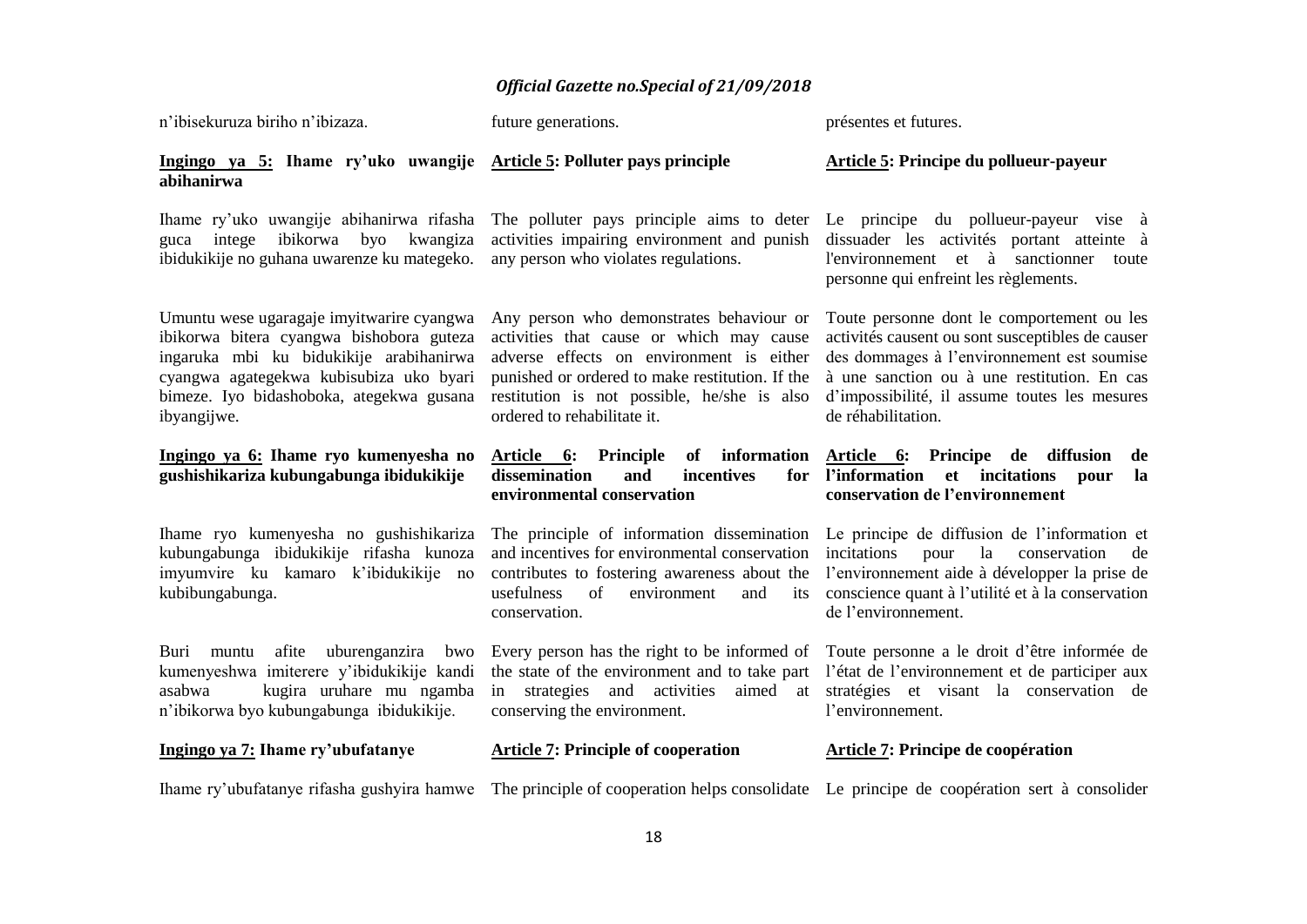| imbaraga mu kubungabunga ibidukikije.                                                                                                                                                                  | efforts<br>towards<br>the<br>conservation<br>environment.                                                                                                                                       | of les efforts investis dans la conservation de<br>l'environnement.                                                                                                                                                               |
|--------------------------------------------------------------------------------------------------------------------------------------------------------------------------------------------------------|-------------------------------------------------------------------------------------------------------------------------------------------------------------------------------------------------|-----------------------------------------------------------------------------------------------------------------------------------------------------------------------------------------------------------------------------------|
| Muri politiki yayo yo kurengera ibidukikije,<br>Leta yihatira guteza imbere ubutwererane<br>n'amahanga.                                                                                                | The government through its environmental Le gouvernement,<br>policy emphasises<br>the<br>promotion<br>of<br>international cooperation.                                                          | dans<br>politique<br>sa<br>environnementale, met un accent particulier<br>la<br>promotion<br>de<br>la<br>coopération<br>sur<br>internationale.                                                                                    |
| Inzego z'ubuyoboyozi, imiryango nyarwanda<br>mvamahanga<br>itari<br>iya<br>Leta,<br>na<br>amashyirahamwe ndetse n'abikorera basabwa<br>gufatanya mu kwita ku bidukikije.                               | Authorities, national and international non-<br>governmental organisations, associations and<br>private individuals are required to cooperate<br>in protecting the environment.                 | autorités,<br>organisations<br>Les<br>les<br>non<br>nationales<br>gouvernementales<br>et<br>internationales,<br>associations<br>les<br>les<br>et<br>particuliers sont tenus de coopérer dans la<br>protection de l'environnement. |
| UMUTWE WA III: KUBUNGABUNGA<br>NO<br><b>KURENGERA</b><br><b>IBIDUKIKIJE</b><br><b>KAMERE</b>                                                                                                           | <b>CHAPTER III: CONSERVATION AND</b><br><b>PROTECTION</b><br>OF<br><b>NATURAL</b><br><b>ENVIRONMENT</b>                                                                                         | <b>CHAPITRE III: CONSERVATION ET</b><br>PROTECTION DE L'ENVIRONNEMENT<br><b>NATUREL</b>                                                                                                                                           |
|                                                                                                                                                                                                        |                                                                                                                                                                                                 |                                                                                                                                                                                                                                   |
| Icyiciro cya mbere:<br>ikuzimu                                                                                                                                                                         | Ubutaka n'ibiri Section one: Soil and subsoil                                                                                                                                                   | Section première: Sol et sous-sol                                                                                                                                                                                                 |
| Ingingo ya 8: Kubungabunga ubutaka Article 8: Soil and subsoil conservation<br>n'ibiri ikuzimu                                                                                                         |                                                                                                                                                                                                 | Article 8: Conservation du sol et du sous-sol                                                                                                                                                                                     |
| Ubutaka n'ibiri ikuzimu bigize umutungo<br>kurindwa<br>uburyo<br>bwose<br>kamere<br><b>WO</b><br>bwawuhungabanya<br>kandi<br>ugomba<br>gukoreshwa mu buryo burambye hakurikijwe<br>amategeko abigenga. | The soil and subsoil constitute the natural<br>resources to be protected from all kinds of<br>degradation and they must be used in a<br>sustainable manner in accordance with<br>relevant laws. | Le sol et le sous-sol constituent les ressources<br>naturelles à protéger contre toutes sortes de<br>dégradation et doivent être utilisés de manière<br>durable conformément à la législation en la<br>matière.                   |
| Ingingo ya 9: Imikoreshereze n'imicungire<br>y'ubutaka n'ibiri ikuzimu                                                                                                                                 | Article 9: Use and management of soil and<br>subsoil                                                                                                                                            | Article 9: Utilisation et gestion du sol et du<br>sous-sol                                                                                                                                                                        |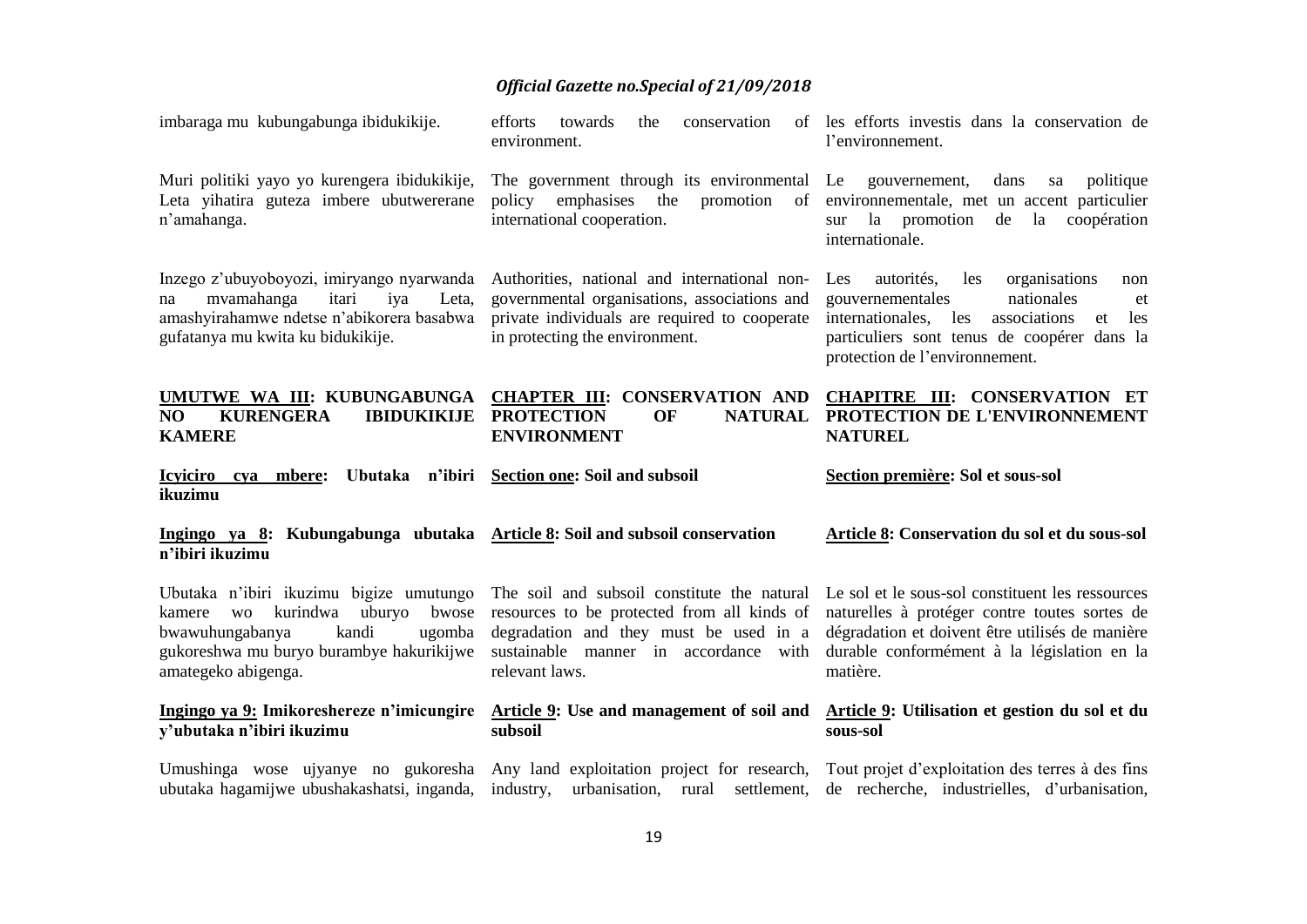| imitunganyirize y'imijyi, imiturire mu cyaro,<br>ibikorwa remezo,<br>ubuhinzi bukoresha<br>inyongeramusaruro ku buso bunini cyangwa<br>ubucukuzi bw'umutungo kamere ugomba<br>kuba ufite uruhushya rutangwa mu buryo<br>buteganywa n'amategeko abigenga. |                                                                                                                                                                                                                                                                     |                                                                                                                                                                                                    | infrastructure, intensive farming or extraction<br>subject to authorisation issued<br>in<br>accordance with relevant laws.                                                                                                                                                             | d'habitation en milieu rural, d'infrastructures,<br>d'agriculture intensive ou d'extraction minière<br>est soumis à une autorisation préalable<br>délivrée conformément à la législation en la<br>matière. |                                                                                                                                                                                                                                                                                         |  |
|----------------------------------------------------------------------------------------------------------------------------------------------------------------------------------------------------------------------------------------------------------|---------------------------------------------------------------------------------------------------------------------------------------------------------------------------------------------------------------------------------------------------------------------|----------------------------------------------------------------------------------------------------------------------------------------------------------------------------------------------------|----------------------------------------------------------------------------------------------------------------------------------------------------------------------------------------------------------------------------------------------------------------------------------------|------------------------------------------------------------------------------------------------------------------------------------------------------------------------------------------------------------|-----------------------------------------------------------------------------------------------------------------------------------------------------------------------------------------------------------------------------------------------------------------------------------------|--|
| Imikoreshereze y'ubutaka n'ibiri ikuzimu<br>icungwa kandi ikagengwa mu<br>buryo<br>burambye hakurikijwe amategeko abigenga.                                                                                                                              |                                                                                                                                                                                                                                                                     | Soil and subsoil use is managed and<br>administered on a sustainable<br>basis in<br>accordance with relevant laws.                                                                                 |                                                                                                                                                                                                                                                                                        | L'utilisation du sol et du sous-sol est gérée et<br>administrée de manière durable conformément<br>à la législation en la matière.                                                                         |                                                                                                                                                                                                                                                                                         |  |
| Ingingo ya 10: Ibyitabwaho mu gutanga<br>uruhushya ku mikoreshereze y'ubutaka<br>n'ibiri i kuzimu                                                                                                                                                        |                                                                                                                                                                                                                                                                     | <b>Article 10: Prerequisites for granting soil</b><br>and subsoil exploitation license                                                                                                             |                                                                                                                                                                                                                                                                                        | Article 10: Conditions préalables à l'octroi<br>de licence d'exploitation du sol et du sous-<br>sol                                                                                                        |                                                                                                                                                                                                                                                                                         |  |
| Mu rwego rwo kurengera ibidukikije, itangwa<br>ry'uruhushya rw'imikoreshereze y'ubutaka<br>n'ibiri ikuzimu, rigomba kwita kuri<br>ibi<br>bikurikira:                                                                                                     |                                                                                                                                                                                                                                                                     | For the purposes of the protection of Pour protéger l'environmement, la délivrance<br>environment, the soil and subsoil exploitation<br>licence is issued after consideration of the<br>following: |                                                                                                                                                                                                                                                                                        | de la licence d'exploitation du sol et du sous-<br>sol se fait après considération de ce qui suit:                                                                                                         |                                                                                                                                                                                                                                                                                         |  |
| $1^{\circ}$                                                                                                                                                                                                                                              | uburemere<br>n'ubushobozi<br>bw'ingamba zikumira ubuhungabane<br>bw'ibidukikije;                                                                                                                                                                                    |                                                                                                                                                                                                    | 1° the significance and effectiveness of 1° l'importance et l'efficacité des mesures<br>prevent environmental<br>measures to<br>degradation;                                                                                                                                           |                                                                                                                                                                                                            | visant à prévenir la dégradation de<br>l'environnement;                                                                                                                                                                                                                                 |  |
| $2^{\circ}$                                                                                                                                                                                                                                              | umushinga zitaweho;                                                                                                                                                                                                                                                 |                                                                                                                                                                                                    | kugenzura ko inyungu z'abaturiye $2^{\circ}$ the considerations of interests of the local<br>community in the vicinity of the project;                                                                                                                                                 | $2^{\circ}$                                                                                                                                                                                                | la considération des intérêts de<br>la<br>communauté locale à<br>proximité<br>du<br>chantier;                                                                                                                                                                                           |  |
| $3^\circ$                                                                                                                                                                                                                                                | inshingano yo gusubiranya ahangijwe<br>mu buryo bwose bushoboka, kugira<br>ngo hasubireho ubwiza bw'imisozi<br>n'ibibaya cyangwa imiterere kamere<br>yahindutse<br>bitewe<br>n'imirimo,<br>hakurikijwe<br>umushinga<br><b>WO</b><br>gusubiranya wemejwe n'ubuyobozi | $3^{\circ}$                                                                                                                                                                                        | the obligation to rehabilitate the damaged<br>area in any possible way in order to<br>restore the beauty of the landscape or the<br>natural systems modified by human<br>activity in accordance with a pre-<br>established rehabilitation plan approved<br>by the competent authority. | $3^{\circ}$                                                                                                                                                                                                | de réhabiliter<br>l'obligation<br>la<br>zone<br>endommagée autant que possible pour<br>restaurer la beauté du paysage ou les<br>systèmes naturels modifiés par l'activité<br>humaine conformément à un plan de<br>réhabilitation préétabli<br>approuvé<br>par<br>l'autorité compétente. |  |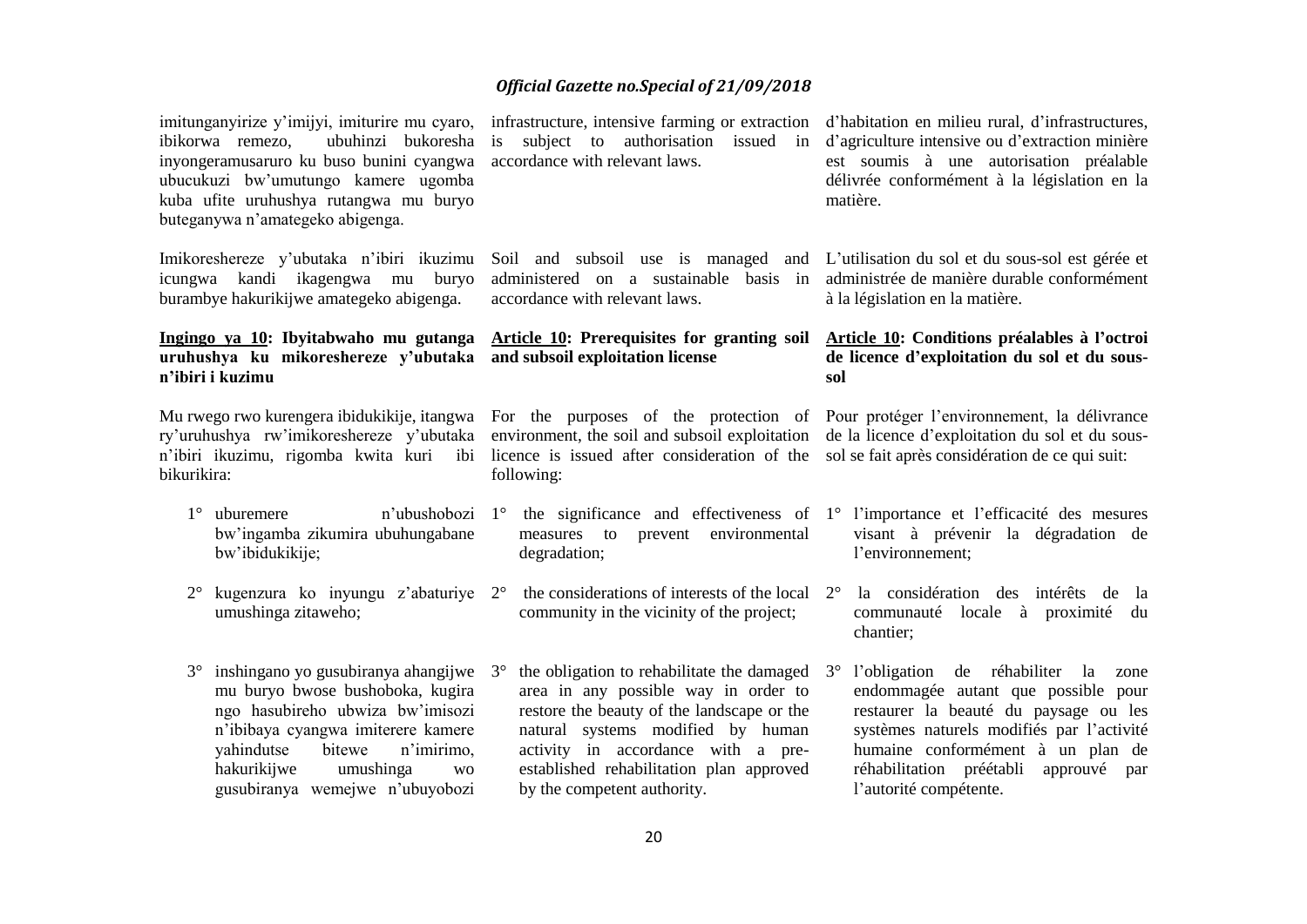#### bubifitiye ububasha.

| Icyiciro cya 2: Umutungo w'amazi                                                                                                                                                                                  | <b>Section 2: Water resources</b>                                                                                                                                                                                                                                                                                                                                                                               | <b>Section 2: Ressources en eau</b>                                                                                                                                  |  |  |
|-------------------------------------------------------------------------------------------------------------------------------------------------------------------------------------------------------------------|-----------------------------------------------------------------------------------------------------------------------------------------------------------------------------------------------------------------------------------------------------------------------------------------------------------------------------------------------------------------------------------------------------------------|----------------------------------------------------------------------------------------------------------------------------------------------------------------------|--|--|
| Ingingo ya 11: Imikoreshereze y'umutungo Article 11: Use of water resources<br>w'amazi                                                                                                                            |                                                                                                                                                                                                                                                                                                                                                                                                                 | Article 11: Utilisation des ressources en eau                                                                                                                        |  |  |
| Inzuzi, imigezi, amazi y'ikuzimu, amasoko,<br>ibidendezi, ibishanga n'ibiyaga biri mu bigize<br>umutungo rusange wa Leta.                                                                                         | Rivers, streams, underground water, springs,<br>ponds, swamps and lakes are part of the<br>State's public domain.                                                                                                                                                                                                                                                                                               | Les fleuves, les rivières, les ruisseaux, les eaux<br>souterraines, les sources, les étangs, les marais<br>et les lacs font partie du domaine public de<br>$l$ Etat. |  |  |
| Imikoreshereze yabyo igengwa n'amategeko.                                                                                                                                                                         | Their use is governed by law.                                                                                                                                                                                                                                                                                                                                                                                   | Leur utilisation est régie par la loi.                                                                                                                               |  |  |
| Ingingo ya 12: Kurengera umutungo<br>kamere w'amazi                                                                                                                                                               | <b>Article 12: Water resources protection</b>                                                                                                                                                                                                                                                                                                                                                                   | Article 12: Protection des ressources en eau                                                                                                                         |  |  |
| w'amazi<br>Umutungo<br>kamere<br>ugomba<br>kurindwa ubuhumane aho bwaturuka hose.                                                                                                                                 | Water resources must be protected from any<br>source of pollution.                                                                                                                                                                                                                                                                                                                                              | Les ressources en eau doivent être protégées<br>contre toute source de pollution.                                                                                    |  |  |
| Ibishanga bihoramo amazi kandi bikungahaye<br>byo mu bishanga bigomba<br>ku bimera<br>kurindwa by'umwihariko hitabwa ku ruhare<br>rwabyo ndetse n'agaciro<br>kabyo<br>mu<br>kubungabunga urusobe rw'ibinyabuzima. | Swamps with permanent water and full of Les marais à eau permanente et riche en<br>végétation marécageuse doivent bénéficier<br>swamp vegetation must be given special<br>d'une protection spéciale en tenant compte de<br>protection considering<br>their role<br>and<br>importance in the preservation of the<br>leur rôle et de leur importance dans la<br>biodiversity.<br>préservation de la biodiversité. |                                                                                                                                                                      |  |  |
| Icyiciro cya 3: Urusobe rw'ibinyabuzima                                                                                                                                                                           | <b>Section 3: Biodiversity</b>                                                                                                                                                                                                                                                                                                                                                                                  | <b>Section 3: Biodiversité</b>                                                                                                                                       |  |  |
| Ingingo ya 13: Kuzana mu Rwanda,<br>gutumiza no kohereza<br>mahanga<br>mu<br>inyamaswa iyo ari yo yose cyangwa<br>ikimera                                                                                         | Article 13: Introduction, importation and<br>exportation of any species of animals or<br>plant                                                                                                                                                                                                                                                                                                                  | Article 13: Introduction, importation et<br>exportation de toute espèce d'animal ou de<br>plante                                                                     |  |  |
| mu mahanga inyamaswa iyo ari yo yose                                                                                                                                                                              | Kuzana mu Rwanda, gutumiza no kohereza The introduction into Rwanda, import and L'introduction au Rwanda, l'importation et                                                                                                                                                                                                                                                                                      | export of any animal or plant species take l'exportation de toute espèce animale ou                                                                                  |  |  |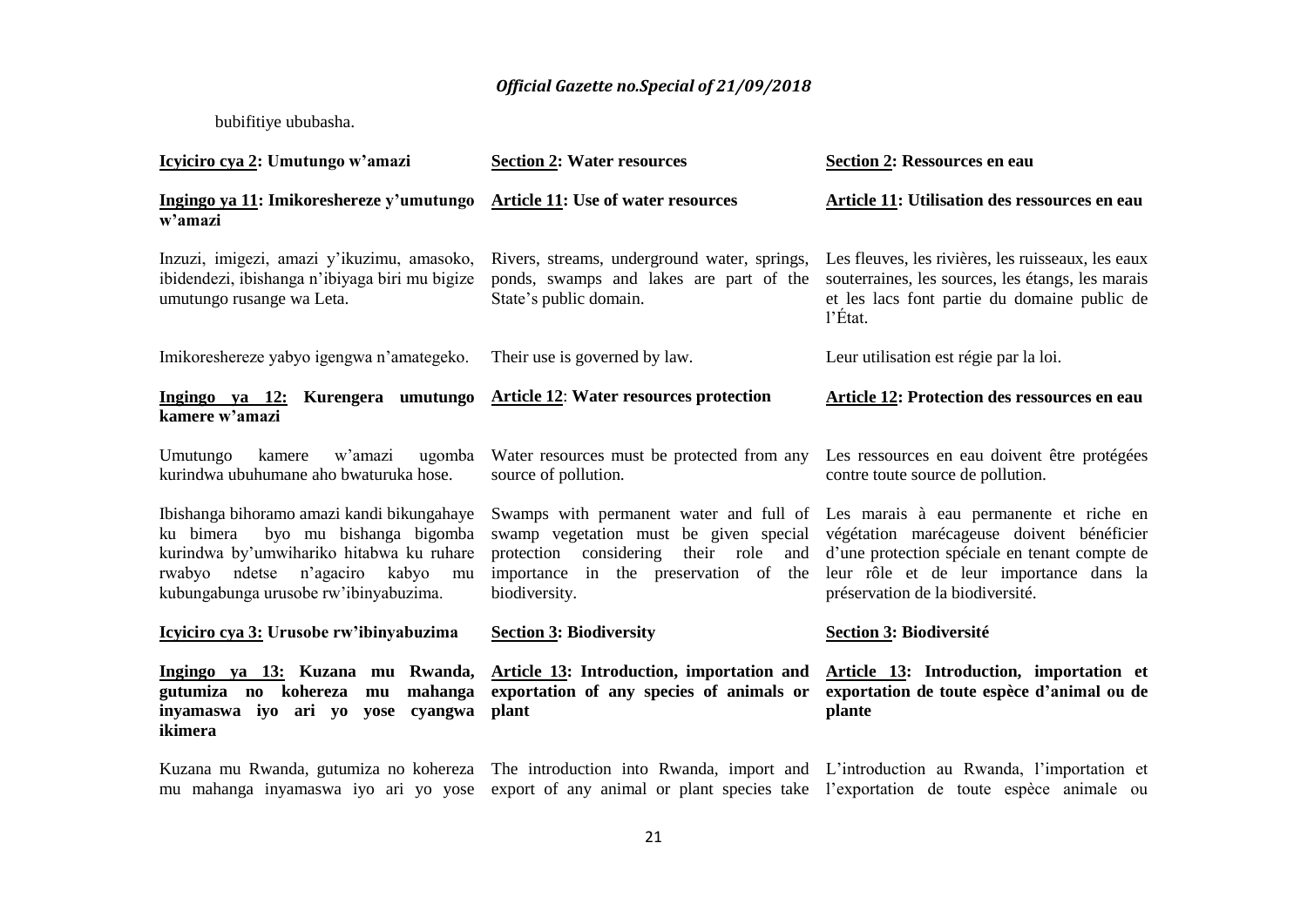|                     |  | cyangwa ikimera bikorwa hakurikijwe place in accordance with relevant laws. | végétale se font conformément à la législation |
|---------------------|--|-----------------------------------------------------------------------------|------------------------------------------------|
| amategeko abigenga. |  |                                                                             | en la matière.                                 |

**Ingingo ya 14: Gutunga no gucuruza inyamaswa zo mu gasozi Article 14: Keeping of and trade in wild Article 14: Détention et commerce animals d'animaux sauvages**

Ibikorwa bikurikira mbere yo gukorwa bisabirwa uruhushya rwihariye rutangwa n'urwego rufite ubukerarugendo nshingano zarwo: mu tourism:

1° gutunga inyamaswa zo mu gasozi cyangwa ibikomoka ku nyamaswa zo mu gasozi; 1° keeping of wild animals or products from wild animals; 1° la détention d'animaux sauvages ou des produits d'animaux sauvages;

in wild animals.

**Section 4: Atmosphere**

**the atmosphere**

2° hawking, sale, exchange of and trade

2° kubunza, kugurisha, kugurana no gucuruza inyamaswa zo mu gasozi.

**Icyiciro cya 4: Umwuka wo mu kirere**

**Ingingo ya 15: Kurengera no kubungabunga umwuka wo mu kirere** 

Inyubako ishobora guteza ibibazo cyangwa guteza ubuhumane, imodoka n'ibigendeshwa na moteri, ibikorwa by'ubucuruzi, ubukorikori cyangwa ubuhinzi bigomba gukoreshwa hakurikijwe amahame ya tekiniki yashyizweho n'ubuyobozi bubifitiye ububasha mu rwego rwo kurengera no preserve the atmosphere. kubungabunga umwuka wo mu kirere.

Any installation likely to create risks or cause pollution, vehicles and engine driven machines, commercial, craft or agricultural activities must be conducted in accordance with technical principles established by competent authorities in order to protect and

**Section 4: Atmosphère**

tourisme dans ses attributions:

The following acts are subject to prior Les actes suivants requièrent l'autorisation permission granted by the organ in charge of préalable délivrée par l'organe ayant le

**Article 15: Protection and conservation of Article 15: Protection et conservation de l'atmosphère**

2° le colportage, la vente, l'échange et le commerce des animaux sauvages.

Toute installation susceptible de créer des risques ou de causer la pollution, les véhicules et engins à moteur, les activités commerciales, artisanales ou agricoles doivent être exploitées conformément aux principes techniques établis par les autorités compétentes en vue de protéger et préserver l'atmosphère.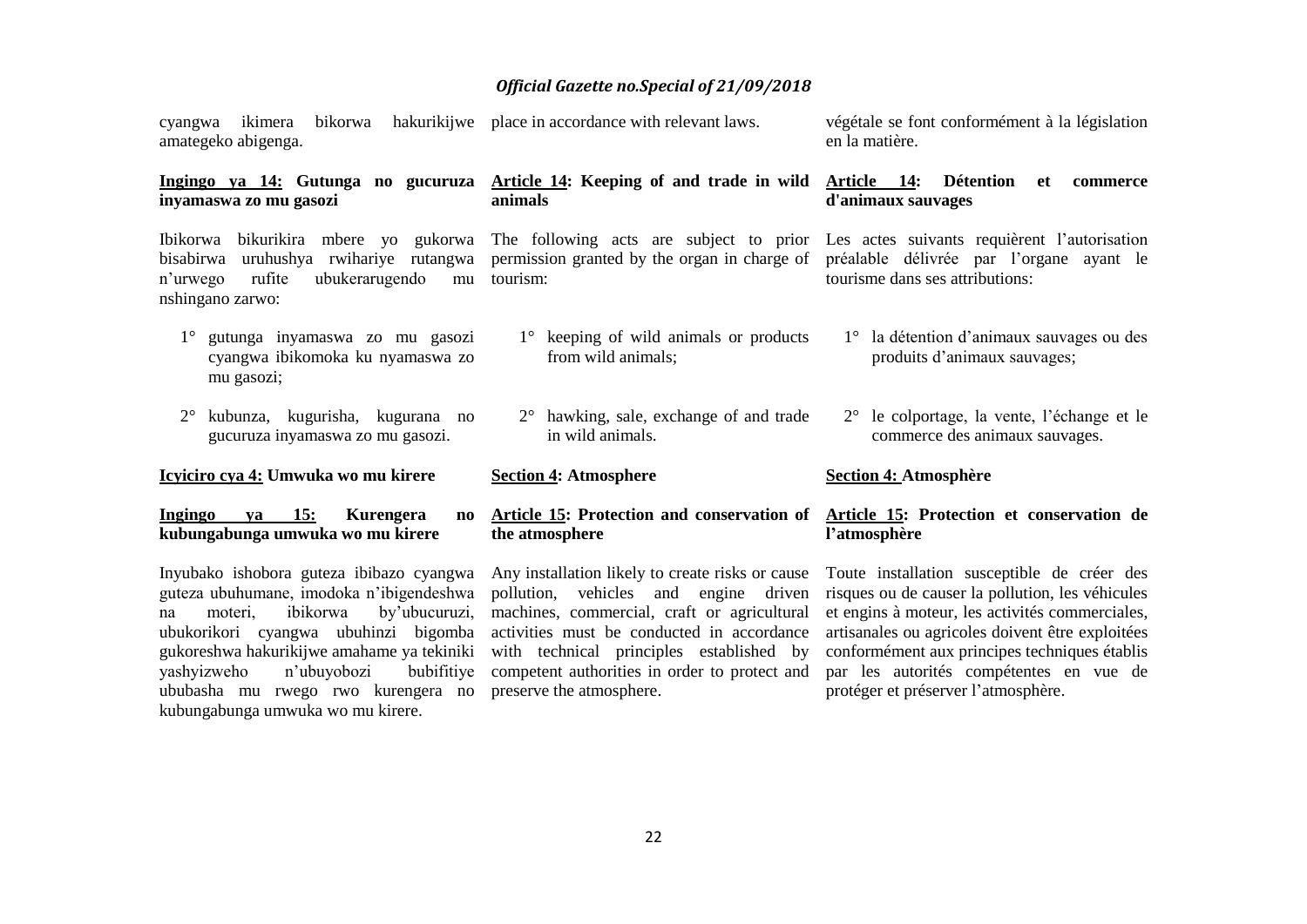**Ingingo ya 16: Kurinda akayunguruzo k'imirasire y'izuba Article 16: Protection of the ozone layer Article 16: Protection de la couche d'ozone**

| Ikoreshwa ry'ibintu bihumanya umwuka wo<br>mu kirere, bihungabanya akayunguruzo<br>k'imirasire y'izuba cyangwa ibyatuma ibihe<br>bihinduka rigengwa n'Iteka rya Minisitiri.             | The use of air pollutants, substances that<br>deplete the ozone layer or which are likely to<br>cause climatic changes is governed by an<br>Order of the Minister.                                                         | L'utilisation des polluants atmosphériques, des<br>substances qui dégradent la couche d'ozone ou<br>susceptibles de causer des changements<br>climatiques est régie par arrêté du Ministre.                                            |  |
|-----------------------------------------------------------------------------------------------------------------------------------------------------------------------------------------|----------------------------------------------------------------------------------------------------------------------------------------------------------------------------------------------------------------------------|----------------------------------------------------------------------------------------------------------------------------------------------------------------------------------------------------------------------------------------|--|
| UMUTWE WA IV: KUBUNGABUNGA<br>NO KURENGERA IBIDUKIKIJE BIVA<br>KU BIKORWA BYA MUNTU                                                                                                     | <b>CHAPTER IV: CONSERVATION AND</b><br><b>PROTECTION</b><br><b>OF</b><br><b>BUILT</b><br><b>ENVIRONMENT</b>                                                                                                                | <b>CHAPITRE IV: CONSERVATION ET</b><br>PROTECTION DE L'ENVIRONNEMENT<br><b>BÂTI</b>                                                                                                                                                    |  |
| Ingingo ya 17:<br>itemba                                                                                                                                                                | Imicungire y'imyanda Article 17: Liquid waste management                                                                                                                                                                   | Article 17: Gestion des déchets liquides                                                                                                                                                                                               |  |
| Gukusanya amazi y'imyanda, kuyatwara no<br>kuyavanaho bikorwa hakurikijwe amabwiriza<br>ngenderwaho<br>byihariye<br>n'imirongo<br>bishyirwaho<br>n'ubuyobozi<br>bubifitiye<br>ububasha. | The collection, transport and disposal of<br>waste water are conducted in accordance with<br>special regulations and guidelines issued by<br>the competent authority.                                                      | La collecte, le transport et l'élimination des<br>eaux usées sont effectués conformément aux<br>règlements et directives spéciaux émis par<br>l'autorité compétente.                                                                   |  |
| Amazi rusange yakoreshejwe n'amazi mabi<br>agomba gushyirwa<br>ruganda<br>vose<br>mu<br>agakoreshwa<br>bikorwa<br>ruyasukura,<br>mu<br>by'isuku n'isukura n'iby'iterambere.             | Water from the sewage system and any type<br>of liquid waste must be collected in treatment<br>factories for purification and serve thereafter<br>perform hygiene,<br>sanitation<br>and<br>to<br>developmental activities. | L'eau du système d'égouttage et toute sorte de<br>déchets liquides doivent être collectés dans<br>une usine de traitement pour épuration et enfin<br>servir<br>activités<br>d'hygiène,<br>aux<br>d'assainissement et de développement. |  |
| y'imyanda<br>ahakorerwa<br>aturutse<br>Amazi<br>imirimo ikoresha imiti y'ubutabire agomba<br>kubanza gutunganywa mbere yo koherezwa<br>mu ruganda ruyatunganya.                         | Waste water from factories using chemicals in<br>their processes must be pre-treated before<br>being taken to a treatment factory.                                                                                         | Les eaux usées des usines utilisant des<br>produits chimiques dans leurs procédés<br>doivent être prétraitées avant d'être conduites<br>à une usine de traitement.                                                                     |  |
| Amazi yamaze gutunganywa akagera ku<br>bipimo byemewe ashobora koherezwa mu<br>migezi cyangwa ibiyaga.                                                                                  | Water efficiently purified to standards may be<br>poured into streams or lakes.                                                                                                                                            | Les eaux soigneusement épurées selon les<br>normes peuvent être versées dans les ruisseaux<br>ou dans les lacs.                                                                                                                        |  |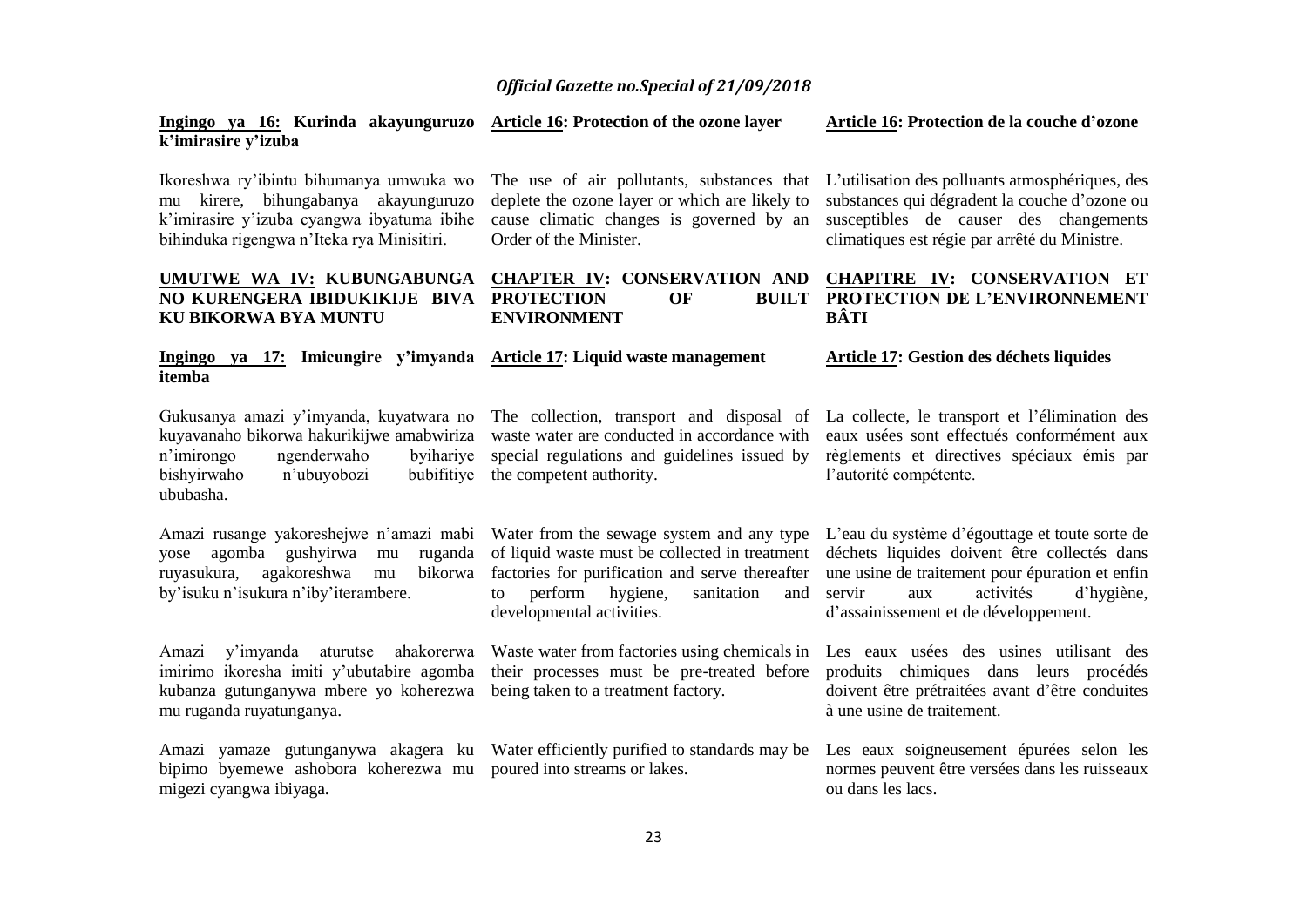| Ingingo ya 18: Imicungire y'imyanda Article 18: Solid waste management<br>ikomeye                                                                                                                                                                                                                   |                                                                                                                                                                                                                                                                                                                                               | Article 18: Gestion des déchets solides                                                                                                                                                                                                                                                                                          |
|-----------------------------------------------------------------------------------------------------------------------------------------------------------------------------------------------------------------------------------------------------------------------------------------------------|-----------------------------------------------------------------------------------------------------------------------------------------------------------------------------------------------------------------------------------------------------------------------------------------------------------------------------------------------|----------------------------------------------------------------------------------------------------------------------------------------------------------------------------------------------------------------------------------------------------------------------------------------------------------------------------------|
| Nta muntu wemerewe kumena imyanda<br>ikomeye ahantu hatabugenewe.                                                                                                                                                                                                                                   | No person is authorised to discard solid waste<br>in an inappropriate place.                                                                                                                                                                                                                                                                  | Personne n'est autorisé à jeter les déchets<br>solides dans un endroit inapproprié.                                                                                                                                                                                                                                              |
| Imyanda ikomeye igomba<br>kuvangurwa,<br>ahabugenewe<br>gukusanywa no gatwarwa<br>hakurikijwe amategeko abigenga.                                                                                                                                                                                   | accordance with relevant laws.                                                                                                                                                                                                                                                                                                                | Solid waste must be sorted, collected and Les déchets solides doivent être triés,<br>transported to appropriate destination in recueillis et transportes à l'endroit approprié<br>conformément à la législation en la matière.                                                                                                   |
| Imyanda ikomeye igomba kujugunywa mu<br>kimpoteri cyabugenewe cyangwa igatwarwa<br>mu nganda ziyibyaza umusaruro.                                                                                                                                                                                   | Solid waste must be disposed of in<br>appropriate landfill or in a waste processing<br>factory for production purposes.                                                                                                                                                                                                                       | Les déchets solides doivent être éliminés dans<br>une décharge appropriée ou dans une usine de<br>traitement des déchets à des fins de<br>production.                                                                                                                                                                            |
| Ingingo ya 19: Imicungire y'imyanda iteza<br>impanuka cyangwa ubuhumane                                                                                                                                                                                                                             | Article 19: Management of hazardous and<br>toxic waste                                                                                                                                                                                                                                                                                        | Article 19: Gestion des déchets dangereux<br>et toxiques                                                                                                                                                                                                                                                                         |
| Imyanda iyo ari yo yose, cyane cyane ituruka<br>mu bitaro, mu bigo nderabuzima no mu<br>bigo by'ubushakashatsi<br>mavuriro, mu<br>bikoresha za laboratwari, mu nganda n'indi<br>myanda yose yateza impanuka cyangwa<br>igomba<br>gukusanywa,<br>yahumanya,<br>no guhindurwa ku buryo<br>gutunganywa | Any waste, especially from hospitals, health<br>centres and clinics, research centres equipped<br>with laboratories, industries and any other<br>hazardous or toxic waste must be collected,<br>treated and changed in a manner that does not<br>degrade the environment in order to prevent,<br>eliminate or reduce their adverse effects on | Tous les déchets, issus notamment des<br>hôpitaux, des centres de santé et cliniques,<br>centres de recherche munis de laboratoires,<br>des industries et tout autre déchet dangereux<br>ou toxique doivent être collectés, traités et<br>modifiés de manière à ne pas dégrader<br>l'environnement afin de prévenir, éliminer ou |

bidahumanya ibidukikije gukumira, kuvanaho cyangwa kugabanya environment. ingaruka mbi zayo ku buzima bw'abantu, umutungo kamere n'ibidukikije. human health, natural resources and réduire leurs effets néfastes sur la santé

Uburyo bw'imicungire, guteza impanuka cyangwa ubuhumane governed by an order of the Minister. bigenwa n'Iteka rya Minisitiri.

n'iyambukiranyamipaka ry'imyanda ishobora movements of hazardous or toxic waste are transfrontaliers de déchets dangereux ou Management, disposal and trans-boundary La gestion, l'élimination et les mouvements toxiques sont régis par arrêté du Ministre.

humaine, les ressources naturelles et

l'environnement.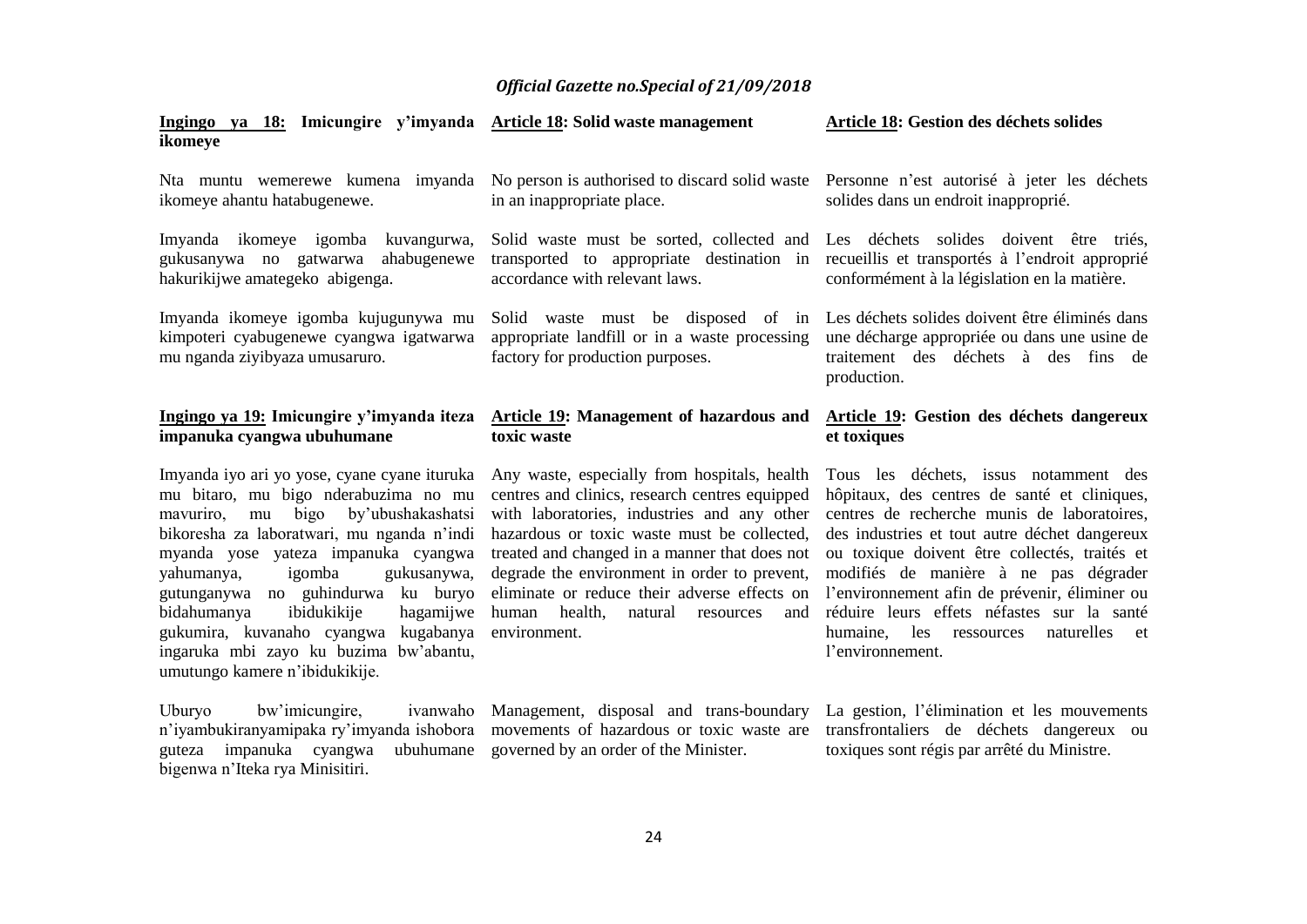| ikomoka ku bikoresho by'ikoranabuhanga                                                                                                                                                                                                                                   | Ingingo ya 20: Imicungire y'imyanda Article 20: Management of electronic waste                                                                                                                                                                           | déchets<br>Article<br><b>20:</b><br><b>Gestion</b><br>des<br>électroniques                                                                                                                                                                                                                                  |
|--------------------------------------------------------------------------------------------------------------------------------------------------------------------------------------------------------------------------------------------------------------------------|----------------------------------------------------------------------------------------------------------------------------------------------------------------------------------------------------------------------------------------------------------|-------------------------------------------------------------------------------------------------------------------------------------------------------------------------------------------------------------------------------------------------------------------------------------------------------------|
| Imyanda yose ikomoka ku bikoresho<br>by'ikoranabuhanga igomba gukusanywa,<br>gutunganywa no guhindurwa ku buryo<br>itangiza ibidukikije hagamijwe gukumira,<br>kuvanaho cyangwa kugabanya ingaruka mbi<br>zayo ku buzima bw'abantu, ku mutungo<br>kamere n'ibidukikije.  | Any electronic waste must be collected,<br>treated and changed in a manner that does not<br>degrade the environment in order to prevent,<br>eliminate or reduce their adverse effects on<br>human health,<br>natural<br>resources<br>and<br>environment. | Tous les déchets issus des équipements<br>électroniques doivent être collectés, traités et<br>modifiés de manière à ne pas dégrader<br>l'environnement afin de prévenir, éliminer ou<br>réduire leurs effets néfastes sur la santé<br>les<br>naturelles<br>humaine,<br>ressources<br>et<br>l'environnement. |
| Nta muntu wemerewe gukora ibikorwa byo<br>guhuriza<br>hamwe,<br>gutwara,<br>gucuruza,<br>gutandukanya<br>kongera<br>gutumiza,<br>no<br>gukoresha imyanda ikomoka ku bikoresho<br>by'ikoranabuhanga<br>keretse<br>abiherewe<br>uruhushya n'ubuyobozi bubifitiye ububasha. | No person is allowed to carry out activities of<br>collecting, transportation, trading, import,<br>dismantling and recycling electronic waste<br>unless he/she holds an authorization issued by<br>a competent authority.                                | Nul n'est autorisé à mener des activités de<br>collecte, transport, commerce, importation,<br>désassemblage et recyclage sauf s'il possède<br>une autorisation délivrée par une autorité<br>compétente.                                                                                                     |
| Uburyo bwo gutunganya imyanda ikomoka<br>ku bikoresho by'ikoranabuhanga bugenwa<br>n'Iteka rya Minisitiri.                                                                                                                                                               | waste are determined by an Order of the<br>Minister.                                                                                                                                                                                                     | Modalities for the processing of electronic Les modalités de traitement des déchets<br>électroniques sont déterminées par arrêté du<br>Ministre.                                                                                                                                                            |
| UMUTWE WA V: INSHINGANO ZA<br>LETA, IZ'INZEGO Z'IMITEGEKERE<br><b>ZEGEREJWE</b><br>Y'IGIHUGU<br><b>ABATURAGE N'IZ'ABATURAGE MU</b><br>KURENGERA, KUBUNGABUNGA NO<br><b>GUTEZA IMBERE IBIDUKIKIJE</b>                                                                     | <b>CHAPTER V: OBLIGATIONS OF THE</b><br>STATE, DECENTRALISED ENTITIES<br>AND LOCAL COMMUNITIES WITH<br><b>REGARD</b><br><b>TO</b><br><b>THE</b><br>PROTECTION.<br><b>CONSERVATION AND PROMOTION</b><br>OF ENVIRONMENT                                    | <b>CHAPITRE</b><br>$\mathbf{V}$ :<br><b>OBLIGATIONS</b><br>DE<br>L'ÉTAT,<br><b>ENTITÉS</b><br><b>DES</b><br><b>DÉCENTRALISÉES</b><br><b>ET</b><br><b>DES</b><br>À<br><b>COMMUNAUTÉS</b><br>LA<br><b>QUANT</b><br>PROTECTION, CONSERVATION<br>ET<br>PROMOTION DE L'ENVIRONNEMENT                             |
| Icyiciro cya mbere: Inshingano zihuriweho                                                                                                                                                                                                                                | <b>Section One: Common obligations</b>                                                                                                                                                                                                                   | <b>Section première: Obligations communes</b>                                                                                                                                                                                                                                                               |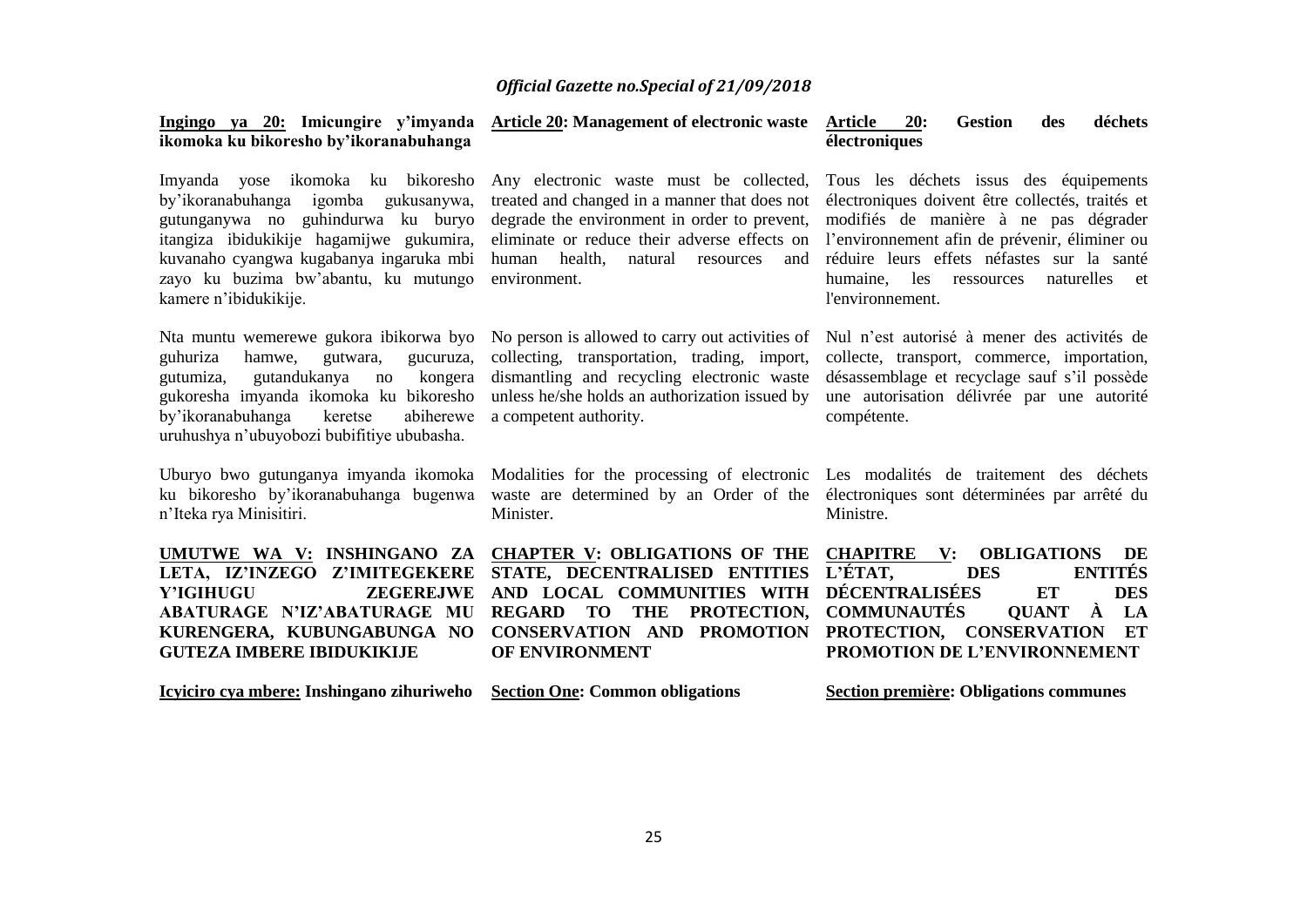| n'imihindagurikire y'ibihe muri gahunda<br>z'iterambere                                                                                                                                                                             | Ingingo ya 21: Kwinjiza ibidukikije Article 21: Mainstreaming of environment<br>and climate change in the development<br>planning process                                                                               | Article 21: Intégration de l'environnement<br>et du changement climatique dans le<br>planification<br>de<br>processus<br>du<br>développement                                                                                                              |
|-------------------------------------------------------------------------------------------------------------------------------------------------------------------------------------------------------------------------------------|-------------------------------------------------------------------------------------------------------------------------------------------------------------------------------------------------------------------------|-----------------------------------------------------------------------------------------------------------------------------------------------------------------------------------------------------------------------------------------------------------|
| Buri rwego rwose rushinzwe imibereho<br>n'ubukungu rugomba kwinjiza muri gahunda<br>yarwo ibidukikije n'imihindagurikire y'ibihe<br>mu itegurwa n'ishyirwa mu bikorwa rya<br>politiki, ingamba, imigambi na gahunda<br>byarwo.      | Every<br>socio-economic<br>sector<br>must<br>mainstream environment and climate change<br>in the development and implementation of its<br>policies, strategies, plans and programs.                                     | socio-économique<br>Chaque<br>secteur<br>doit<br>intégrer l'environnement et le changement<br>climatique dans l'élaboration et la mise en<br>ceuvre de ses politiques, stratégies, plans et<br>programmes.                                                |
| Inzego z'ubuyoboyozi, imiryango nyarwanda<br>na mvamahanga itari iya Leta n'abantu ku<br>giti<br>bagomba<br>kubungabunga<br>cyabo<br>ibidukikije no gukumira<br>ingaruka mbi<br>z'imihindagurikire y'ibihe.                         | Administrative<br>national<br>entities,<br>and<br>international non-governmental organisations<br>as well as individuals must conserve the<br>environment and prevent adverse effects of<br>climate change.             | Les entités administratives, les organisations<br>nationales<br>non-gouvernementales<br>et<br>internationales ainsi que les particuliers<br>doivent conserver l'environnement et prévenir<br>les effets néfastes du changement climatique.                |
|                                                                                                                                                                                                                                     |                                                                                                                                                                                                                         |                                                                                                                                                                                                                                                           |
| Ingingo<br>va 22:<br>Kwigisha<br>abantu<br>kubungabunga ibidukikije no kwita ku<br>mihindagurikire y'ibihe                                                                                                                          | Article 22: Education on the conservation<br>of environment and climate change                                                                                                                                          | Article 22: Éducation à la conservation de<br>l'environnement<br>changement<br><b>et</b><br>au<br>climatique                                                                                                                                              |
| Leta ifata ingamba zihamye zo kwigisha<br>kubungabunga<br>ibidukikije<br>abantu<br>no<br>n'ingaruka<br>z'imihindagurikire<br>guhangana<br>bigashyirwa<br>y'ibihe<br>kandi<br>no<br>mu<br>nteganyanyigisho z'amashuri ku nzego zose. | The State takes adequate measures aimed at<br>the education on the conservation of the<br>environment and adaptation to the impacts of<br>climate change and integrates the same in<br>schools curricula at all levels. | L'État prend des mesures appropriées visant<br>l'éducation<br>à<br>conservation<br>1a<br>de<br>l'environnement et à l'adaptation aux impacts<br>du changement climatique et intègre ces<br>dernières dans les programmes scolaires à tous<br>les niveaux. |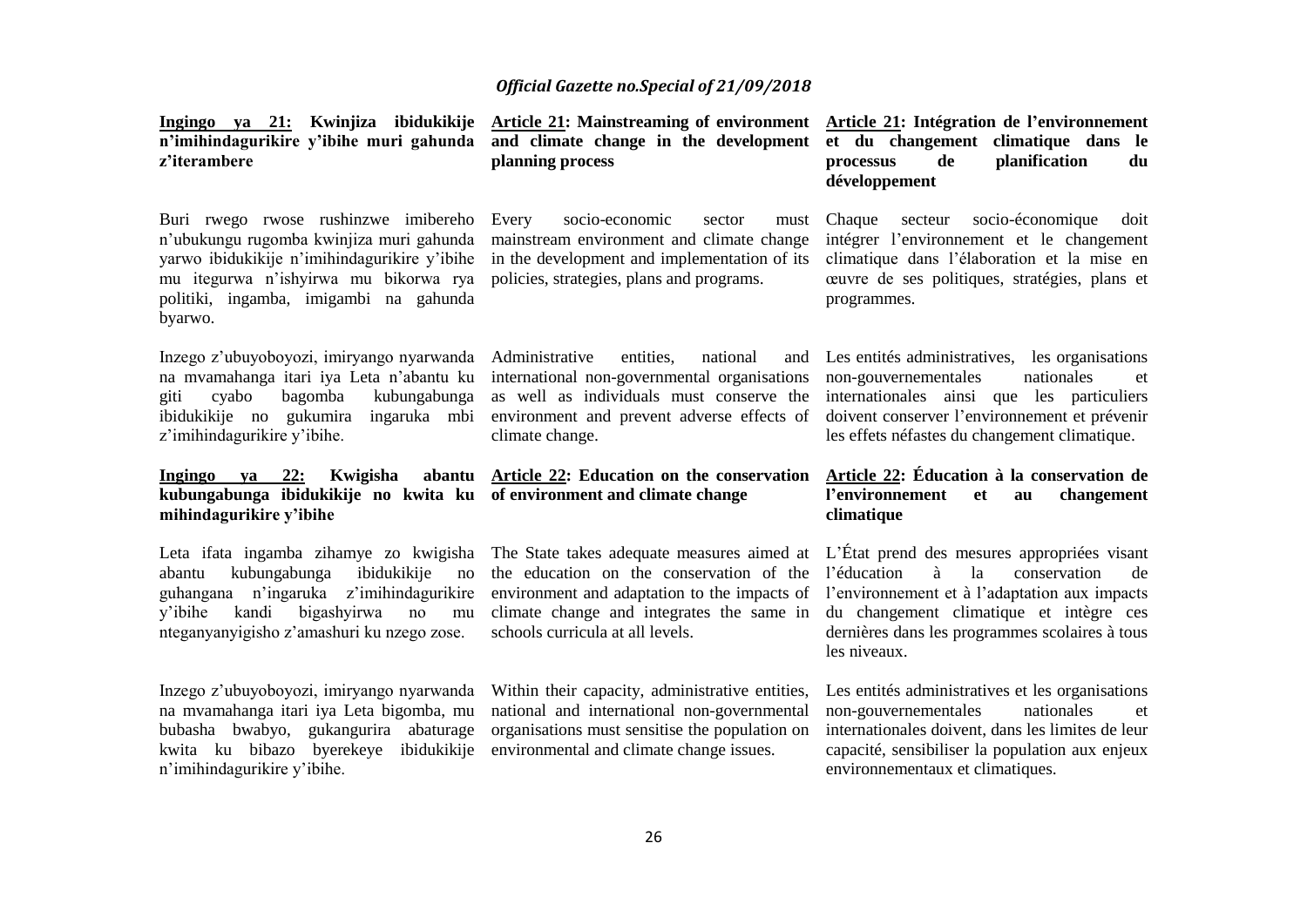| Ingingo ya 23: Ubusitani                                                                                                                                                                                                                                                                                     | <b>Article 23: Green spaces</b>                                                                                                                                                                                                             | <b>Article 23: Espaces verts</b>                                                                                                                                                                                                                                                                            |  |  |
|--------------------------------------------------------------------------------------------------------------------------------------------------------------------------------------------------------------------------------------------------------------------------------------------------------------|---------------------------------------------------------------------------------------------------------------------------------------------------------------------------------------------------------------------------------------------|-------------------------------------------------------------------------------------------------------------------------------------------------------------------------------------------------------------------------------------------------------------------------------------------------------------|--|--|
| Leta n'inzego<br>z'imitegekere<br>y'Igihugu<br>zegerejwe abaturage zigomba gushyiraho<br>ubusitani rusange.                                                                                                                                                                                                  | must establish green spaces.                                                                                                                                                                                                                | The government and decentralised entities L'état et les entités décentralisées doivent<br>créer les espaces verts.                                                                                                                                                                                          |  |  |
| zishinzwe<br>Inzego<br>za Leta<br>zigomba<br>n'ibikorwaremezo<br>mbonera n'ibishushanyo byihariye by'abifuza individual construction plans.<br>kubaka inzu zitandukanye.                                                                                                                                     | imiturire Public organs in charge of housing and<br>kwita ku infrastructure must ensure the integration of<br>ishyirwaho ry'ubusitani mu gishushanyo green spaces in the master plan as well as in                                          | Les instances publiques en charge de l'habitat<br>et des infrastructures doivent veiller à ce que<br>les places verts soient incorporées dans le plan<br>directeur ainsi que dans les plans de<br>construction des particuliers.                                                                            |  |  |
| <b>Ingingo</b><br>24:<br>va<br>ry'imihindagurikire y'ibihe no gutanga reporting<br>raporo                                                                                                                                                                                                                    | Isuzuma Article 24: Climate change assessment and                                                                                                                                                                                           | Article 24: Évaluation et rapports sur les<br>changements climatiques                                                                                                                                                                                                                                       |  |  |
| Ikigo gifite imihindagurikire y'ibihe mu<br>gifatanyije<br>nshingano<br>zacyo<br>n'inzego<br>z'ubuyoboyozi, imiryango nyarwanda na<br>mvamahanga itari iya Leta bagomba guteza<br>imbere, guhora bahuza n'igihe, gutangaza no<br>gushyira ahagaragara ibi bikurikira:                                        | The authority in charge of climate change in<br>collaboration with administrative entities and<br>national and international non-governmental<br>organisations must develop, regularly update,<br>publish and make available the following: | L'Office ayant les changements climatiques<br>dans ses attributions en collaboration avec les<br>entités administratives et les organisations<br>non-gouvernementales<br>nationales<br>et<br>internationales, doivent développer, actualiser<br>régulièrement, publier et rendre disponible ce<br>qui suit: |  |  |
| $1^{\circ}$<br>ikomoka<br>ku<br>bikorwa<br>rw'imyuka<br>by'abantu<br>n'inkomoko<br>isohorwa<br>n'imyuka<br>iturutsemo<br>bitewe<br>yose<br>ihumanya ikirere ivanwaho cyangwa<br>igabanuka<br>hakoreshejwe<br>uburyo<br>bugereranyije<br>buteganywa<br>n'amasezerano<br>yerekeye<br>imihindagurikire y'ibihe; | urutonde rwo ku rwego rw'Igihugu 1° national inventories of anthropogenic<br>emissions by sources and removals by<br>sinks of all greenhouse gases using<br>comparable methodologies provided by<br>the convention on climate change;       | les inventaires nationaux des émissions<br>$1^{\circ}$<br>anthropiques par les sources et absorptions<br>par les puits de tous les gaz à effet de serre<br>selon des méthodes comparables fournies<br>par la convention sur les changements<br>climatiques;                                                 |  |  |

2° gahunda z'Igihugu zikubiyemo ingamba 2° national programs containing measures to 2° les programmes nationaux contenant des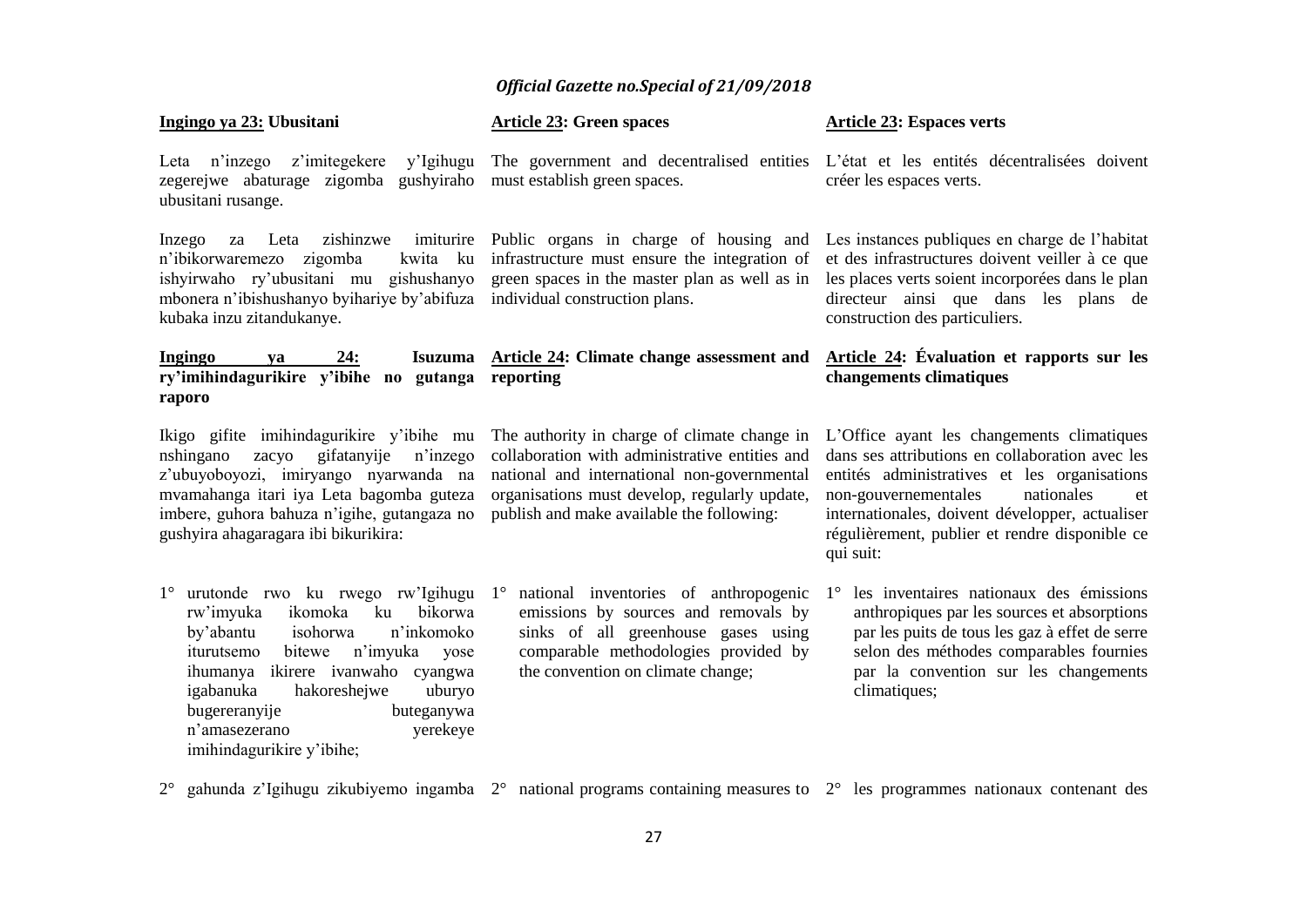zo koroshya imihindagurikire y'ibihe, hagabanywa imyuka ikomoka ku bikorwa bya muntu, hifashishijwe uburyo bwo kugabanya cyangwa kuvanaho aho iyo myuka ihumanya ikirere ikomoka;

3° isuzuma ry'ingaruka imihindagurikire y'ibihe yagira ku Gihugu na gahunda zikubiyemo ingamba zo guhangana n'ingaruka z'imihindagurikire y'ibihe mu nzego zitandukanye zishobora kugirwaho ingaruka.

Iteka rya Minisitiri rigena uburyo bwo gutegura raporo ku rwego rw'Igihugu ku mihindagurikire y'ibihe n'inshingano z'inzego zirebwa nayo.

### **mihindagurikire y'ibihe no guhererekanya change and technology transfer ikoranabuhanga**

nshingano zacyo kimaze kugisha inama inzego z'ubuyoboyozi, imiryango nyarwanda na mvamahanga itari iya Leta kigomba ikoranabuhanga, ibikorwa n'uburyo kandi bikongera ubushobozi kubyihanganira hagamijwe guhangana n'imihindagurikire y'ibihe.

mitigate climate change by addressing anthropogenic emissions by sources and removals by sinks of all greenhouse gases;

3° national climate change vulnerability assessment and programs containing measures for adaptation to impacts of climate change in different sectors likely to be affected.

procedure for preparation of national report organs that are involved.

# **Ingingo ya 25: Ingamba zo kwita ku Article 25: Response measures on climate Article 25: Mesures de réponse aux**

guteza imbere no gufatanya mu guteza cooperate in the development, application and imbere, gukoresha no gusakaza, guhanahana diffusion of, including transfer of imyuka ikomoka ku bikorwa bya muntu emissions of greenhouse gases and increase ndetse n'imyuka isohorwa yangiza ikirere the adaptive capacity to build climate and national and international nongovernmental organisations must promote and bwo resilience.

mesures pour atténuer les changements climatiques en traitant les émissions anthropiques par les sources et absorptions par les puits de tous les gaz à effet de serre;

3° une évaluation nationale de la vulnérabilité au changement climatique et des programmes contenant des mesures d'adaptation aux impacts du changement climatique dans les différents secteurs susceptibles d'être affectés.

An Order of the Minister determines the Un arrêté du Ministre détermine la procédure on climate change and responsibilities of changement climatique et les attributions des de préparation du rapport national sur le organes impliqués.

### **changements climatiques et transfert de technologie**

Ikigo gifite imihindagurikire y'ibihe mu The Authority in charge of climate change L'Office ayant les changements climatiques bugenzura, bugabanya cyangwa bukumira control, reduce or prevent anthropogenic technologies, des pratiques et processus visant upon consultation with administrative entities dans ses attributions après consultation avec technologies, practices and processes that la diffusion, y compris le transfert des les entités administratives et les organisations non-gouvernementales nationales et internationales doit développer, favoriser et coopérer au développement, à l'application et à à réduire ou à prévenir les émissions anthropiques des gaz à effet de serre et accroître la capacité d'adaptation pour renforcer la résilience climatique.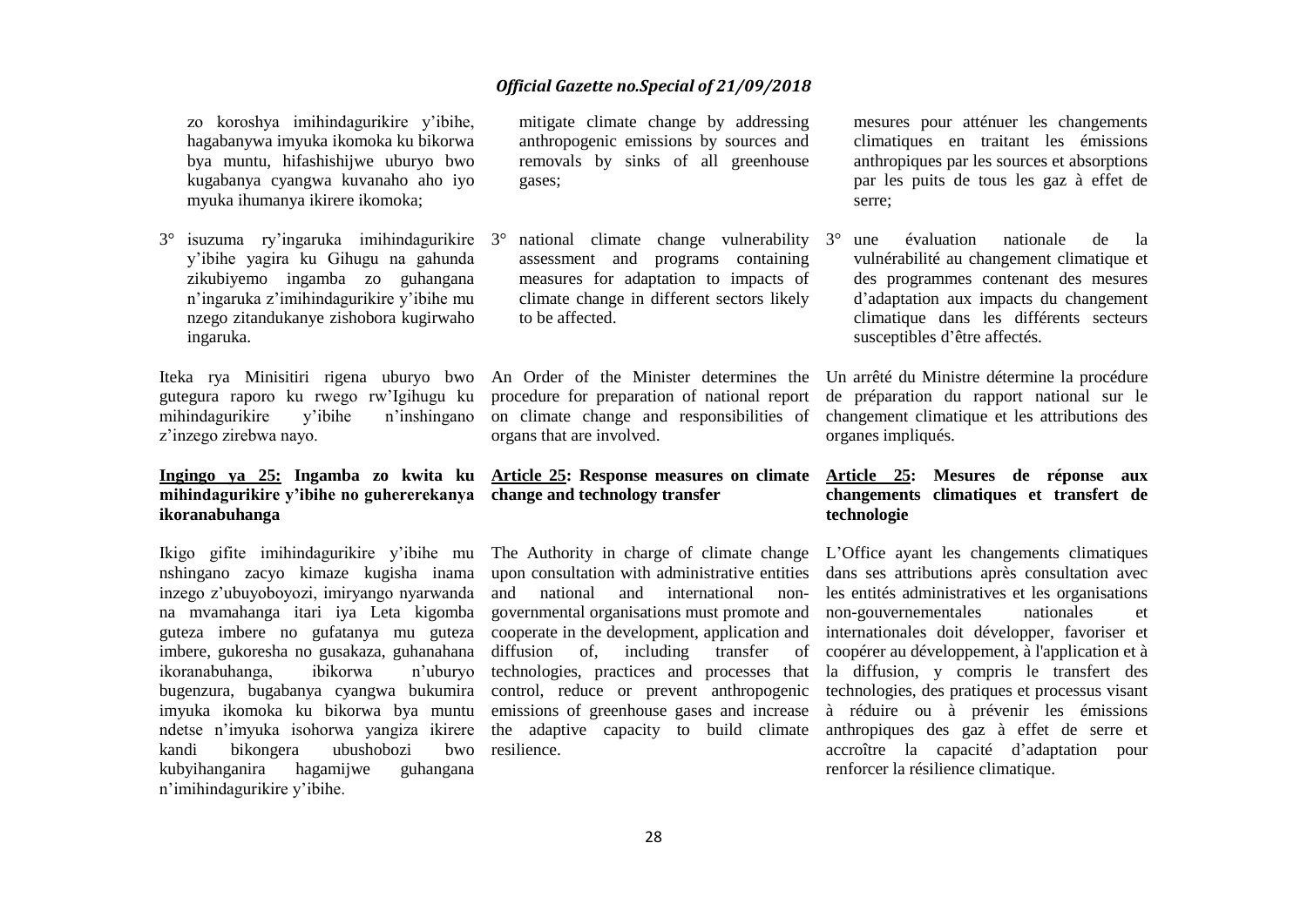| Icyiciro cya 2: Inshingano za Leta                                                  |                                                                                                                                                                                 |                                                                                                            | <b>Section 2: Obligations of the State</b>                                                                                                                                         |             | Section 2: Obligations de l'État                                                                                                                                                                      |  |  |
|-------------------------------------------------------------------------------------|---------------------------------------------------------------------------------------------------------------------------------------------------------------------------------|------------------------------------------------------------------------------------------------------------|------------------------------------------------------------------------------------------------------------------------------------------------------------------------------------|-------------|-------------------------------------------------------------------------------------------------------------------------------------------------------------------------------------------------------|--|--|
| Ingingo ya 26: Inshingano rusange za Leta                                           |                                                                                                                                                                                 | <b>Article 26: General obligations of the State</b>                                                        |                                                                                                                                                                                    |             | Article 26: Obligations générales de l'État                                                                                                                                                           |  |  |
| Leta ifite inshingano rusange zo kurinda no<br>kubungabunga ibidukikije zikurikira: |                                                                                                                                                                                 | following general<br>has the<br>The<br>State<br>and conserve the<br>obligations to protect<br>environment: |                                                                                                                                                                                    |             | L'État a les obligations générales suivantes<br>pour la protection et la conservation de<br>l'environnement:                                                                                          |  |  |
| $1^{\circ}$                                                                         | gukora gahunda rusange kandi ihamye<br>ijyanye n'ibidukikije no kugenzura ko<br>ishyirwa mu bikorwa;                                                                            |                                                                                                            | $1^\circ$ to design a general and integrated policy<br>on the environment and ensure its<br>implementation;                                                                        | $1^{\circ}$ | élaborer une politique générale et intégrée<br>en matière d'environnement et en assurer<br>la mise en œuvre;                                                                                          |  |  |
| $2^{\circ}$                                                                         | agamije kubahiriza no gushyira mu<br>bikorwa iri tegeko;                                                                                                                        |                                                                                                            | kugirana amasezerano n'izindi nzego $2^{\circ}$ to conclude agreements with other organs $2^{\circ}$<br>for the enforcement and implementation<br>of this Law;                     |             | conclure des accords avec d'autres<br>organes pour l'application et la mise en<br>œuvre de la présente loi;                                                                                           |  |  |
| $3^\circ$                                                                           | kurinda no kwita ku nshingano zivugwa<br>mpuzamahanga<br>masezerano<br>mu<br>yashyizeho umukono;                                                                                |                                                                                                            | gushyiraho ingamba za ngombwa zo $3^{\circ}$ to take necessary measures to protect and<br>respect the obligations stipulated in<br>international agreements which it signed;       | $3^\circ$   | prendre les mesures nécessaires pour<br>protéger et respecter les obligations<br>stipulées dans les accords internationaux<br>qu'il a signés;                                                         |  |  |
| $4^{\circ}$                                                                         | kubuza igikorwa cyose gikorwa mu izina<br>ryayo cyangwa mu bubasha bwayo,<br>gishobora guhungabanya ibidukikije mu<br>kindi gihugu cyangwa mu turere turenze<br>ububasha bwayo; | $4^{\circ}$                                                                                                | to prohibit any activity carried out on its<br>behalf or in its capacity that may degrade<br>the environment in another country or in<br>regions beyond its national jurisdiction; | $4^{\circ}$ | interdire toute activité exercée en son nom<br>ou en sa capacité susceptible de dégrader<br>l'environnement dans un autre pays ou<br>dans des régions situées au-delà de sa<br>juridiction nationale; |  |  |
| $5^{\circ}$                                                                         | ibyemezo birwanya ubuhumane burenga<br>imipaka;                                                                                                                                 |                                                                                                            | gufatanya n'izindi Leta mu gufata $5^\circ$ to co-operate with other states in taking<br>decisions<br>trans-boundary<br>fight<br>to<br>pollution;                                  | $5^{\circ}$ | coopérer avec d'autres états dans la prise<br>des décisions de lutte contre la pollution<br>transfrontalière;                                                                                         |  |  |
| $6^{\circ}$                                                                         | neza ibidukikije ikoresheje ingamba<br>zihamye;                                                                                                                                 |                                                                                                            | kurinda, kubungabunga no gukoresha 6° to protect, conserve and manage properly 6°<br>environment<br>the<br>using<br>appropriate<br>measures;                                       |             | protéger, conserver et gérer correctement<br>l'environnement à l'aide des mesures<br>appropriées;                                                                                                     |  |  |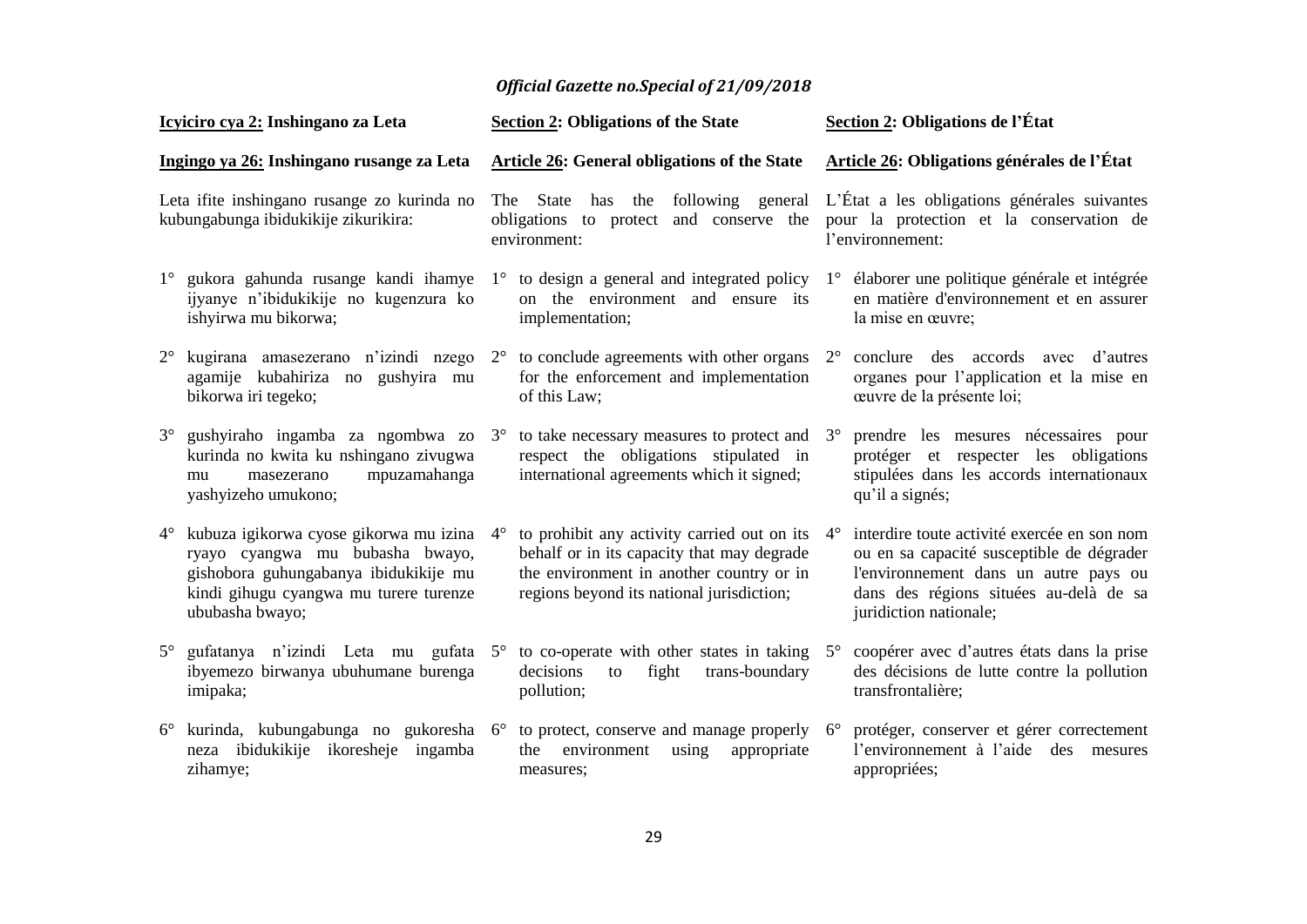7° gushyiraho politiki y'Igihugu ku mihindagurikire y'ibihe no guteza imbere ingamba, imigambi na gahunda bigamije kugabanya ukwiyongera kw'imyuka ihumanya ikirere no kongera ubushobozi bwo guhangana n'ingaruka z'imihindagurikire v'ibihe harimo ubushakashatsi no gukoresha inyigo nsuzuma ngaruka.

# **ubutaka**

Leta ni yo yonyine ifite ububasha bw'ikirenga mu gucunga ubutaka bwose buherereye mu mbibi z'umupaka w'Igihugu. Iburinda kandi ikabubungabunga binyuze mu buryo bukurikira:

n'izo kurwanya ubuhumane bw'ubutaka biturutse ku miti, ifumbire, imiti ikoreshwa mu buvuzi bw'abantu n'ubw'inyamaswa n'ibindi byose byemerewe gukoreshwa;

**rw'ibinyabuzima** 

 $2^{\circ}$  gushyiraho ingamba zihamye gusubiranya ubutaka bwangiritse.

**Ingingo ya 28: Kurinda urusobe Article 28: Biodiversity protection**

to establish a national policy on climate  $7^\circ$ change and develop strategies, plan and programs aiming at slowing down the increase of greenhouse gas emissions and enhancing adaptive capacity to the impacts of climate change including research and impact assessment studies.

# l'impact.

#### **Ingingo ya 27: Kurinda no kubungabunga Article 27: Protection and conservation of Article 27: Protection et conservation du sol soil**

by means of the following:

1° gushyiraho ingamba zo kurwanya isuri 1° to establish measures for controlling soil erosion and soil pollution by chemical substances, fertilisers, human and veterinary medicines and others which are allowed for use;

rehabilitating degraded soils.

### le changement climatique et élaborer des stratégies, des plans et programmes visant à ralentir l'augmentation des émissions des gaz à effet de serre et à renforcer la capacité d'adaptation aux effets du changement climatique y compris les études de recherche et d'évaluation de

mettre en place une politique nationale sur

Only the State has the supreme power of Seul l'État dispose d'un pouvoir suprême de management of all land situated on the gestion de l'ensemble des terres situées sur le national territory. It protects and conserves it territoire national. Il les protège et les conserve de manière suivante :

- 1° mettre en place des mesures de lutte contre l'érosion du sol et la pollution du sol par des substances chimiques, des engrais, des médicaments à usage humain et vétérinaire et autres dont l'usage est admis;
- $2^{\circ}$  to establish concrete measures for  $2^{\circ}$  mettre en place des mesures concrètes de réhabilitation des sols dégradés.

#### **Article 28: Protection de la biodiversité**

Leta ifite ishingano zo kurinda urusobe The State has the following obligations to L'État a les obligations suivantes en vue rw'ibinyabuzima zikurikira: protect the biodiversity: d'assurer la protection de la biodiversité: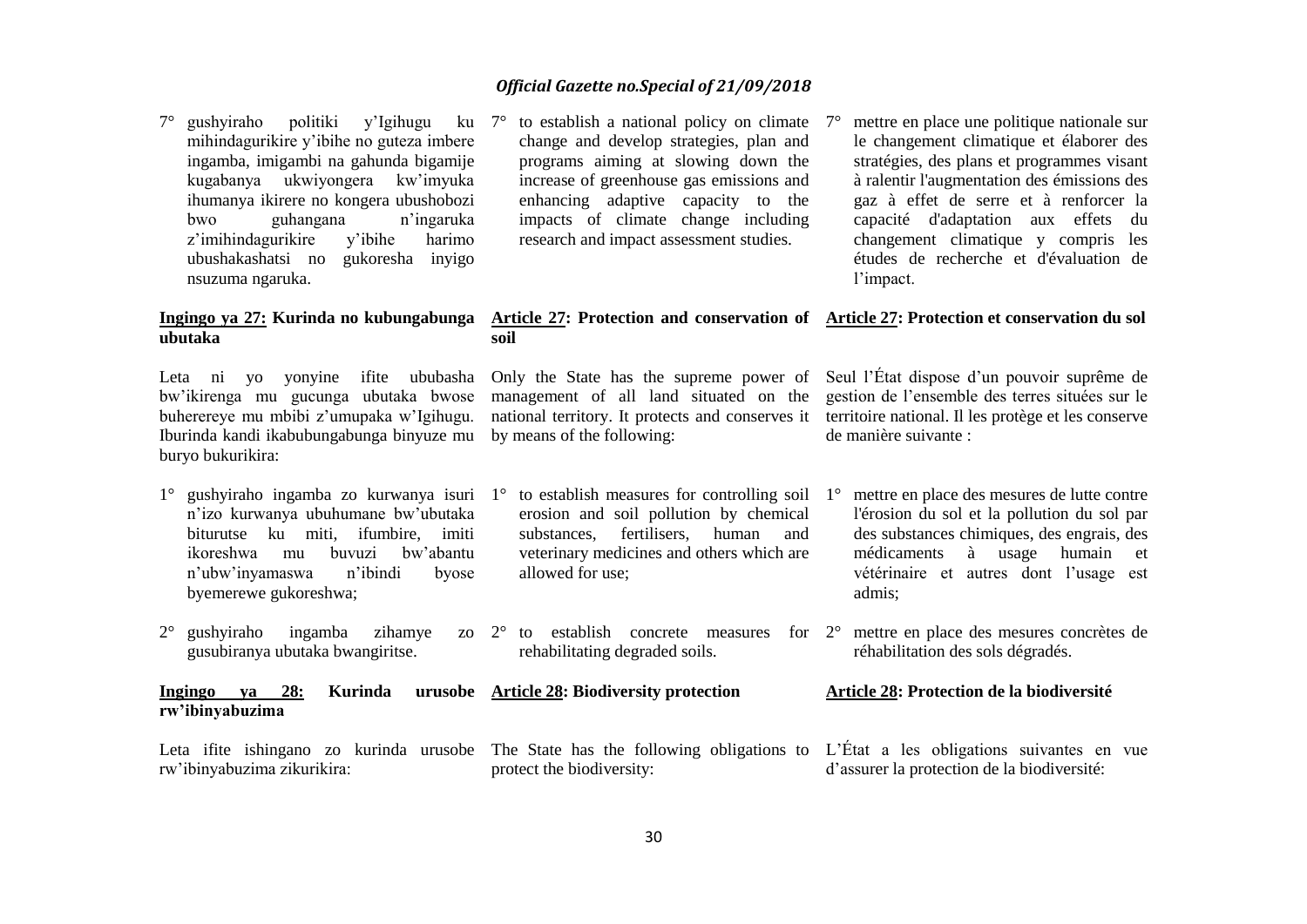- 1° gushyiraho urutonde rw'ubwoko bw'inyamaswa n'ibimera bigomba kurindwa hakurikijwe uruhare bigira mu ndiri y'urusobe rw'ibinyabuzima, ubuke bwabyo, ubwiza bwabyo, ubukendere bwabyo ndetse n'uruhare rwabyo mu bukungu, umuco n'ubumenyi;
- 2° kugaragaza uturere tugomba kurindwa hagamijwe kubungabunga cyangwa gusubiranya indiri y'urusobe rw'ibinyabuzima, amashyamba, ahateye ibiti, amoko y'ibinyabuzima n'ahantu harinzwe, inyubako karemano, uturere nyaburanga, imisozi n'ibibaya.

Urutonde ruvugwa mu gace ka mbere k'iyi ngingo, rushyirwaho n'Iteka rya Minisitiri.

#### **Ingingo ya 29: Imikoreshereze y'ingufu**

Leta ifite inshingano zo guteza imbere mu bikorwa izo nshingano yibanda kuri ibi obligations, it focuses on the following: bikurikira:

- 1° guteza imbere ikoreshwa ry'ingufu 1° to promote the use of renewable energy; zisubiranya;
- $2^{\circ}$  guteza imbere imikoreshereze myiza  $2^{\circ}$  to promote effective energy use; y'ingufu;
- 3° guteza imbere ikoreshwa ry'ubundi 3° to promote the use of other types of 3° promouvoir l'utilisation d'énergie qui bwoko bw'ingufu bushobora gusimbura ingufu zituruka ku biti. energy which may replace that derived from wood.
- 1° to establish the list of species of animals and plants that must be protected depending on their role in ecosystems, their scarcity, their aesthetic value, their threat to extinction and their economic, cultural and scientific role;
- 2° to identify areas to be protected for conservation or rehabilitation of ecosystems, forests, woodlands, species of biodiversity and protected zones, monuments, historical sites and landscapes.

established by an Order of the Minister.

#### **Article 29: Energy use**

imikoreshereze myiza y'ingufu. Mu gushyira effective energy use. While discharging such

- 1° établir la liste des espèces animales et végétales qui doivent être protégées en fonction de leur rôle dans les écosystèmes, de leur rareté, de leur valeur esthétique, de leur menace d'extinction et de leur rôle économique, culturel et scientifique;
- 2° identifier les zones à protéger en vue de la conservation ou de la restauration des écosystèmes, forêts, chantiers forestiers, espèces de biodiversité et zones protégées, monuments, sites historiques et paysages.

The list referred to in item 1<sup>°</sup> of this Article is La liste visée au point 1<sup>°</sup> du présent article est établie par arrêté du Ministre.

#### **Article 29: Utilisation de l'énergie**

The State has the obligations to promote L'État a les obligations de promouvoir une utilisation efficace de l'énergie. Dans l'exécution de ces obligations, il se concentre sur les points suivants:

- 1° promouvoir l'utilisation des énergies renouvelables;
- 2° promouvoir l'utilisation efficace de l'énergie;
- peut remplacer celle dérivée du bois.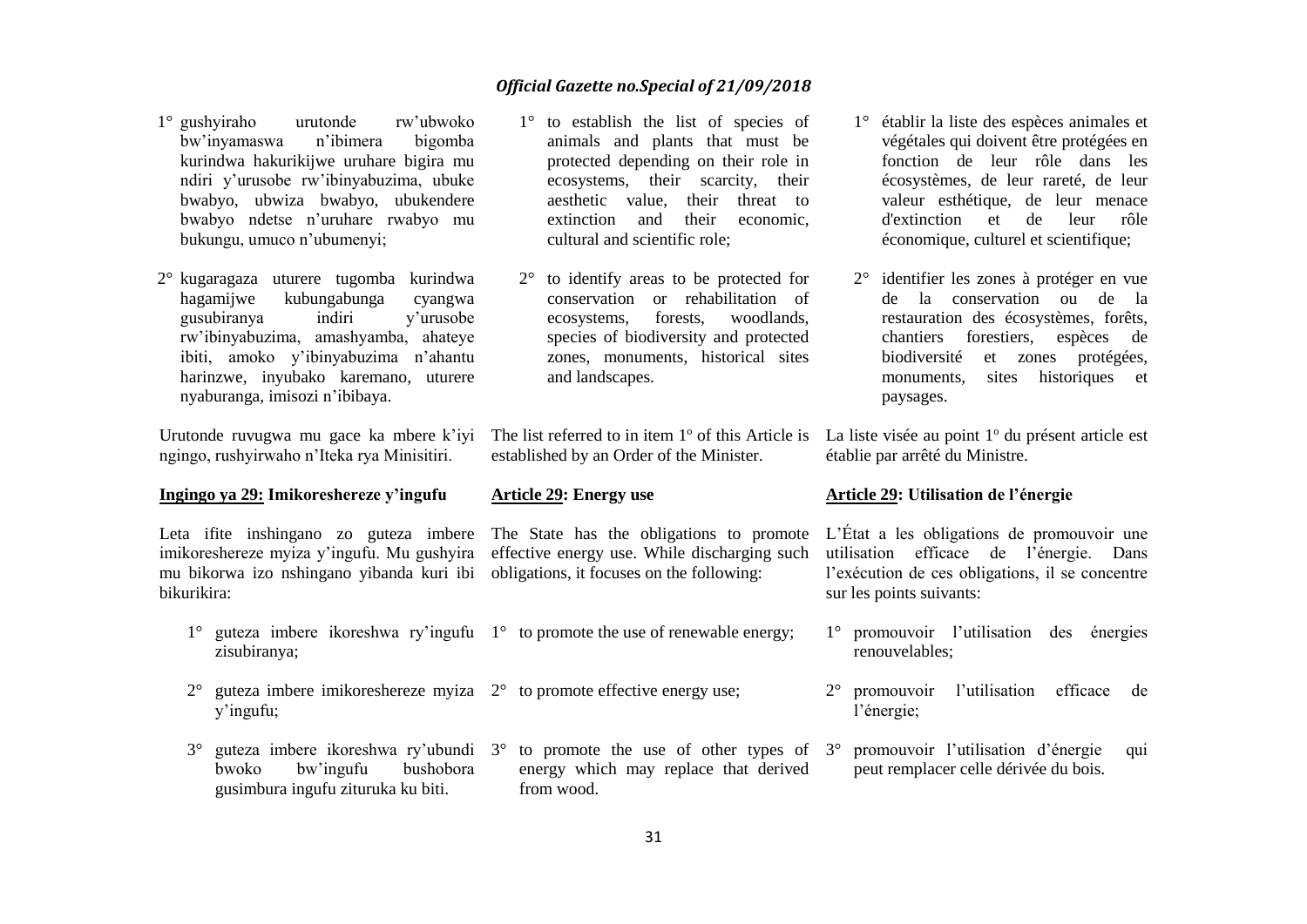| 30:<br>Imishinga<br>igomba<br>Ingingo ya<br>gukorerwa isuzumangaruka ku bidukikije<br>n'uko rikorwa                                                                                                                                                                        | Article 30: Projects that must undergo an<br>environmental impact assessment and its<br>procedure                                                                                                                                                                                                                  | Article 30: Projets devant faire l'objet<br>d'une étude d'impact environnemental et sa<br>procédure                                                                                                                                                                                                                         |
|----------------------------------------------------------------------------------------------------------------------------------------------------------------------------------------------------------------------------------------------------------------------------|--------------------------------------------------------------------------------------------------------------------------------------------------------------------------------------------------------------------------------------------------------------------------------------------------------------------|-----------------------------------------------------------------------------------------------------------------------------------------------------------------------------------------------------------------------------------------------------------------------------------------------------------------------------|
| Urutonde rw'imishinga igomba gukorerwa<br>isuzumangaruka ku bidukikije mbere y'uko<br>ibona uburenganzira bwo gushyirwa mu<br>bikorwa rushyirwaho n'Iteka rya Minisitiri.<br>Rishyiraho kandi amabwiriza n'uburyo<br>bigenga ikorwa<br>ry'isuzumangaruka ku<br>bidukikije. | The list of projects that must undergo an<br>environmental impact assessment before they<br>obtain authorization for their implementation<br>is established by an Order of the Minister. An<br>Order of the Minister also issues instructions<br>and procedures for conducting environmental<br>impact assessment. | La liste des projets devant faire l'objet d'une<br>étude d'impact environnemental avant qu'ils<br>obtiennent l'autorisation de mise en exécution<br>est établie par arrêté du Ministre. L'arrêté du<br>Ministre établit également les directives et les<br>modalités de réalisation de l'étude d'impact<br>environnemental. |
| Ingingo ya 31: Isuzuma ry'ingamba zo ku<br>bidukikije                                                                                                                                                                                                                      | Article 31:<br><b>Strategic</b><br>environmental<br>assessment                                                                                                                                                                                                                                                     | Article 31: Évaluation environnementale<br>stratégique                                                                                                                                                                                                                                                                      |
| Buri politiki, ingamba, imigambi na gahunda<br>bigomba gukorerwa isuzuma ry'ingamba ku<br>bidukikije.                                                                                                                                                                      | Every policy, strategy, plan and programme<br>must undergo a strategic environmental<br>assessment.                                                                                                                                                                                                                | Chaque politique, stratégie, plan et programme<br>doivent faire l'objet d'une<br>évaluation<br>environnementale stratégique.                                                                                                                                                                                                |
| Uburyo bwo gukora isuzuma ry'ingamba ku<br>bidukikije bugenwa n'Iteka rya Minisitiri.                                                                                                                                                                                      | Procedures<br>for<br>conducting<br>strategic<br>environmental assessment are determined by<br>an Order of the Minister.                                                                                                                                                                                            | Les procédures d'évaluation environnementale<br>stratégique sont déterminées par arrêté du<br>Ministre.                                                                                                                                                                                                                     |
| Ingingo ya 32: Igenzura ry'ibidukikije                                                                                                                                                                                                                                     | Article 32: Environmental audit                                                                                                                                                                                                                                                                                    | Article 32: Audit environmemental                                                                                                                                                                                                                                                                                           |
| Buri mushinga ushobora kugira ingaruka<br>igaragara ku bidukikije ugomba gukorerwa<br>igenzura ry'ibidukikije mu gihe na nyuma<br>y'uko ushyirwa mu bikorwa.                                                                                                               | Every project that may have significant<br>impact on the environment must undergo an<br>environmental audit during and after its<br>implementation.                                                                                                                                                                | Chaque projet susceptible d'avoir un impact<br>significatif sur l'environnement doit faire<br>l'objet d'un audit environnemental pendant et<br>après son exécution.                                                                                                                                                         |
| Urutonde rw'imishinga igomba gukorerwa<br>igenzura ry'ibidukikije rushyirwaho n'Iteka<br>rya Minisitiri. Rishyiraho kandi amabwiriza<br>n'uburyo bigenga ikorwa ry'igenzura ku<br>bidukikije.                                                                              | The list of projects that must undergo<br>environmental audit is established by an<br>Order of the Minister. An Order of the<br>Minister<br>issues<br>also<br>instructions<br>and<br>procedures for conducting environmental                                                                                       | La liste des projets devant faire l'objet d'un<br>audit environnemental est établie par arrêté du<br>L'arrêté<br>du<br>Ministre<br>établit<br>Ministre.<br>également les directives et les modalités<br>d'audit environnemental.                                                                                            |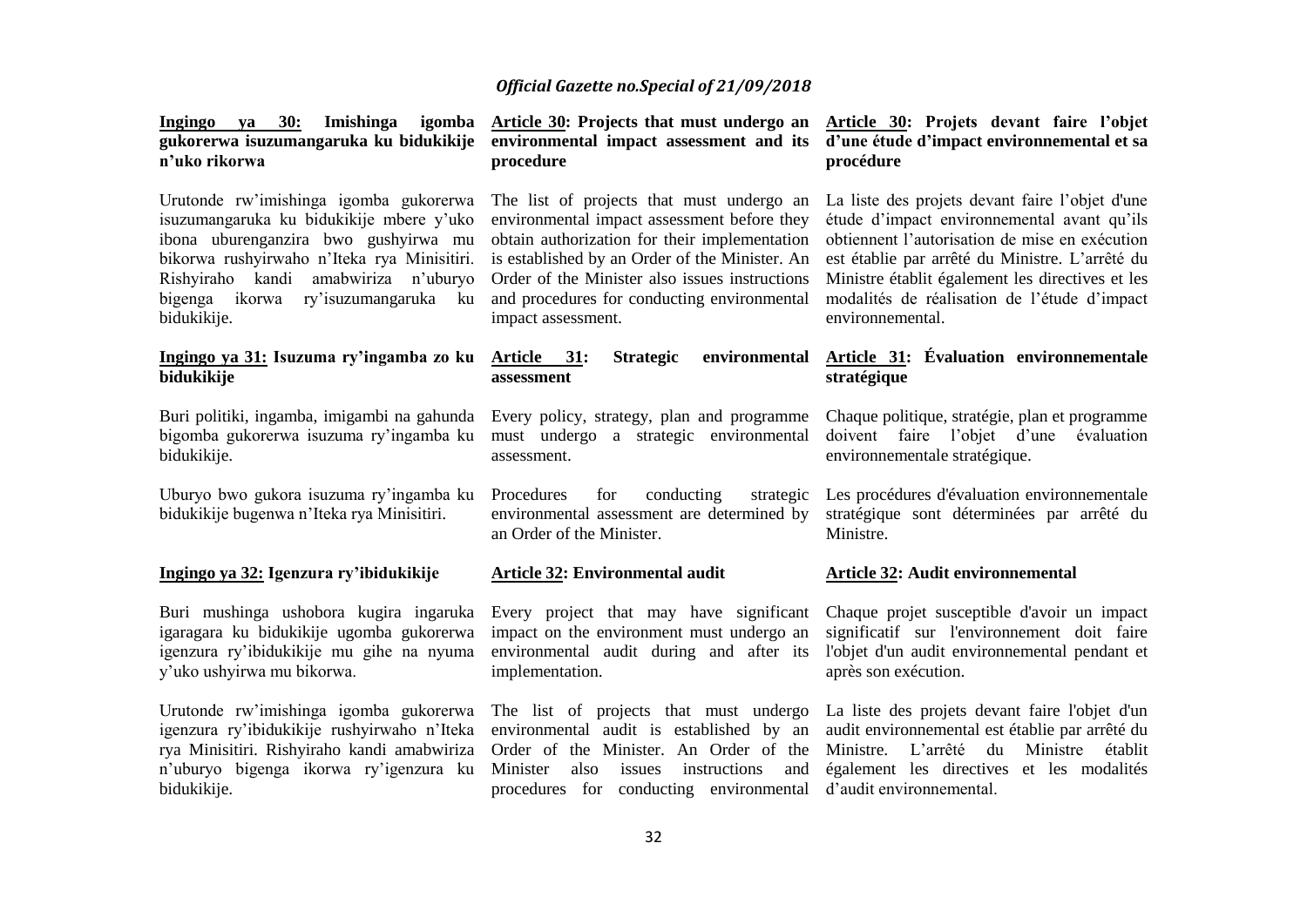audit.

#### **Ingingo ya 33: Gusuzuma no kwemeza inyigo ku bidukikije**

Isuzumangaruka ku bidukikije, igenzura ku bidukikije n'isuzuma ry'ingamba ku bidukikije bigomba kwemezwa n'Ikigo cyangwa urundi rwego rwa Leta rwabiherewe uruhushya rwanditswe n'Ikigo. Iyo bikozwe n'urundi rwego rwabiherewe uruhushya, kibigenzura.

#### **Ingingo ya 34: Ikiguzi cy'inyigo z'isuzuma ku bidukikije**

Ikiguzi gihabwa inzobere yakoze igenzura ku bidukikije, isuzumangaruka ku bidukikije cyishyurwa na nyir'umushinga.

Ikiguzi gihabwa inzobere yakoze isuzuma ry'ingamba ku bidukikije cyishyurwa n'urwego rwa Leta rwarikoresheje.

Iteka rya Minisitiri rigena amafaranga atangwa na nyir'umushinga wifuza serivisi z'inyigo z'ingaruka ku bidukikije n'igenzura ku bidukikije zitangwa na Leta.

#### **Article 33: Consideration and approval of Article 33: Examen et approbation des environmental studies**

environmental audit and environmental assessment must be approved by the Authority or another State organ responsible for its audit.

#### **Article 34: Cost of environmental assessments**

and environmental impact assessment are environnemental et l'étude d'impact borne by the project initiator.

The consultancy cost for strategic Le coût de consultance pour l'évaluation environmental assessment are borne by the environnementale stratégique est à la charge recipient public institution.

An Order of the Minister determines fees to Un arrêté du Ministre détermine les frais à be paid by the project initiator seeking payer par l'initiateur du projet qui sollicite des environmental impact assessment and services d'étude d'impact sur l'environnement environmental audit services provided by the et d'audit environnemental offerts par l'État.State.

# **études environnementales**

rubikora mu izina ry'Ikigo ari na cyo authorised organ, such an organ does so on organe ayant l'autorisation, ce dernier le fait The environmental impact assessment, L'étude d'impact environnemental, l'audit authorised in writing to do so by the de l'État ayant une autorisation écrite de Authority. If the approval is made by an l'Office. Lorsque cela est fait par un autre behalf of the Authority which is also au nom de l'Autorité qui en assure également strategic environnemental et l'évaluation environnementale stratégique doivent être approuvés par l'Office ou par un autre organe l'audit.

#### **Article 34: Coût d'études environnementales**

The consultancy cost for environmental audit Le coût de consultance pour l'audit environnemental sont à la charge de l'initiateur du projet.

de l'entité publique bénéficiaire.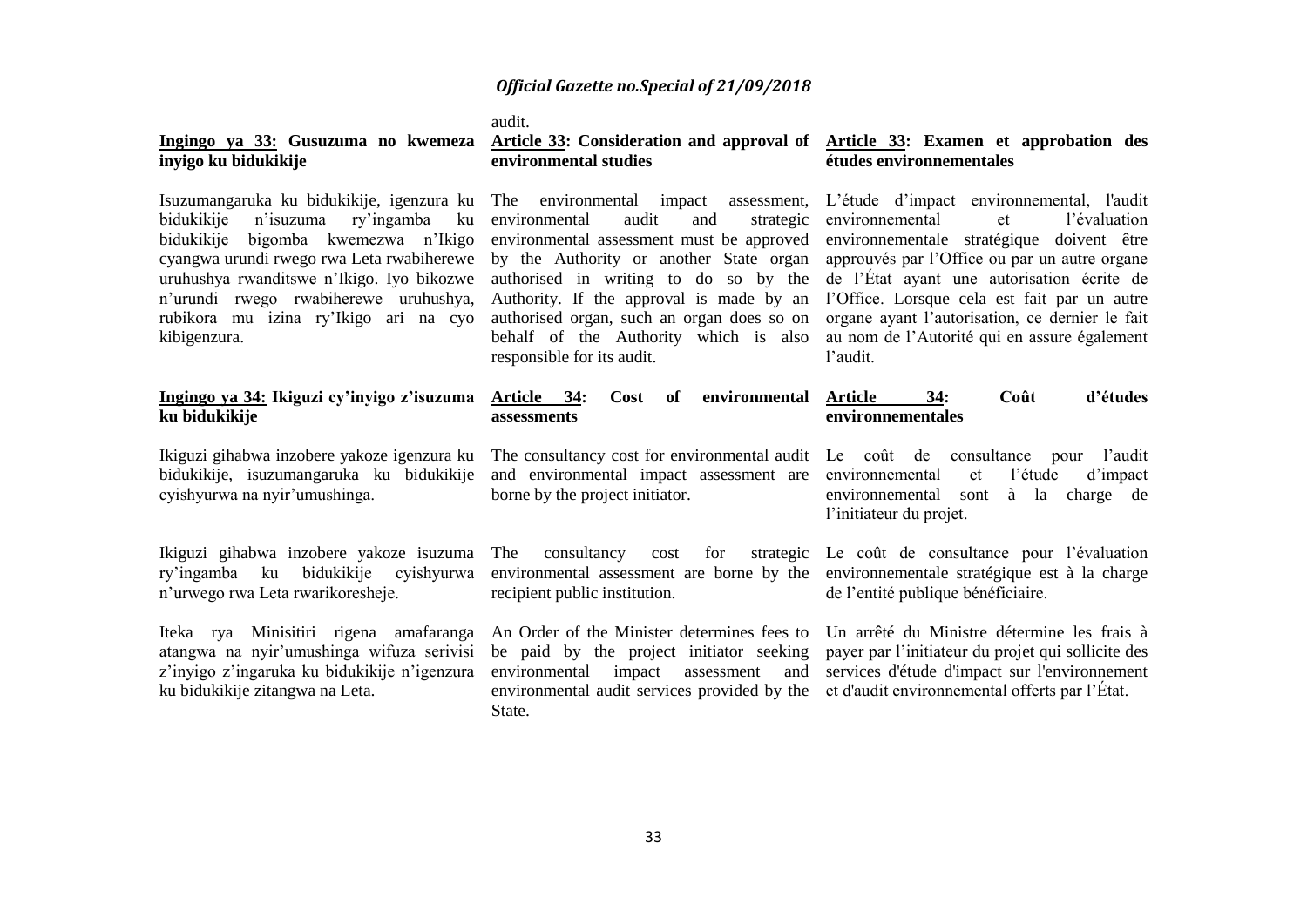#### **Ingingo ya 35: Gutera inkunga ibikorwa byo kubungabunga ibidukikije**

Leta ishyiraho uburyo bwo gutera inkunga imishinga ya Leta, iy'inzego z'ubuyoboyozi, imiryango nyarwanda na mvamahanga itari iya Leta igamije kurengera ibidukikije no guhangana n'ingaruka z'imihindagurikire y'ibihe.

# **bitangiza ibidukikije**

Ibikorwa birengera ibidukikije, itumizwa mu mahanga ry'ibikoresho bitangiza ibidukikije n'inganda zikoresha ikoranabuhanga ritangiza ibidukikije kandi risohora imyuka mike byoroherezwa mu buryo butandukanye hakurikijwe amategeko abigenga.

#### **Ingingo ya 37: Amazi n'isukura**

Leta ifite ishingano zo kurinda no kubungabunga amazi no guteza imbere isukura. Mu gushyira mu bikorwa izo nshingano yibanda kuri ibi bikurikira:

- rwego rwo kwimakaza isuku;
- $2^{\circ}$  gushyiraho ingamba zerekeye imicungire y'isuku mu

## **conservation activities**

The State sets financing mechanisms to L'État met en place des mécanismes de support Government initiatives, initiatives of financement pour appuyer les initiatives de administrative entities, national international non-governmental organisations aiming at protecting environment and internationales non-gouvernementales visant à building climate resilience.

#### **Ingingo ya 36: Korohereza ibikorwa Article 36: Facilitation for environment Article 36: Facilitation des initiatives friendly initiatives**

Initiatives aimed at protecting environment, Les importation of environmental friendly materials and factories using environmental accordance with relevant laws.

#### **Article 37: Water and sanitation**

sanitation. While discharging such obligations, it focuses on the following:

hygiene;

#### **Article 35: Financing of environmental Article 35: Financement des activités de conservation de l'environnement**

and l'État, celles des entités administratives et celles des organisations nationales et protéger l'environnement et à renforcer la résilience face au changement climatique.

# **respectueuses de l'environnement**

friendly and low carbon technologies benefit technologies soucieuses de l'environnement et from a range of facilitation arrangements in à faible émission de carbone bénéficient d'une initiatives visant à protéger l'environnement, l'importation de matériaux écologiques et les industries utilisant les série de mesures de facilitation conformément à la législation en la matière.

#### **Article 37: Eau et assainissement**

The State has the obligations to protect and L'État a les obligations de protéger et de conserve water resources and promote conserver les ressources en eau et de promouvoir l'assainissement. Dans l'exécution de ces obligations, il se concentre sur les points suivants:

- 1° gushyiraho ubwiherero rusange mu 1° put in place public toilets to foster 1° implanter des toilettes publiques pour renforcer la qualité d'hygiène ;
	- $2^{\circ}$  to set up concrete policies relating to  $2^{\circ}$  mettre en place des politiques concrètes hygiene management in buildings, public relatives à la gestion de l'hygiène dans les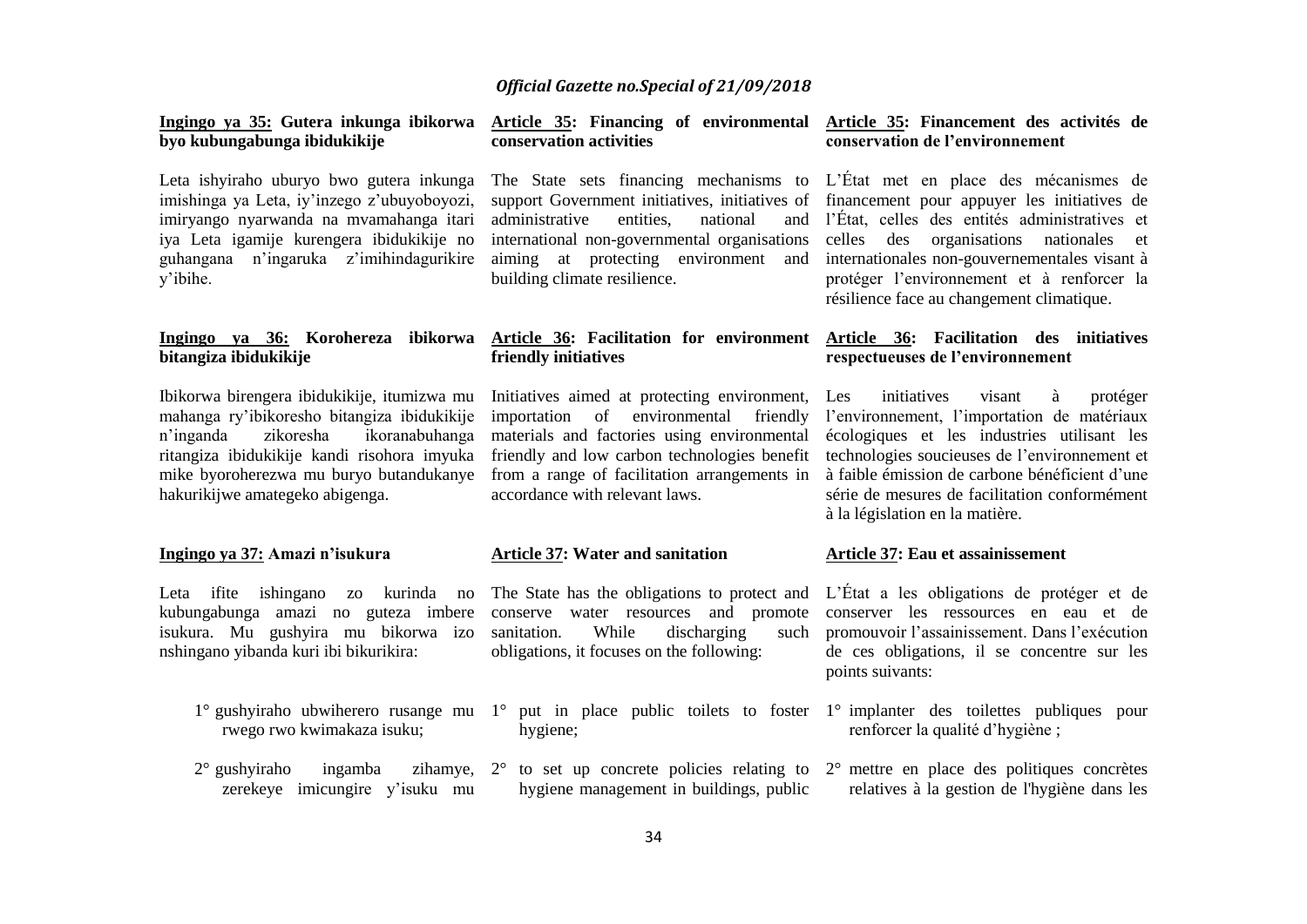| nyubako, ahantu hahurira abantu<br>benshi, ku mihanda no mu ngo;                                                                                                                                            |  | places, on roadsides and in households;                                                                                                                                    |  | bâtiments, les lieux publics, sur les routes<br>et dans les ménages;                                                                                                                                                                                                                              |
|-------------------------------------------------------------------------------------------------------------------------------------------------------------------------------------------------------------|--|----------------------------------------------------------------------------------------------------------------------------------------------------------------------------|--|---------------------------------------------------------------------------------------------------------------------------------------------------------------------------------------------------------------------------------------------------------------------------------------------------|
| $3^\circ$ gushyiraho<br>amabwiriza<br>agenga $3^\circ$<br>ingomero<br>ibitembo<br>z'amazi,<br>by'imyanda, aho imyanda itemba<br>ibimoteri,<br>imyanda<br>aho<br>ijya,<br>ikusanyirizwa n'aho isukurirwa;    |  | centralised sewerage systems,<br>dams,<br>pipe lines, landfills,<br>waste<br>waste<br>collection sites and treatment plants;                                               |  | to establish regulations governing water $3^\circ$ mettre en place une réglementation<br>régissant les digues,<br>les<br>systèmes<br>d'égouttage, les déversements d'égouts, les<br>sites de décharge, les sites de collecte des<br>déchets et les usines de traitement;                          |
| $4^{\circ}$ gushyiraho ingamba zo kurinda no $4^{\circ}$<br>gukoma imbuga zikikije amariba<br>avomerwaho amazi anyobwa;                                                                                     |  | reserve catchment areas around wells<br>from where drinking water is drawn;                                                                                                |  | to establish measures to protect and $4^\circ$ mettre en place des mesures pour protéger<br>et réserver les bassins autour des points de<br>prélèvement d'eau potable;                                                                                                                            |
| 5° kugaragaza uduce dukomye mu 5°<br>rwego rwo kurinda, kubungabunga<br>cyangwa gusana ibikorwa by'amazi<br>n'ubwiza bwayo, inkombe n'inkuka,<br>inzuzi, imigezi, ibiyaga, ibibaya<br>imibande n'ibishanga; |  | conservation or rehabilitation of water<br>systems and its quality, riverbanks and<br>shores, rivers, streams, lakes, plains,<br>valleys and swamps;                       |  | to identify reserved areas for protection, 5° identifier les zones réservées à la<br>protection, à la conservation ou à la<br>réhabilitation des systèmes d'eau et de sa<br>qualité, les rives et les bords, les rivières,<br>les ruisseaux, les lacs, les plaines, les<br>vallées et les marais; |
| 6° gushyiraho ingamba zihamye zo 6°<br>gucunga neza umutungo w'amazi,<br>zita ku bwiza bw'isoko yayo kandi<br>bukagena uburyo<br>bwo kongera<br>ingano y'amazi<br>kwirinda<br>no<br>kuyasesagura.           |  | effective management of water resources,<br>which considers the quality of its sources<br>and determines means of raising the<br>volume of water and avoiding its wastage. |  | to establish concrete measures for 6° mettre en place des mesures concrètes<br>visant une meilleure gestion des ressources<br>en eau qui tient compte de la qualité de ses<br>détermine<br>les<br>sources<br>et<br>moyens<br>d'augmenter le volume d'eau et d'éviter son<br>gaspillage.           |
| Ingingo ya 38: Gukumira ingaruka mbi<br>z'imihindagurikire y'ibihe                                                                                                                                          |  | Article 38: Prevention of adverse effects of<br>climate change                                                                                                             |  | Article 38: Prévention des effets néfastes<br>des changements climatiques                                                                                                                                                                                                                         |
| mbi z'imihindagurikire y'ibihe, yita kuri ibi<br>bukurikira:                                                                                                                                                |  | Leta ifata ingamba mu gukumira ingaruka The State undertakes actions to prevent the<br>adverse effects of climate change, by means<br>of the following:                    |  | L'État prend les mesures pour prévenir les<br>effets néfastes des changements climatiques en<br>se basant sur les activités suivantes:                                                                                                                                                            |
| 1° kwita ku mihindagurikire y'ibihe, muri 1° to take climate change considerations into 1° prendre en compte, dans la mesure du                                                                             |  |                                                                                                                                                                            |  |                                                                                                                                                                                                                                                                                                   |
|                                                                                                                                                                                                             |  |                                                                                                                                                                            |  |                                                                                                                                                                                                                                                                                                   |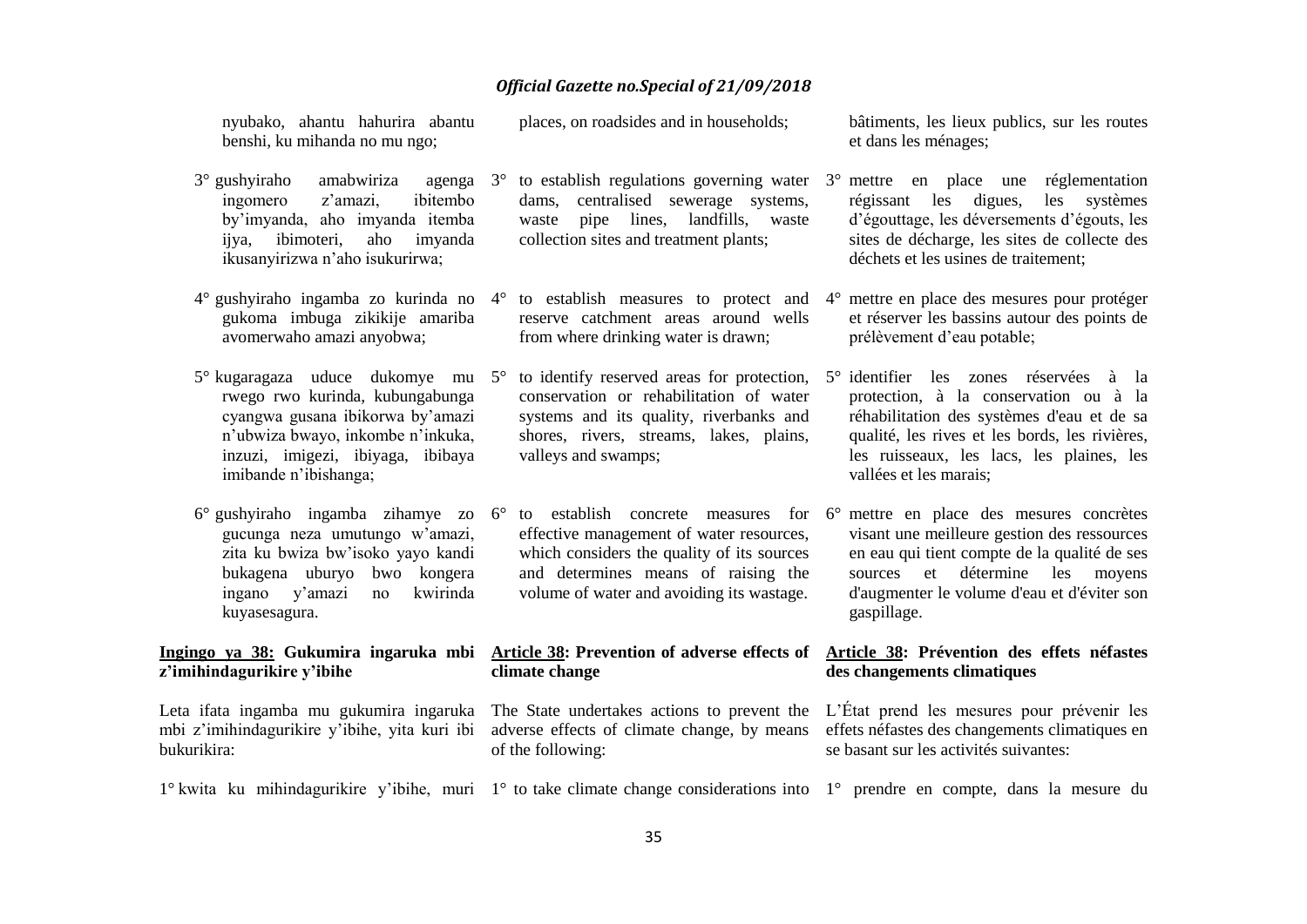quality of the environment;

to the climate system;

account, to the extent feasible, in its relevant social, economic and environmental policies and actions with a view to minimize adverse effects on the economy, on public health and on the

technological, technical, socio-economic and other research, systematic observation and development of data archives related

awareness meant to the public, administrative entities, national and international non-governmental

organizations about climate change.

**Section 3: Obligations of decentralised** 

politiki n'ibikorwa byayo byerekeye imibereho, ubukungu n'ibidukikije no gukoresha uburyo buhamye hagamijwe kugabanya ku buryo bushoboka ingaruka mbi ku bukungu, ubuzima rusange no ku bwiza bw'ibidukikije;

- by'ubumenyi, ikoranabuhanga, tekiniki, ubushakashatsi, imibereho n'ubukungu no gukusanya no gusesengura amakuru yerekeye imiterere y'ibihe no guteza imbere ububiko bwayo;
- 3° kwigisha, guhugura no gukangurira abaturage, inzego z'ubuyobozi, imiryango nyarwanda na mvamahanga itari iya Leta ibyerekeye imihindagurikire y'ibihe.

**Icyiciro cya 3: Inshingano z'inzego**  z'imitegekere y'Igihugu abaturage n'iz'abaturage **kubungabunga ibidukikije environmental conservation**

**Ingingo ya 39: Inshingano z'inzego Article 39: Obligations of decentralised Article 39: Obligations des entités**  z'imitegekere v'Igihugu **entities**

**abaturage** Inzego z'imitegekere y'Igihugu zegerejwe Decentralised entities must ensure the Les entités décentralisées doivent mettre en abaturage zigomba gushyira mu bikorwa implementation of laws, policies, strategies, amategeko, politiki, ingamba, imigambi na objectives and programmes relating to the stratégies, les objectifs et les programmes gahunda byerekeranye no kurengera, protection, conservation and promotion of the relatifs à la protection, à la conservation et à la

kubungabunga no guteza imbere ibidukikije environment in Rwanda.

possible, les considérations liées au changement climatique dans leurs politiques et actions sociales, économiques et environnementales sur la santé publique et sur la qualité de l'environnement;

- 2° guteza imbere no gufatanya mu bikorwa 2° to promote, and cooperate in, scientific, 2° encourager et soutenir par leur coopération les travaux de recherche scientifique, technologique, technique, socioéconomique et autres, l'observation systématique et la constitution d'archives de données sur le système climatique;
	- ensure education, training and  $3^\circ$ 3° assurer l'éducation, la formation et la sensibilisation du public, des entités administratives, des organisations nationales et internationales non gouvernementales dans le domaine des changements climatiques.

**entities and local communities as regards décentralisées et des communautés locales Section 3: Obligations des entités dans le cadre de la conservation de l'environnement** 

**décentralisées**

application les lois, les politiques, les promotion de l'environnement au Rwanda.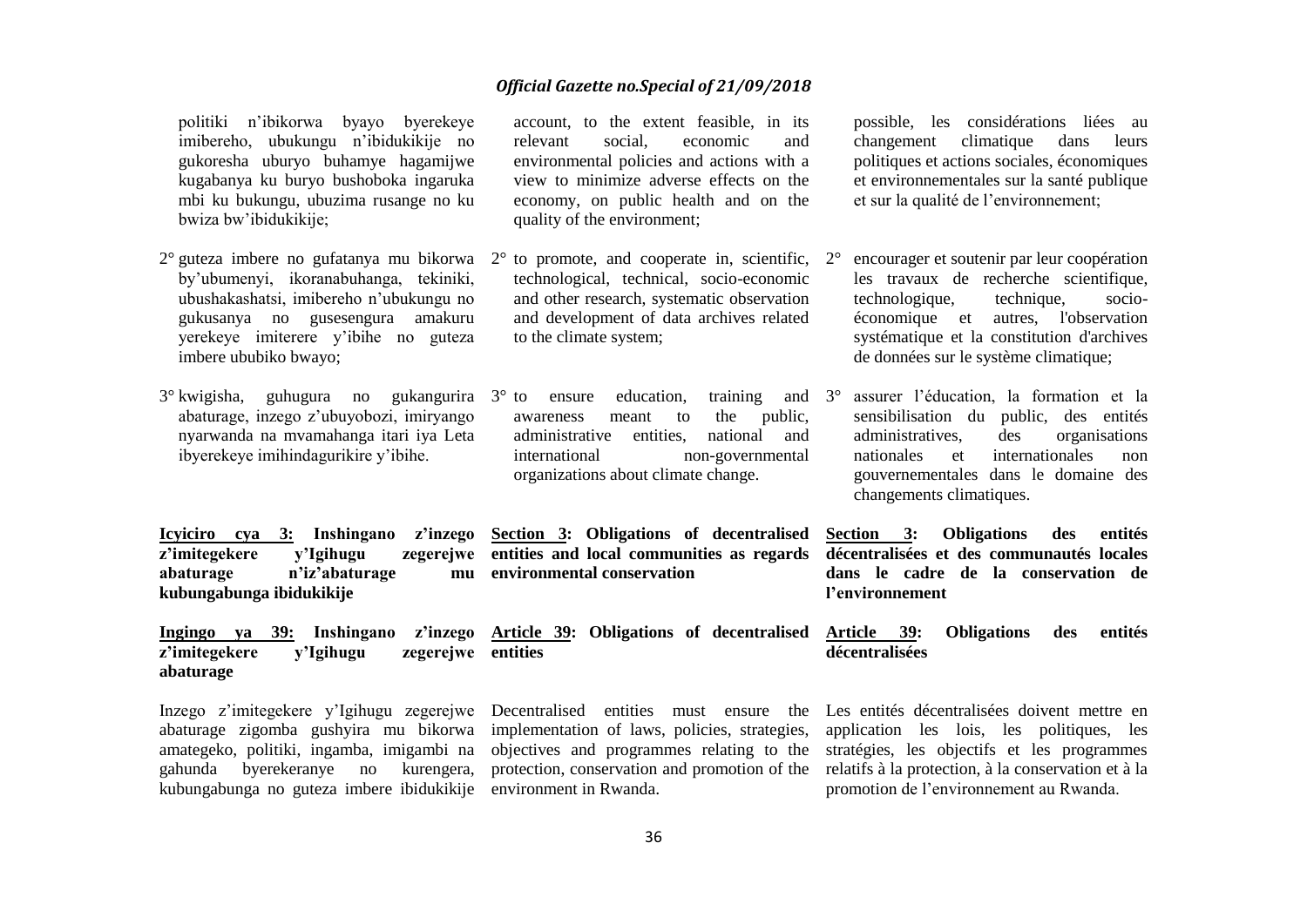#### mu Rwanda.

| By'umwihariko,<br>inzego<br>z'imitegekere<br>y'Igihugu zegerejwe abaturage zishinzwe: |                                                                                                                                                         | responsible for: |                                                                                                                                              | In particular, decentralised entities are En particulier, les entités décentralisées sont<br>chargées de: |                                                                                                                                             |
|---------------------------------------------------------------------------------------|---------------------------------------------------------------------------------------------------------------------------------------------------------|------------------|----------------------------------------------------------------------------------------------------------------------------------------------|-----------------------------------------------------------------------------------------------------------|---------------------------------------------------------------------------------------------------------------------------------------------|
|                                                                                       | 1° kwita ku bikorwa bijyanye no gufata neza 1° ensuring activities related to better<br>ubutaka cyane cyane kurwanya isuri no<br>kureka amazi y'imvura; |                  | management of land, especially fighting<br>soil erosion and tap rain water;                                                                  | $1^{\circ}$                                                                                               | assurer les activités liées à une meilleure<br>gestion des terres, surtout la lutte contre<br>l'érosion et la collecte des eaux de pluie;   |
| $2^{\circ}$                                                                           | kurinda<br>gutera,<br>gufata<br>neza<br>no<br>amashyamba;                                                                                               |                  | $2^{\circ}$ afforestation, protection<br>and<br>management of forests;                                                                       |                                                                                                           | proper 2° reboiser, protéger et assurer la bonne<br>gestion des forêts;                                                                     |
| $3^\circ$                                                                             | kurinda imigezi,<br>ibiyaga,<br>amasoko<br>n'amazi y'ikuzimu;                                                                                           |                  | 3° protection of rivers, lakes, sources of 3° protéger les rivières, les lacs, les sources<br>water and underground water;                   |                                                                                                           | d'eau et les eaux souterraines;                                                                                                             |
|                                                                                       | 4° gufata neza no gukoresha neza ibishanga;                                                                                                             |                  | $4^{\circ}$ efficient management and effective use of $4^{\circ}$<br>swamps;                                                                 |                                                                                                           | gérer efficacement et utiliser les marais<br>rationnellement;                                                                               |
|                                                                                       | 5° kurinda no gufata neza ahantu hakomye,<br>ahantu nyaburanga, inyamaswa n'ibimera<br>byo mu bwoko burinzwe;                                           | $5^{\circ}$      | protection and proper management of $5^{\circ}$<br>reserved areas, historical sites, protected<br>animal and plant species;                  |                                                                                                           | protéger et bien gérer les zones réservées,<br>les sites historiques, les espèces animales<br>et végétales protégées;                       |
| $6^{\circ}$                                                                           | gushyiraho ibishushanyo mbonera byo 6°<br>kuvanaho, gukusanya, kurundanya no<br>gutunganya imyanda yo mu ngo;                                           |                  | designing plans of removal, collecting,<br>piling and treatment of domestic waste;                                                           | $6^{\circ}$                                                                                               | concevoir des plans d'enlèvement, de<br>collecte, d'empilage et de traitement des<br>déchets ménagers;                                      |
|                                                                                       | z'isuku n'isukura.                                                                                                                                      |                  | $7^{\circ}$ kugena amahoro atangwa kuri serivisi $7^{\circ}$ determining a hygiene and sanitation $7^{\circ}$ déterminer les<br>service fee. |                                                                                                           | frais<br>d'hygiène<br>et<br>d'assainissement.                                                                                               |
|                                                                                       | Ingingo ya 40: Inshingano z'abaturage                                                                                                                   |                  | <b>Article 40: Obligations of the population</b>                                                                                             |                                                                                                           | <b>Article 40: Obligations de la population</b>                                                                                             |
|                                                                                       | Inshingano z'abaturage mu kurinda no<br>kubungabunga ibidukikije ni izi zikurikira:                                                                     |                  | Obligations of the population in the protection<br>and conservation of environment are as<br>follows:                                        |                                                                                                           | Les obligations de la population dans la<br>protection<br><sup>1</sup> a<br>conservation<br>et<br>de<br>l'environnement sont les suivantes: |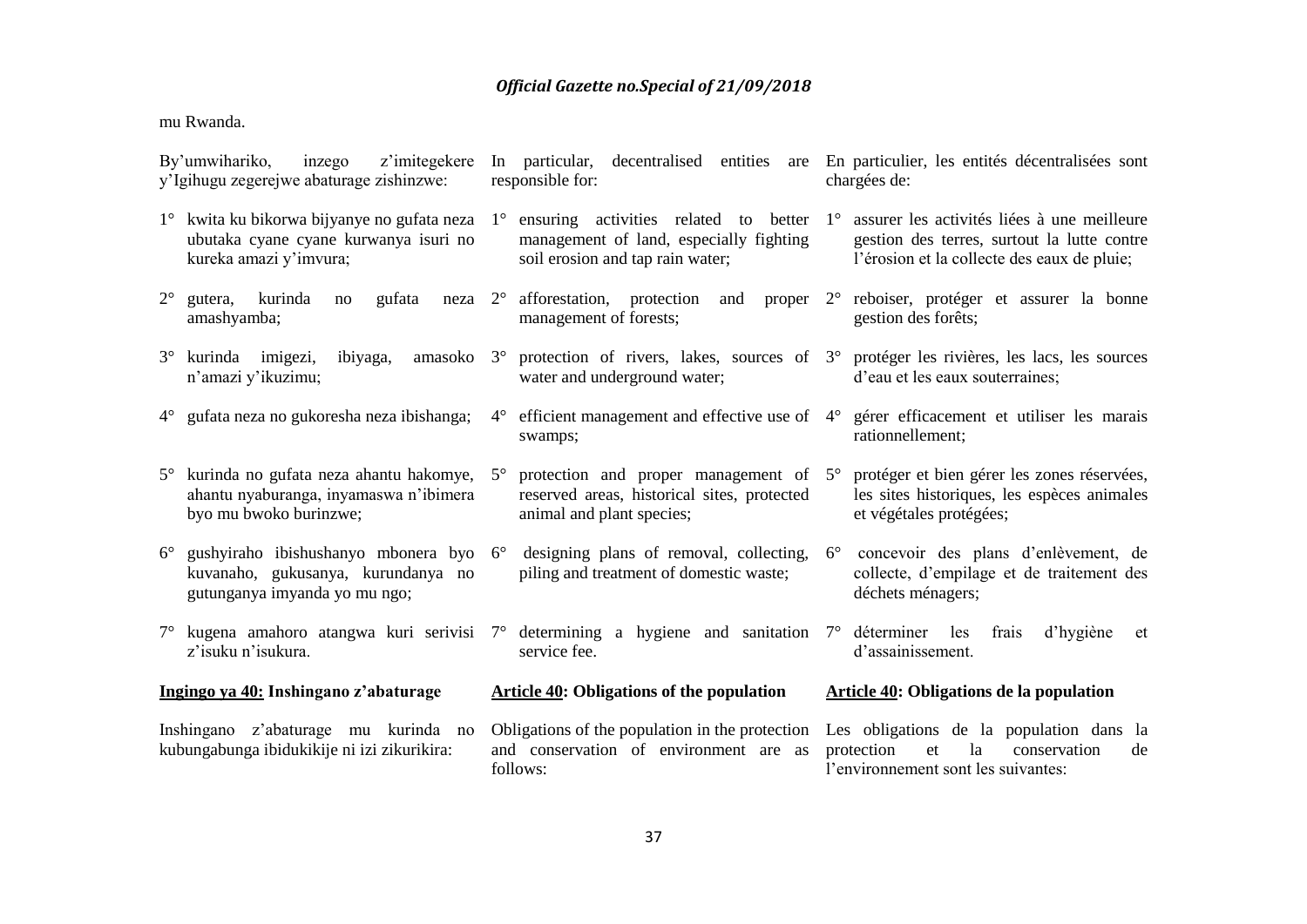| kurinda, kubungabunga no guteza<br>imbere ibidukikije, haba umuntu ku<br>giti cye cyangwa babikoreye mu<br>bikorwa rusange;                                                               | $1^{\circ}$<br>to protect, conserve and promote the<br>environment by individual action or<br>through collective activities;                                                                 | $1^{\circ}$<br>protéger,<br>et<br>conserver<br>promouvoir<br>l'environnement par l'action individuelle<br>ou par des activités collectives;                                                                                |
|-------------------------------------------------------------------------------------------------------------------------------------------------------------------------------------------|----------------------------------------------------------------------------------------------------------------------------------------------------------------------------------------------|----------------------------------------------------------------------------------------------------------------------------------------------------------------------------------------------------------------------------|
| $2^{\circ}$<br>kumenyesha ubuyobozi bubifitiye 2°<br>ububasha ikintu gishobora kugira<br>ingaruka ku bidukikije.                                                                          | to inform<br>competent<br>phenomenon<br>affect the<br>that<br>may<br>environment.                                                                                                            | authorities a 2° informer les autorités compétentes d'un<br>susceptible<br>phénomène<br>d'affecter<br>l'environnement.                                                                                                     |
| Ingingo ya 41: Ishyirwaho rya Komite zo<br>kurengera ibidukikije                                                                                                                          | Article 41: Establishment of environment<br>protection committees                                                                                                                            | Article 41: Création des comités de<br>protection de l'environnement                                                                                                                                                       |
| Ku rwego rw'Umujyi wa Kigali, Akarere,<br>Umurenge n'Akagari hashyizweho komite<br>ishinzwe kubungabunga, kurengera no guteza<br>imbere ibidukikije ndetse n'imihindagurikire<br>y'ibihe. | A committee responsible for conservation,<br>protection and promotion of environment as<br>well as climate change is established at the<br>City of Kigali, District, Sector and Cell levels. | Il est créé au niveau de la Ville de Kigali, du<br>district, du secteur et de la cellule un comité<br>chargé de la conservation, de la protection et<br>de la promotion de l'environnement et du<br>changement climatique. |
| Imiterere, imikorere n'inshingano<br>bya<br>Komite zo kurengera ibidukikije n'abazigize<br>bigenwa n'Iteka rya Minisitiri w'Intebe.                                                       | The<br>functioning<br>organisation,<br>and<br>responsibilities of environmental protection<br>committees as well as their members of are<br>determined by a Prime Minister's Order.          | L'organisation, le fonctionnement et les<br>attributions des comités de<br>protection de<br>l'environnement ainsi que leurs membres sont<br>déterminés par arrêté du Premier Ministre.                                     |
| <b>IBIKORWA</b><br><b>UMUTWE</b><br><b>WA</b><br>VI:<br><b>BIBUJIJWE N'IBIHANO</b>                                                                                                        | <b>CHAPTER VI: PROHIBITED ACTS AND</b><br><b>PENALTIES</b>                                                                                                                                   | <b>CHAPITRE VI: ACTES INTERDITS ET</b><br><b>PEINES</b>                                                                                                                                                                    |
| Icyiciro cya mbere: Ibikorwa bibujijwe                                                                                                                                                    | <b>Section One: Prohibited acts</b>                                                                                                                                                          | Section première: Actes interdits                                                                                                                                                                                          |
| Ingingo ya 42: Ibikorwa bibujijwe ku<br>butaka buhehereye n'ibyanya birinzwe                                                                                                              | Article 42: Prohibitions in wetlands and<br>protected areas                                                                                                                                  | Article 42: Interdictions dans les zones<br>humides et dans les zones protégées                                                                                                                                            |
| Ibikorwa bibujijwe ku butaka buhehereye<br>n'ibyanya birinzwe ni ibi bikurikira:                                                                                                          | areas are as follows:                                                                                                                                                                        | Acts prohibited in wetlands and protected Les actes suivants sont interdits dans les zones<br>humides et zones protégées:                                                                                                  |
|                                                                                                                                                                                           |                                                                                                                                                                                              |                                                                                                                                                                                                                            |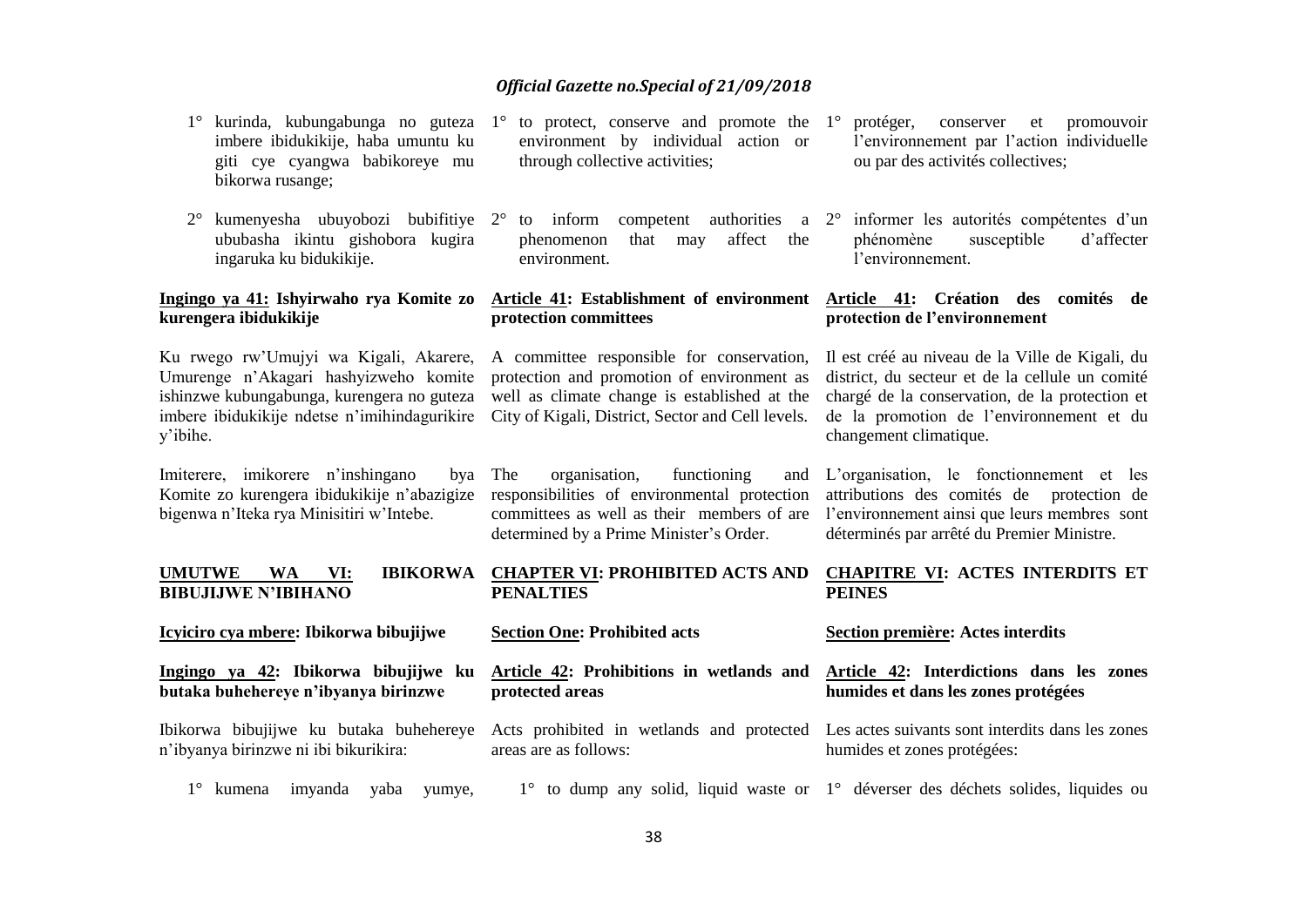itemba cyangwa gazi ihumanya mu mugezi, mu ruzi, mu gishanga, mu kidendezi, mu kiyaga no mu nkengero zabyo;

- 2° kwangiza ubwiza bw'amazi yaba ay'imusozi cyangwa ay'ikuzimu;
- 3° kumena, gutembesha cyangwa guhunika ibintu byose ahantu bishobora guteza cyangwa kongera ubuhumane bw'amazi;
- 4° kogereza amabuye y'agaciro mu migezi cyagwa mu biyaga;
- 5° gushyira igikorwa cy'ubuhinzi n'ubworozi mu ntera ya metero icumi (10 m) uvuye ku nkombe z'imigezi n'inzuzi no mu ntera ya metero mirongo itanu (50 m) uvuye ku nkombe z'ibiyaga;
- 6° kubaka ikiraro cy'amatungo, ibagiro, isoko ry'amatungo mu ntera ya metero mirongo itandatu (60 m) uvuye ku nkombe z'imigezi n'inzuzi no muri metero magana abiri (200 m) uvuye ku nkombe z'ibiyaga;
- 7° kubaka mu masoko y'amazi, imigezi, inzuzi n'ibiyaga no mu nkengero zabyo mu ntera ya metero icumi (10 m) uvuye ku migezi na metero mirongo itanu (50 m) uvuye ku

hazardous gaseous substances in a stream, river, swamp, pond, lake and in their surroundings;

- $2^{\circ}$  to damage the quality of the surface  $2^{\circ}$  nuire à la qualité des eaux de surface or underground water;
- $3^{\circ}$  to dump, spill or deposit materials of  $3^{\circ}$ any nature that may cause or increase water pollution;
- 4° to wash minerals in streams or lakes;

 $5^\circ$  to build an agricultural and livestock  $5^\circ$ installation in a distance of ten metres (10 m) away from the banks of streams and rivers and fifty metres (50 m) away from the lake banks;

- $6^\circ$  to build a cattle kraal, slaughter  $6^\circ$ house, cattle market in a distance of sixty metres (60 m) away from the banks of streams and rivers and two hundred metres (200 m) away from the lake banks;
- $7^\circ$  to build in water sources, streams,  $7^\circ$ rivers and lakes and in the buffer zone in a distance of ten metres (10 m) away from streams and fifty metres (50 m) away from lakes;

gazeux dangereux dans un cours d'eau, une rivière, un marais, un étang, un lac et sur l'étendue environnante;

- ou souterraines;
- déverser, faire écouler ou déposer des matières de toute nature pouvant causer ou augmenter la pollution de l'eau;
- 4° laver les minéraux dans des cours d'eau ou dans des lacs;
- 5° ériger une installation agricole et d'élevage à dix mètres (10 m) au-delà des rives des cours d'eau et rivières et à cinquante mètres (50 m) au-delà des rives des lacs;
- 6° construire une étable pour le bétail, un abattoir, un marché de bétail à soixante mètres (60 m) au-delà des rives des cours d'eau et rivières et à deux cent mètres (200 m) au-delà des rives des lacs;
- 7° construire dans les sources d'eau, des ruisseaux, des rivières, des lacs et dans la zone tampon à dix mètres (10 m) au-delà des rivières et à cinquante mètres (50 m) au-delà des lacs;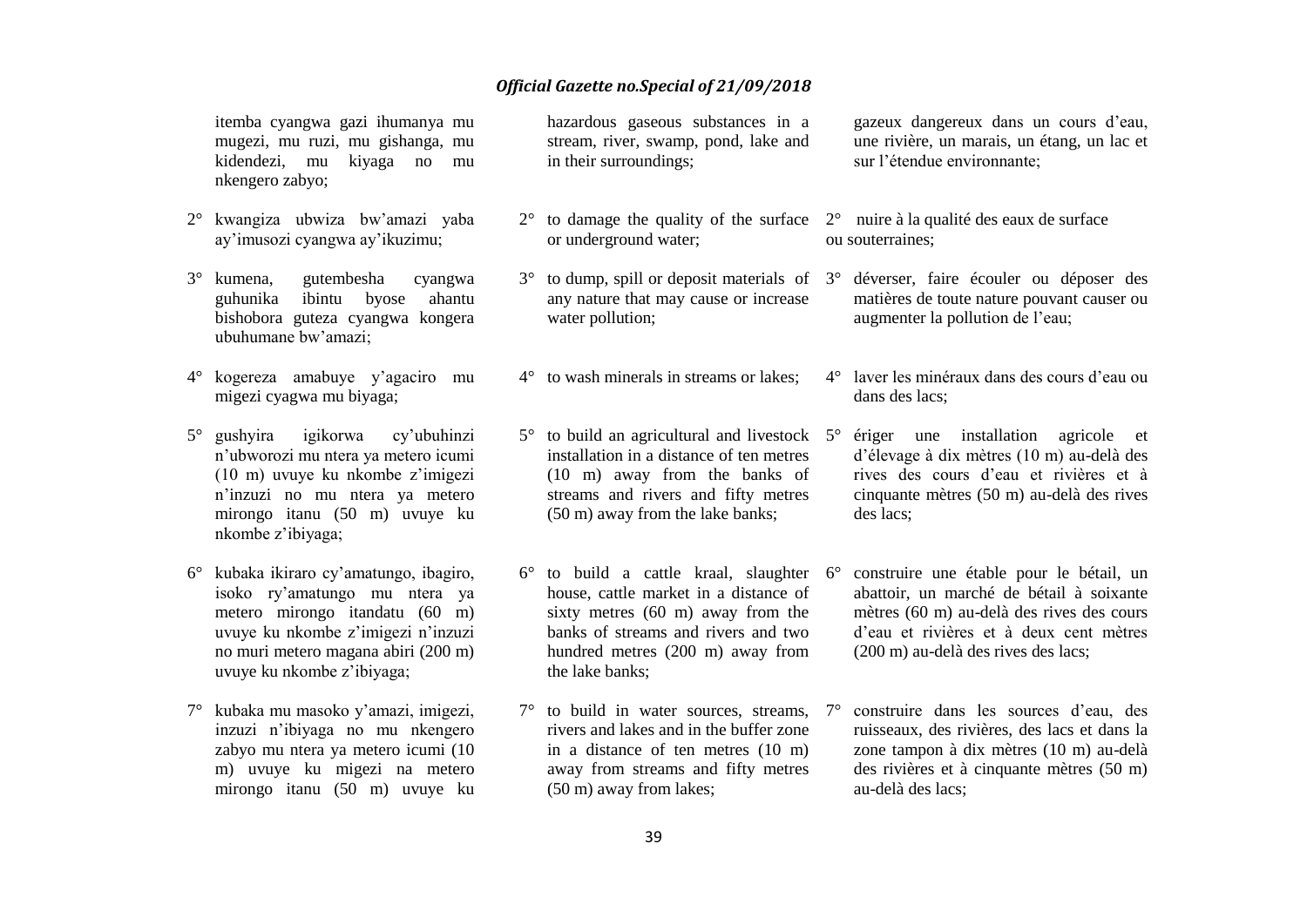biyaga;

- 8° kurunda itaka n'ibindi bikoresho ku butaka buhehereye;
- 9° gutsindagira cyangwa guhindura imiterere y'ubutaka buhehereye;
- 10° kubaka mu gishanga no mu nkengero zacyo muri metero makumyabiri (20 m) uvuye ku nkombe z'igishanga;
- 11° kugomorora ibishanga bitabanje gutangirwa uruhushya n'ubuyobozi bubifitiye ububasha;
- 12° kugomorora, kuyobya cyangwa gufunga inzuzi bitabanje gutangirwa uruhushya n'ubuyobozi bubifitiye ububasha;
- 13° gukora igikorwa icyo ari cyo cyose, uretse ibijyanye n'ubushakashatsi n'ubumenyi mu bishanga bikomye;
- 14° kuzana ubwoko bw'ibimera cyangwa inyamaswa zaba izo mu mahanga cyangwa mu gihugu mu butaka buhehereye bitabanje gutangirwa uruhushya n'ubuyobozi bubifitiye ububasha;
- 15° kumena, gutembesha imyanda yose ishobora guteza impanuka, amazi y'imyanda, keretse yamaze
- 8° to pile soil and any other materials in 8° empiler des sols et tout autre matériel dans wetlands; les zones humides;
- 9° to compact or change the nature of 9° compacter ou modifier la nature de la zone the wetland; humide;
- buffer zone in a distance of twenty metres (20 m) away from the swamp boundaries;
- 11° to drain the swamps without prior 11° drainer des marais sans autorisation authorization of the competent authority; préalable de l'autorité compétente;

12° to drain, divert or block the rivers 12° drainer, détourner ou bloquer des rivières without prior authorization of the competent authority; compétente;

- related to research and science in reserved swamps;
- whether alien or indigenous into wetlands without prior authorization of the competent authority;
- waste, waste water, except after treatment in accordance with relevant
- 
- 10° to build in the swamp and in the 10° ériger des constructions dans le marais et dans la zone tampon à vingt mètres (20 m) au-delà des limites du marais;
	-
	- sans autorisation préalable de l'autorité
- 13° to carry out any activity, except that 13° mener tout activité à l'exception des activités de recherche et scientifiques dans les marais protégés;
- 14° to introduce plants or animal species 14° l'introduction d'espèces végétales ou animales, qu'elles soient exotiques ou indigènes dans la zone humide sans autorisation préalable de l'autorité compétente;
- 15° to dump, make flow any hazardous 15° déverser, faire écouler tout déchet dangereux, eaux usées, sauf après traitement conformément aux instructions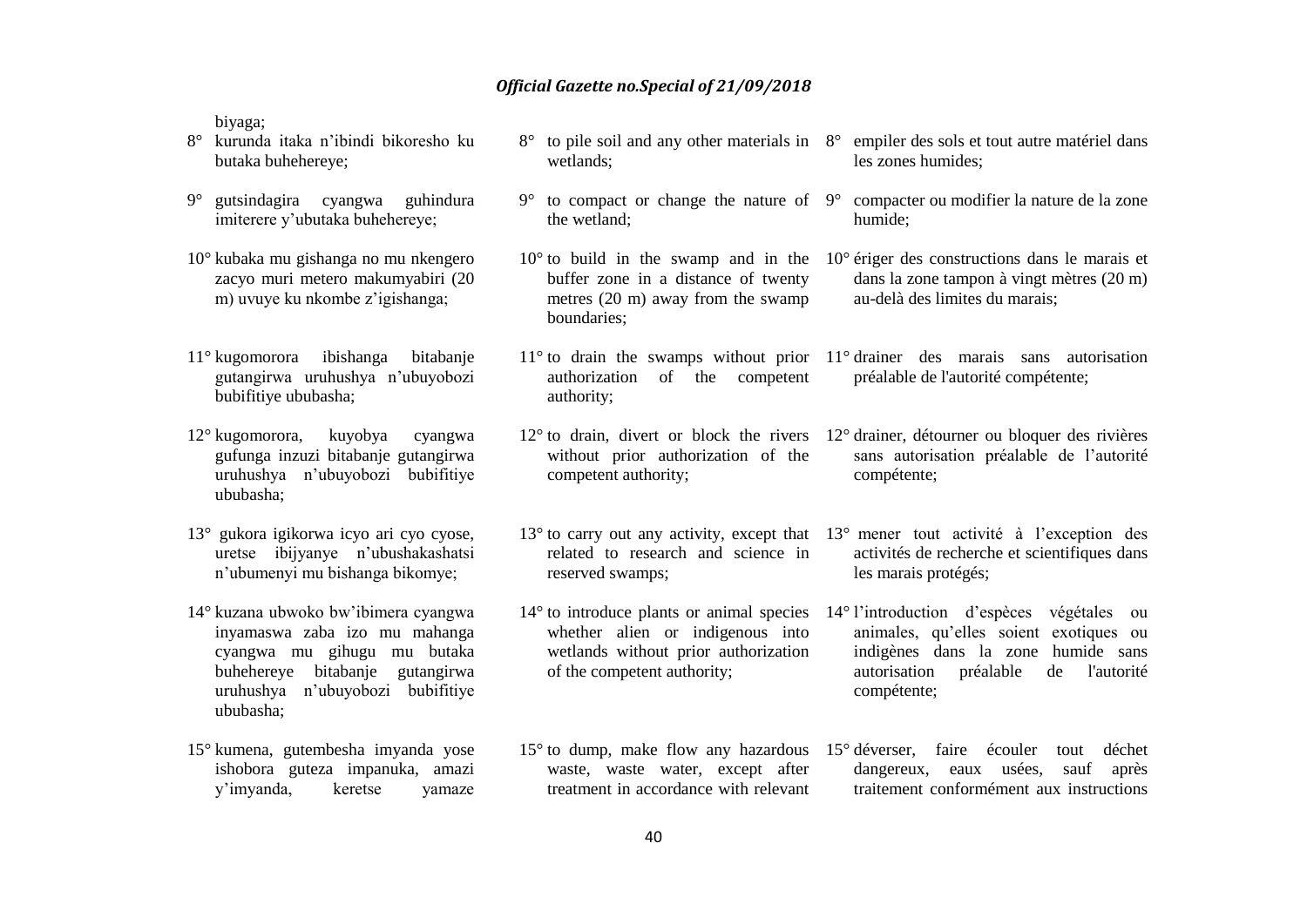| hakurikijwe<br>gutunganywa<br>amabwiriza abigenga;                                                                                                                                                                                  | instructions;                                                                                                                                                                                                   | en la matière;                                                                                                                                                                                                           |
|-------------------------------------------------------------------------------------------------------------------------------------------------------------------------------------------------------------------------------------|-----------------------------------------------------------------------------------------------------------------------------------------------------------------------------------------------------------------|--------------------------------------------------------------------------------------------------------------------------------------------------------------------------------------------------------------------------|
| 16° kumena, gutembesha, kujugunya no<br>guhunika<br>ibintu<br>byose<br>ahantu<br>bishobora guteza cyangwa kongera<br>ubuhumane bw'amazi yo mu gihugu.                                                                               | $16^{\circ}$ to dump, make flow, dispose of and<br>store any substance in a place where<br>it may cause or facilitate pollution of<br>national waters.                                                          | 16° déverser, faire écouler, jeter et stocker<br>toute substance dans un endroit où elle<br>peut causer ou faciliter la pollution de<br>l'eau nationale.                                                                 |
| Icyakora, Minisitiri amaze kugisha inama<br>inzego bireba, ashobora gutanga uruhushya<br>rwo gushyiraho inyubako cyangwa ikindi<br>gikorwa bijyanye n'ubukerarugendo no<br>gukoresha umutungo kamere w'amazi n'ibiri<br>munsi yayo. | However, the Minister, after consultations<br>with relevant institutions, may authorize some<br>constructions or any other tourism-related<br>activity as well as the use of water and<br>underwater resources. | Toutefois, le Ministre, après consultation des<br>organes concernés, peut autoriser certaines<br>constructions ou toute autre activité touristique<br>ainsi que l'utilisation des ressources en eau et<br>subaquatiques. |
| Ingingo ya 43: Ibikorwa bibujijwe biteza<br>urusaku rwangiza                                                                                                                                                                        | Article 43: Prohibited acts related to<br>emission of harmful noise                                                                                                                                             | Article 43: Actes interdits liés à l'émission<br>sonore nuisible                                                                                                                                                         |
| Ibikorwa biteza urusaku rwangiza cyangwa<br>rukabangamira<br>ubuzima<br>bw'abantu<br>birabujijwe.                                                                                                                                   | Acts which cause emission of harmful noise<br>or which is detrimental to human health are<br>prohibited.                                                                                                        | Les actes qui causent l'émission sonore<br>nuisible ou nocive à la santé humaine sont<br>interdits.                                                                                                                      |
| amabwiriza<br>kubahiriza<br>y'ubuziranenge<br>bubifitiye<br>yashyizweho<br>n'ubuyobozi<br>ububasha.                                                                                                                                 | Urusaku urwo ari rwo rwose rugomba Any noise emission must comply with Toute sorte d'émission sonore doit être<br>standard regulations<br>set by competent<br>authority.                                        | conforme à la réglementation établie par<br>l'autorité compétente.                                                                                                                                                       |
| Ingingo ya 44: Ibikorwa bibujijwe mu<br>kurengera ibinyabuzima                                                                                                                                                                      | Article 44: Prohibited acts in protection of<br>biodiversity                                                                                                                                                    | Article 44:<br>interdits<br>Actes<br>dans<br>la<br>protection de la biodiversité                                                                                                                                         |
| Hagamijwe<br>ibinyabuzima,<br>kurengera<br>ibikorwa bikurikira birabujijwe:                                                                                                                                                         | The following acts are prohibited in order to<br>protect biodiversity:                                                                                                                                          | Les actes suivants sont interdits pour assurer la<br>protection de la biodiversité:                                                                                                                                      |
| n'ibyanya;                                                                                                                                                                                                                          | 1° gutwika amashyamba, pariki z'Igihugu 1° to burn forests, national parks and 1° brûler les forêts, les parcs nationaux et les<br>reserved areas;                                                              | zones protégées;                                                                                                                                                                                                         |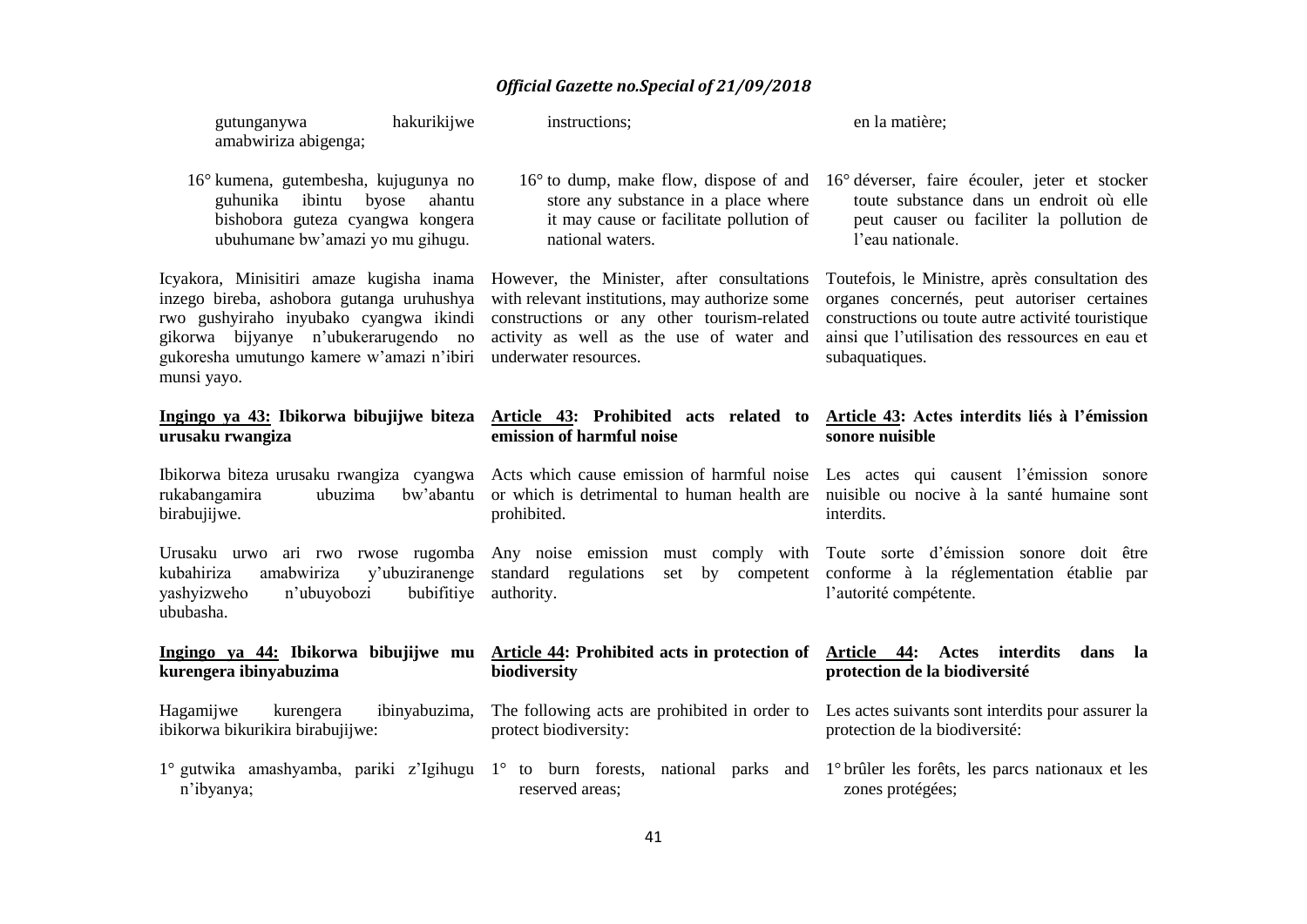| $2^{\circ}$ gutwika ibishanga, inzuri, ibihuru, ibyatsi $2^{\circ}$<br>hagamijwe ubuhinzi cyangwa gutunganya<br>inzuri z'amatungo;                           | to burn swamps, grazing land, bushes,<br>grass with the aim of agriculture or<br>organising grazing land;                                                                                    | 2 <sup>°</sup> brûler les marécages, les pâturages, les<br>buissons, les herbes en vue des activités<br>agricoles ou pastorales;                         |
|--------------------------------------------------------------------------------------------------------------------------------------------------------------|----------------------------------------------------------------------------------------------------------------------------------------------------------------------------------------------|----------------------------------------------------------------------------------------------------------------------------------------------------------|
| zo mu bwoko bwenda gucika;                                                                                                                                   | $3^{\circ}$ kwica, gukomeretsa no gufata inyamaswa $3^{\circ}$ to kill, injure and capture animals of $3^{\circ}$ tuer, blesser et capturer des animaux<br>endangered species;               | menacées<br>appartenant<br>espèces<br>aux<br>d'extinction;                                                                                               |
| $4^\circ$ gusenya<br>cyangwa<br>kwangiza<br>aho<br>inyamaswa ziba, amagi, ibyana cyangwa<br>inyamaswa nto zo mu bwoko bwenda<br>gucika;                      | to destroy or damage habitats, larvae,<br>$4^{\circ}$<br>pupae or the young animals of the<br>endangered species;                                                                            | 4° détruire ou endommager les habitats, les<br>larves, les œufs ou les jeunes animaux des<br>espèces menacées d'extinction;                              |
| kubisarura<br>kubitwika,<br>cyangwa<br>kubyangiza;                                                                                                           | 5° gutuma ibimera birinzwe bipfa cyangwa 5° to cause death or burn protected plants, 5° faire périr ou brûler les végétaux protégés,<br>harvest or destroy them;                             | les cueillir ou les détruire;                                                                                                                            |
| $6^{\circ}$ gutwara cyangwa kugurisha ibisigazwa $6^{\circ}$<br>by'inyamaswa yose cyangwa igice cyayo<br>ndetse n'iby'ibimera byo mu bwoko<br>bwenda gucika; | to transport or sell the remains of a whole<br>or part of an animal and plants of<br>endangered species;                                                                                     | 6 <sup>°</sup> transporter ou mettre en vente des débris en<br>entier ou en partie d'un animal et ceux des<br>végétaux des espèces menacés d'extinction; |
| turere turinzwe cyangwa muri pariki<br>z'igihugu.                                                                                                            | $7^{\circ}$ gutema ibiti mu mashyamba cyangwa mu $7^{\circ}$ to cut trees in forests or protected areas or $7^{\circ}$ abattre des arbres dans les forêts ou les aires<br>in national parks. | protégées ou dans les parcs nationaux.                                                                                                                   |
| Ikigo gishyiraho amabwiriza agena uburyo<br>bwo gutwikira hanze hagamijwe gukemura<br>ibibazo byihariye.                                                     | The Authority issues instructions determining<br>modalities of the open air burning with an aim<br>of solving particular problems.                                                           | L'Office édicte des instructions déterminant<br>les modalités de brûler en plein air dans le but<br>de résoudre des problèmes particuliers.              |
| Ibikorwa<br>Ingingo ya 45:<br>byerekeye ubutabire n'imyanda                                                                                                  | bibujijwe Article 45: Prohibited acts related to<br>chemicals and waste                                                                                                                      | Article 45: Actes interdits liés aux produits<br>chimiques et aux déchets                                                                                |
| n'imyanda birabujijwe:                                                                                                                                       | Ibikorwa bikurikira bijyanye n'ubutabire The following acts in connection with Les actes suivants en rapport avec les produits<br>chemicals and waste are prohibited:                        | chimiques et déchets sont interdits:                                                                                                                     |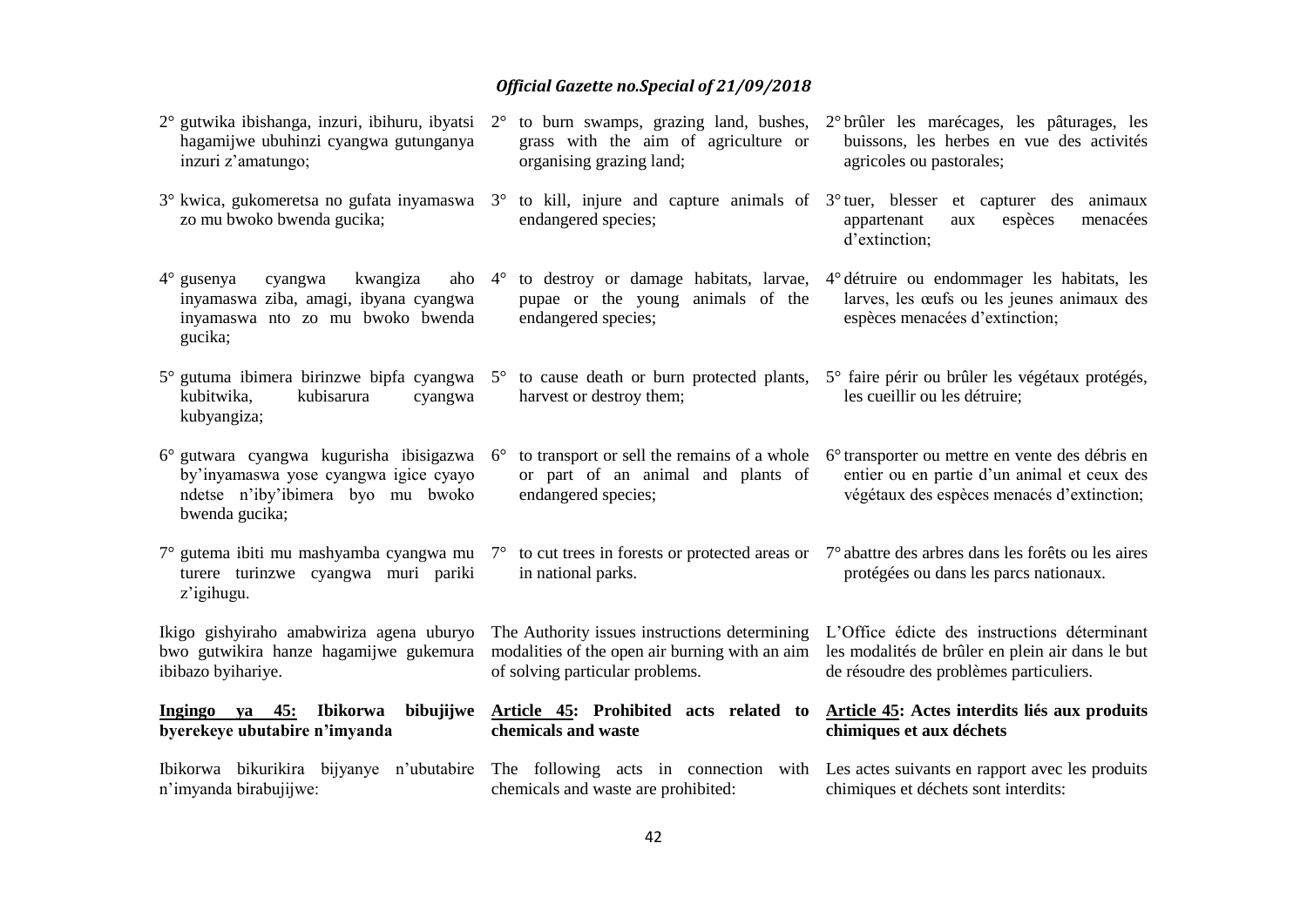|             | 1° kurunda, kujugunya no gushyira<br>imyanda ahantu rusange hatemewe<br>n'amategeko cyangwa ahandi hantu<br>hose hatabugenewe;                                                                   | $1^{\circ}$ | to pile, dispose of and dump waste on $1^\circ$<br>unauthorised public places or any other<br>inappropriate places;                                             | empiler, jeter et déverser des déchets sur<br>des lieux publics non autorisés ou tout<br>autre endroit inapproprié;                                                                             |
|-------------|--------------------------------------------------------------------------------------------------------------------------------------------------------------------------------------------------|-------------|-----------------------------------------------------------------------------------------------------------------------------------------------------------------|-------------------------------------------------------------------------------------------------------------------------------------------------------------------------------------------------|
| $2^{\circ}$ | kwinjiza<br>gihugu<br>imyanda $2^{\circ}$<br>mu<br>ihumanya n'ibindi byose<br>byagira<br>zikomeye ku<br>ingaruka<br>buzima<br>bw'abantu n'ibidukikije;                                           |             | to import toxic waste and any other $2^{\circ}$<br>product harmful to human health and<br>environment;                                                          | importer des déchets toxiques et tout autre<br>produit dangereux pour la santé humaine<br>et l'environnement ;                                                                                  |
| $3^\circ$   | kugura, kugurisha, gutumiza mu 3°<br>mahanga, kohereza mu mahanga,<br>gucisha mu gihugu, guhunika no<br>kurunda imiti, urusobe rw'imiti<br>n'ibindi bintu bihumanya cyangwa<br>byateza impanuka; |             | to purchase, sell, import, export, transit, $3^\circ$<br>store and pile chemicals, diversity of<br>chemicals and other<br>polluting or<br>dangerous substances; | acheter, vendre, importer,<br>exporter,<br>transporter, stocker et empiler des produits<br>ou combinaisons de produits chimiques et<br>substances<br>polluantes<br>autres<br>ou<br>dangereuses; |
| $4^{\circ}$ | gukoresha intambi, imiti iyobya 4°<br>ubwenge, imiti y'ubutabire ifite<br>uburozi n'imitego mu mazi ku buryo<br>bwasindisha<br>amafi<br>cyangwa<br>bukanayica;                                   |             | to use explosives, drugs, poisonous $4^{\circ}$<br>chemicals and baits in water that may<br>intoxicate or harm fish;                                            | utiliser des explosifs, des drogues, des<br>produits chimiques toxiques et des appâts<br>dans l'eau pouvant intoxiquer ou nuire aux<br>poissons;                                                |
| $5^{\circ}$ | gukoresha imiti iyobya ubwenge,<br>y'ubutabire ifite<br>uburozi<br>imiti<br>n'imitego ku buryo bwica inyamaswa<br>ndetse<br>zihigwa<br>no<br>gutuma<br>zidashobora kuribwa;                      | $5^{\circ}$ | drugs, poisonous chemical $5^\circ$<br>to use<br>substances and baits that may kill wild<br>animals and which may render them unfit<br>for consumption;         | utiliser des drogues, des substances<br>chimiques toxiques et des appâts capables<br>de tuer le gibier et de le rendre impropre à<br>la consommation;                                           |
| $6^{\circ}$ | kwituma, kwihagarika, gucira, guta<br>ikimyira n'indi myanda ikomoka ku<br>mubiri w'umuntu ahabonetse hose;                                                                                      | $6^{\circ}$ | to defecate, urinate, spit, discard mucus $6^\circ$<br>other<br>human<br>and<br>waste<br>$\mathbf{in}$<br>an<br>inappropriate place;                            | déféquer, uriner, cracher, jeter la morve et<br>autres déchets humains dans un endroit<br>inapproprié;                                                                                          |

7° gutwika imyanda yo mu rugo, 7° to burn domestic waste, rubbish, tyres and 7° brûler les déchets ménagers, les ordures, les pneus et les matières plastiques.

plastic materials.

ibishingwe, amapine ndetse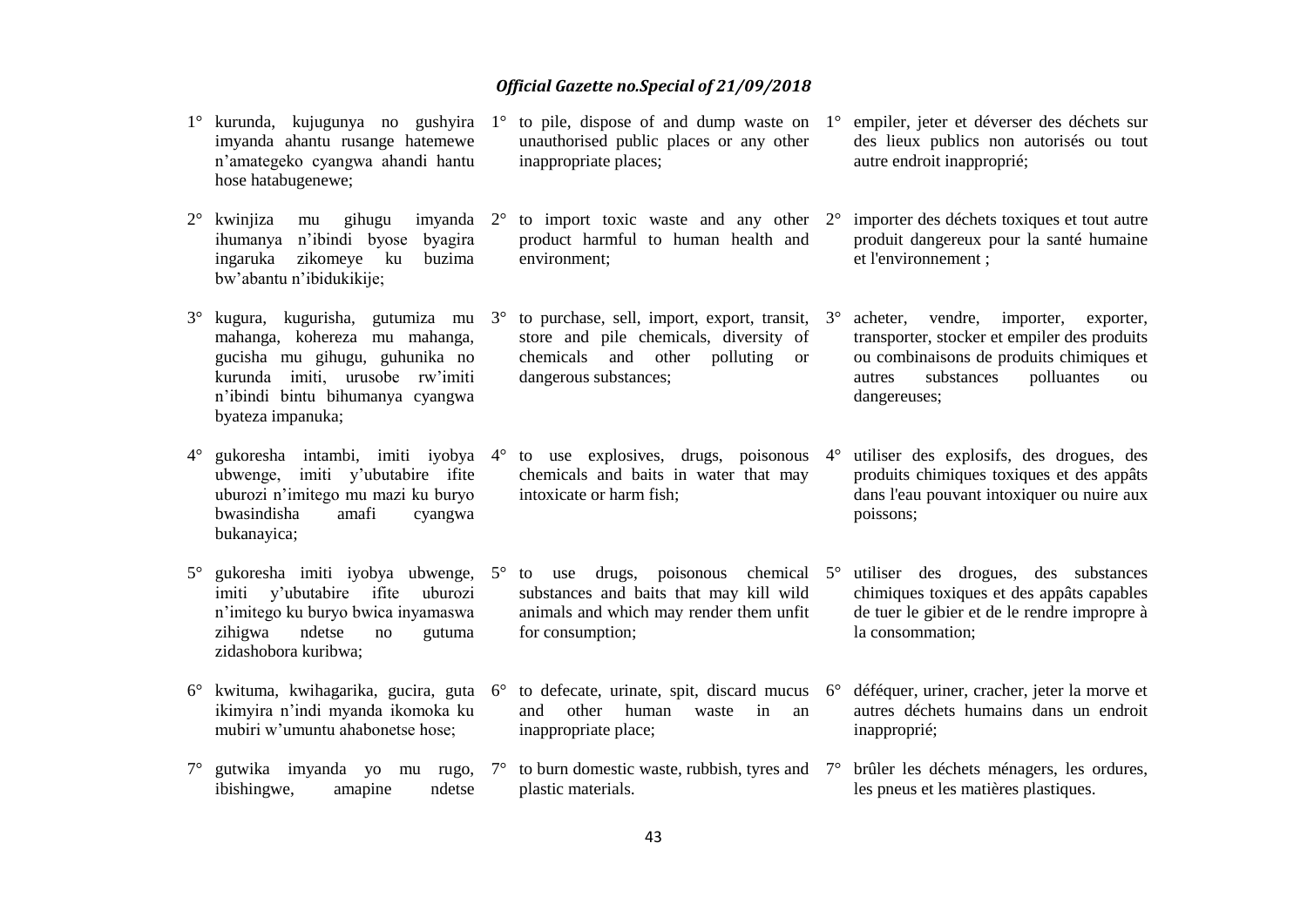n'ibikoresho bya palasitiki.

Iteka rya Minisitiri rigena rw'ibikomoka ku butabire n'ibindi bihumanya bitemewe.

**Icyiciro cya 2: Ibihano byo mu rwego rw'ubutegetsi Section 2: Administrative sanctions**

An Order of the Minister determines a list of Un arrêté du Ministre détermine la liste des chemicals and other polluting substances that are not permitted.

produits chimiques et d'autres substances polluantes qui ne sont pas autorisés.

**Section 2: Sanctions administratives**

### **Ingingo ya 46: Gushyira mu bikorwa rw'isuzumangaruka ku bidukikije**

Umuntu wese udakora isuzumangaruka ku bidukikije mbere y'uko atangiza umushinga ushobora kugira ingaruka mbi ku bidukikije kandi bisabwa, ahanishwa guhagarikirwa ibikorwa cyangwa gufungirwa ikigo kandi agategekwa gusubiranya ibyangijwe ku bidukikije, ku bantu no ku bintu. Yishyura kandi ihazabu yo mu rwego rw'ubutegetsi ingana na kabiri ku ijana (2%) y'igiteranyo cy'ikiguzi cy'uwo mushinga.

#### **Ingingo ya 47: Guhumanya no kwangiza ubutaka buhehereye**

Umuntu wese:

- migezi, inzuzi n'ibiyaga;
- 2° ugomorora igishanga atabanje kubibonera uruhushya rutangwa n'ubuyobozi bubifitiye ububasha;

#### **umushinga utarabona uruhushya environmental impact assessment Article 46: Implementing a project without Article 46: Exécution d'un projet sans clearance c** assessment certificat d'étude d'impact **environnemental**

Any person who does not carry out Toute personne qui omet de faire une étude environmental impact assessment before d'impact environnemental préalable à tout launching any project that may have harmful projet susceptible d'avoir des effets nuisibles effects on the environment while it is required, is punished by suspension of his/her activities or closure of his/her association and fermeture de son établissement et de ordered to rehabilitate the damage to environment, persons and property. He/she l'environnement, aux personnes et aux biens. also pays an administrative fine of two Elle paie en outre une amende administrative percent (2%) of the total cost of the project.

#### **Article 47: Polluting and damaging the Article 47: Pollution et endommagement wetlands**

Any person who:

#### Toute personne qui:

**des zones humides**

- 1° wogereza amabuye y'agaciro mu 1° washes minerals in streams, rivers and 1° lave les minéraux dans des cours d'eau, lakes;
	- of the competent authority;
- 
- des rivières et des lacs ;

sur l'environnement alors que cela est requis, est passible de suspension d'activités ou de

réparation des dommages causés à

de deux pour cent (2%) du coût total du projet.

2° drains swamps without prior authorization 2° draine des marais sans autorisation préalable de l'autorité compétente ;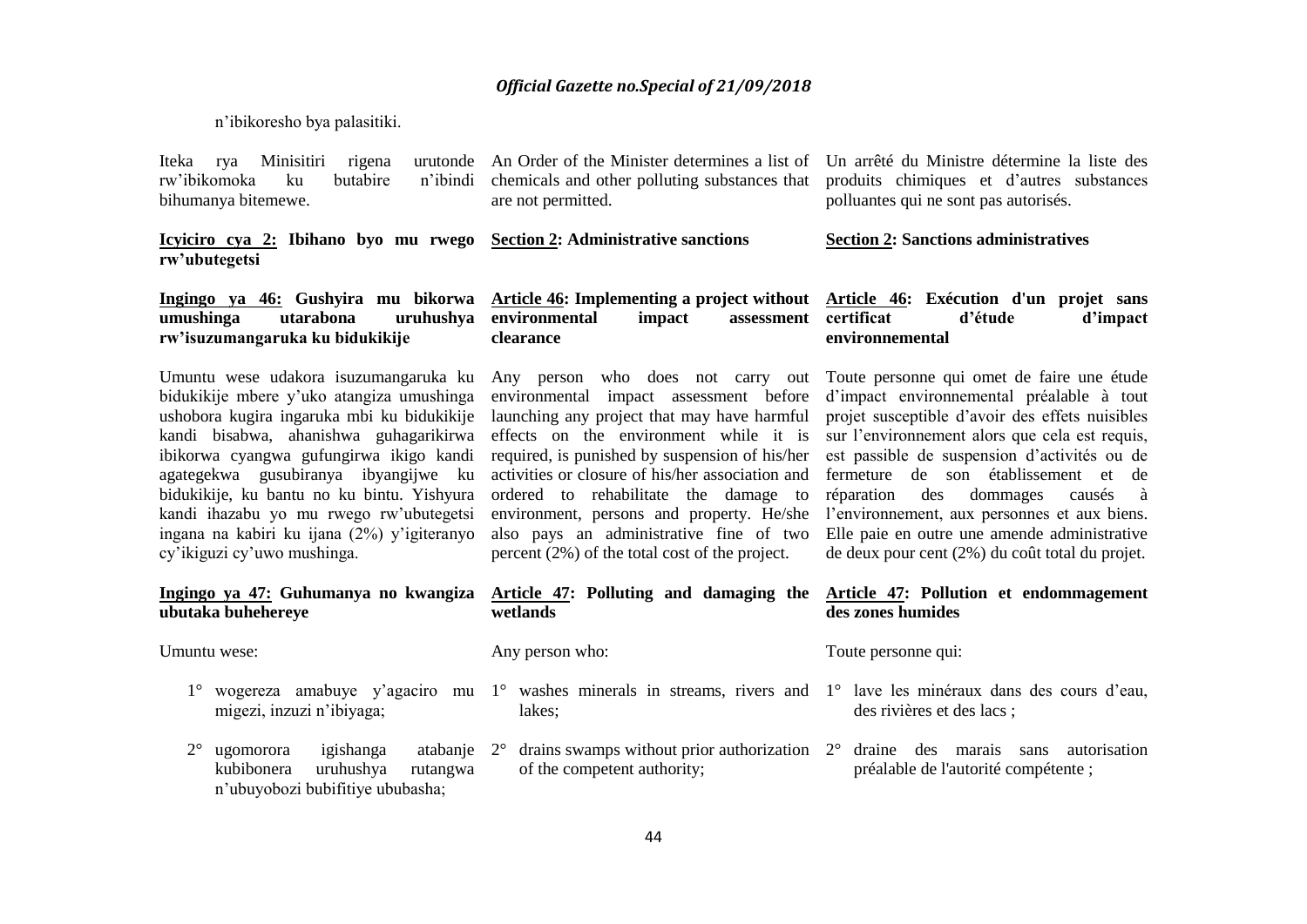| $3^\circ$<br>ugomorora, uyobya cyangwa ufunga<br>inzira y'uruzi atabanje kubibonera<br>uruhushya rutangwa n'ubuyobozi<br>bubifitiye ububasha;                         | drains, diverts or blocks a river without<br>$3^\circ$<br>prior authorization of the competent<br>authority;                                       | draine, détourne ou bloque une rivière<br>$3^\circ$<br>sans autorisation préalable de l'autorité<br>compétente;                                                          |
|-----------------------------------------------------------------------------------------------------------------------------------------------------------------------|----------------------------------------------------------------------------------------------------------------------------------------------------|--------------------------------------------------------------------------------------------------------------------------------------------------------------------------|
| ahanishwa<br>ihazabu<br>rwego<br><b>VO</b><br>mu<br>rw'ubutegetsi y'amafaranga y'u Rwanda million Rwandan Francs (FRW 3,000,000).<br>miliyoni eshatu (3.000.000 FRW). | is liable to an administrative fine of three                                                                                                       | est passible d'une amende administrative de<br>trois millions de francs rwandais (3.000.000<br>FRW).                                                                     |
| Umuntu wese ukora kimwe mu bikorwa<br>bivugwa mu gace ka 2 n'aka 3 tw'igika cya<br>mbere cy'iyi ngingo agomba no gusubiranya<br>aho hantu hangiritse.                 | Any person who commits one of acts referred<br>to in items 2 and 3 of Paragraph One of this<br>Article must also rehabilitate the damaged<br>area. | Toute personne qui commet l'un des actes<br>visés aux points 2 et 3 de l'alinéa premier du<br>présent article doit aussi réhabiliter l'endroit<br>endommagé.             |
| Ingingo ya<br>48:<br>buhehereye                                                                                                                                       | Guhindura ubutaka Article 48: Change of the nature of wetland                                                                                      | Article 48: Modification de la nature de la<br>zone humide                                                                                                               |
|                                                                                                                                                                       |                                                                                                                                                    |                                                                                                                                                                          |
| Umuntu wese:                                                                                                                                                          | Any person who:                                                                                                                                    | Toute personne qui:                                                                                                                                                      |
| $1^\circ$ ukora ibikorwa<br>byo gutsindagira<br>cyangwa guhindura imiterere y'ubutaka<br>buhehereye;                                                                  | $1^\circ$ carries out any activities of compacting or<br>changing the nature of the wetland;                                                       | $1^\circ$ exerce toute activité de compactage ou de<br>modification de la nature de la zone<br>humide;                                                                   |
| ukorera ibikorwa ibyo ari byo byose,<br>$2^{\circ}$<br>n'ubushakashatsi<br>ibijyanye<br>uretse<br>n'ubumenyi mu bishanga bikomye;                                     | related to research and science, in<br>protected swamps;                                                                                           | $2^{\circ}$ carries out any activities, except those $2^{\circ}$ exerce des activités, sauf celles liées à la<br>recherche et à la science, dans des marais<br>protégés; |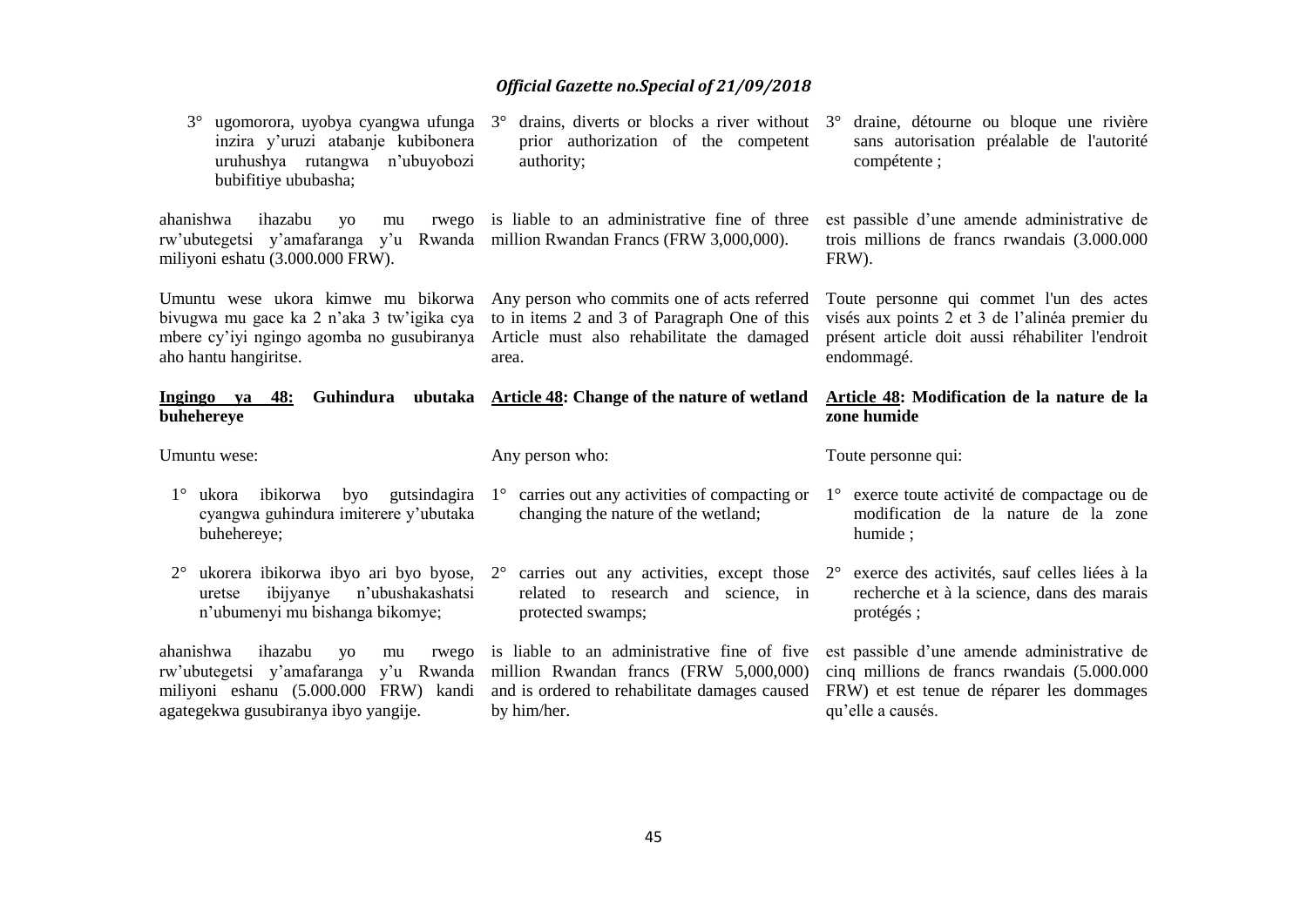| Ingingo ya<br>zitegetswe                                                                                                                                                                                              | 49: Kutubahiriza intera Article 49: Violation of required distances                                                                                                                                                      | Article 49: Violation des distances exigées                                                                                                                                                                                       |
|-----------------------------------------------------------------------------------------------------------------------------------------------------------------------------------------------------------------------|--------------------------------------------------------------------------------------------------------------------------------------------------------------------------------------------------------------------------|-----------------------------------------------------------------------------------------------------------------------------------------------------------------------------------------------------------------------------------|
| Umuntu wese:                                                                                                                                                                                                          | Any person who:                                                                                                                                                                                                          | Toute personne qui:                                                                                                                                                                                                               |
| 1° wubaka ikiraro cy'amatungo, ibagiro,<br>isoko ry'amatungo mu ntera ya metero<br>mirongo itandatu (60 m) uvuye ku<br>nkombe z'imigezi n'inzuzi no muri<br>metero magana abiri (200 m) uvuye ku<br>nkombe z'ibiyaga; | builds a cattle kraal, slaughter house,<br>$1^{\circ}$<br>cattle market in a distance of sixty metres<br>(60 m) away from the banks of streams<br>and rivers and two hundred metres (200<br>m) away from the lake banks; | construit une étable pour le bétail, un<br>$1^{\circ}$<br>abattoir, un marché de bétail à soixante<br>mètres (60 m) au-delà des rives des cours<br>d'eau et rivières et à deux cent mètres<br>(200 m) au-delà des rives des lacs; |
| $2^{\circ}$<br>ushyira<br>igikorwa<br>cy'ubuhinzi<br>n'ubworozi mu ntera ya metero icumi<br>(10 m) uvuye ku nkombe z'imigezi<br>n'inzuzi no ku ntera ya metero mirongo<br>itanu (50 m) uvuye ku nkombe<br>z'ibiyaga;  | builds an agricultural and livestock 2°<br>$2^{\circ}$<br>installation in a distance of ten metres (10)<br>m) away from the banks of streams and<br>rivers and fifty metres (50 m) away from<br>the lake banks;          | érige une installation agricole et d'élevage<br>à dix mètres (10 m) au-delà des rives des<br>cours d'eau et rivières et à cinquante<br>mètres (50 m) au-delà des rives des lacs;                                                  |
| wubaka mu gishanga no mu nkengero<br>$3^\circ$<br>zacyo muri metero makumyabiri (20 m)<br>uvuye ku nkombe z'igishanga;                                                                                                | $3^{\circ}$ builds in the swamp and in the buffer $3^{\circ}$<br>zone in a distance of twenty metres (20<br>m) away from the swamp boundaries;                                                                           | érige des constructions dans le marais et<br>dans la zone tampon à vingt mètres (20m)<br>au-delà des limites du marais;                                                                                                           |
| urunda ibitaka n'ibindi bikoresho ku<br>$4^{\circ}$<br>ntera ibujijwe;                                                                                                                                                | piles soil and any other materials in the<br>$4^\circ$<br>restricted distance;                                                                                                                                           | empile des sols et tout autre matériel dans<br>$4^\circ$<br>une distance interdite;                                                                                                                                               |
| umena imyanda yaba yumye, itemba,<br>$5^\circ$<br>gazi ihumanya mu mugezi, mu ruzi, mu<br>kiyaga no mu nkengero zabyo;                                                                                                | dumps any solid, liquid waste, hazardous 5°<br>$5^{\circ}$<br>gaseous substances in a stream, river, lake<br>and in their surroundings,                                                                                  | déverse des déchets solides, liquides,<br>gazeux dangereux dans un cours d'eau,<br>une rivière, un lac et sur l'étendue<br>environnante;                                                                                          |
| ahanishwa<br>ihazabu<br>rwego<br><b>VO</b><br>mu<br>rw'ubutegetsi y'amafaranga y'u Rwanda<br>ibihumbi magana atanu (500.000 FRW) no<br>kuvanaho ibikorwa bye.                                                         | hundred thousand Rwandan francs (FRW<br>500,000)<br>and<br>demolition<br>of<br>his/her<br>installations.                                                                                                                 | is liable to an administrative fine of five est passible d'une amende administrative de<br>cinq cent mille francs rwandais (500.000<br>FRW) et de la démolition de ses installations.                                             |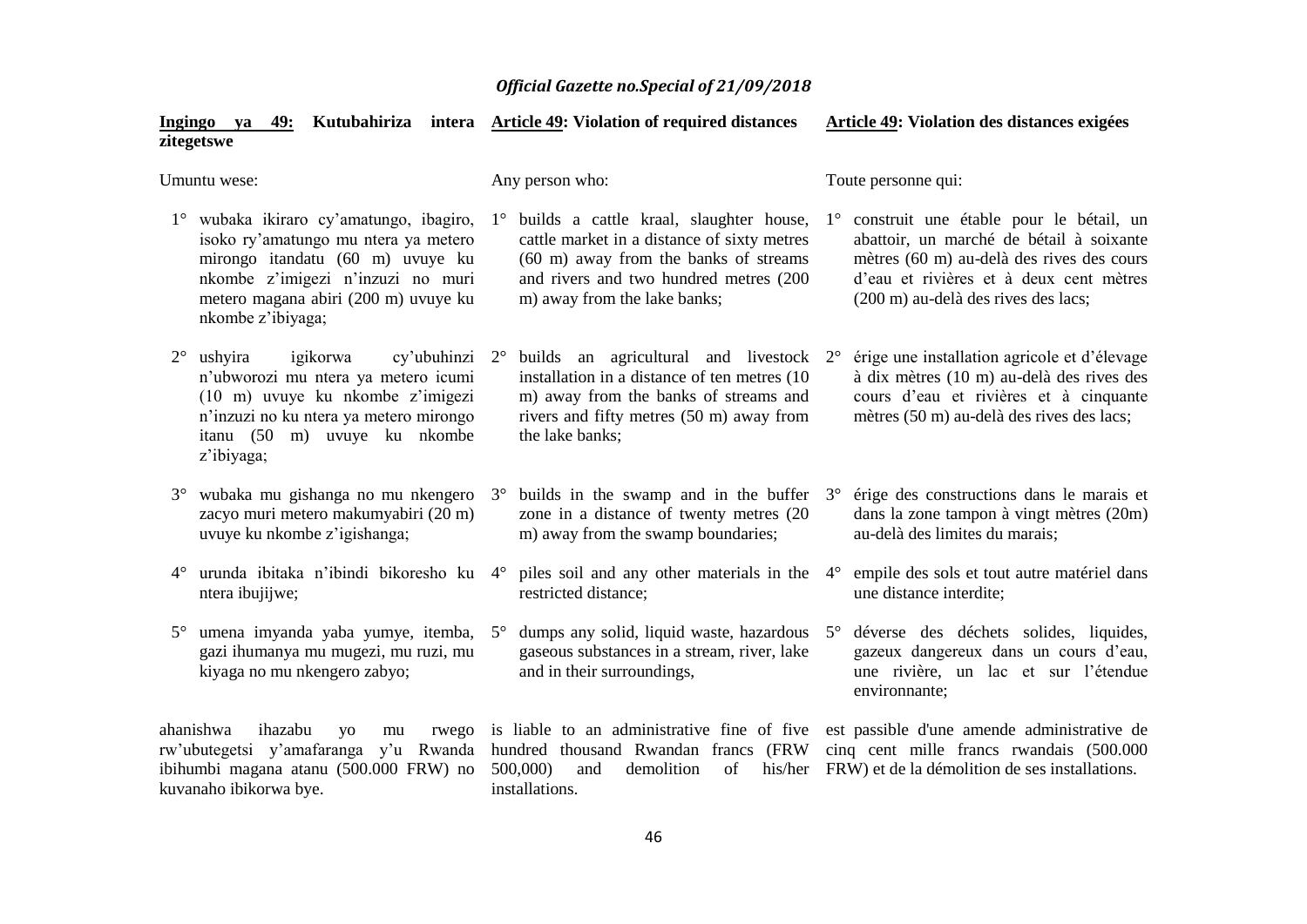Iyo ibikorwa bivugwa mu gika cya mbere cy'iyi ngingo byakozwe n'umuntu ufite umushinga wakorewe isuzumangaruka ku bidukikije, nyirawo ahanishwa gusana indiri y'urusobe rw'ibinyabuzima yangije n'ihazabu yo mu rwego rw'ubutegetsi ingana na kabiri ku ijana (2%) by'ikiguzi cy'umushinga.

#### **Ingingo ya 50: Guhumanya ahantu rusange n'ah'umuntu ku giti cye**

imyanda cyangwa umena amazi yanduye cyangwa ibikoresho ahantu adafitiye uruhushya haba aha Leta cyangwa ah'umuntu ku giti cye, ahanishwa ihazabu yo mu rwego rw'ubutegetsi y'amafaranga y'u Rwanda ibihumbi mirongo itanu (50.000 FRW), kandi agategekwa kuvanaho ibikorwa bye cyangwa gusubiranya ibyo yangije.

Iyo ibikorwa bivugwa mu gika cya mbere If the acts referred to in Paragraph One of this uruhushya rwo gutunganya imyanda, ahanishwa ihazabu yo mu rwego rw'ubutegetsi y'amafaranga y'u Rwanda miliyoni eshanu (5.000.000 FRW). Uruhushya kandi rurahagarikwa cyangwa akarwamburwa.

If acts referred to in Paragraph One of this Lorsque les actes visés à l'alinéa premier du Article were committed by the owner whose project underwent environmental impact assessment, the owner is liable to rehabilitation of the damaged ecosystem and the cost of the project.

#### **Article 50: Polluting public and private Article 50: Pollution de l'espace public et area**

wastes or dumps waste water or materials on unauthorized public or private place is liable to an administrative fine of fifty thousand Rwandan francs (FRW 50,000) and is ordered to remove his/her substances or rehabilitate damages caused by him/her.

cy'iyi ngingo bikozwe n'umuntu ufite Article are committed by a person authorized to treat waste, he/she is liable to an administrative fine of five million Rwandan francs (FRW 5,000,000). The authorization is also suspended or withdrawn.

an administrative fine of two percent (2%) of d'une amende administrative de deux pour présent article sont commis par un propriétaire d'un projet ayant fait l'objet de l'évaluation d'impact environnemental, celui-ci est passible de la réparation de l'écosystème endommagé et cent (2%) du coût du projet.

# **privé**

Umuntu wese urunda, usiga, ujugunya Any person who piles, abandons, disposes of Toute personne qui empile, abandonne, jette des déchets ou déverse des eaux usées ou des matériaux dans un lieu public ou privé non autorisé est passible d'une amende administrative de cinquante mille francs Rwandais (50.000 FRW) et est tenue d'enlever ses substances ou de réparer les dommages qu'elle a causés.

> Lorsque les actes visés à l'alinéa premier du présent article sont commis par une personne autorisée à traiter des déchets, cette personne est passible d'une amende administrative de cinq millions de francs rwandais (5.000.000 FRW). L'autorisation est également suspendue ou retirée.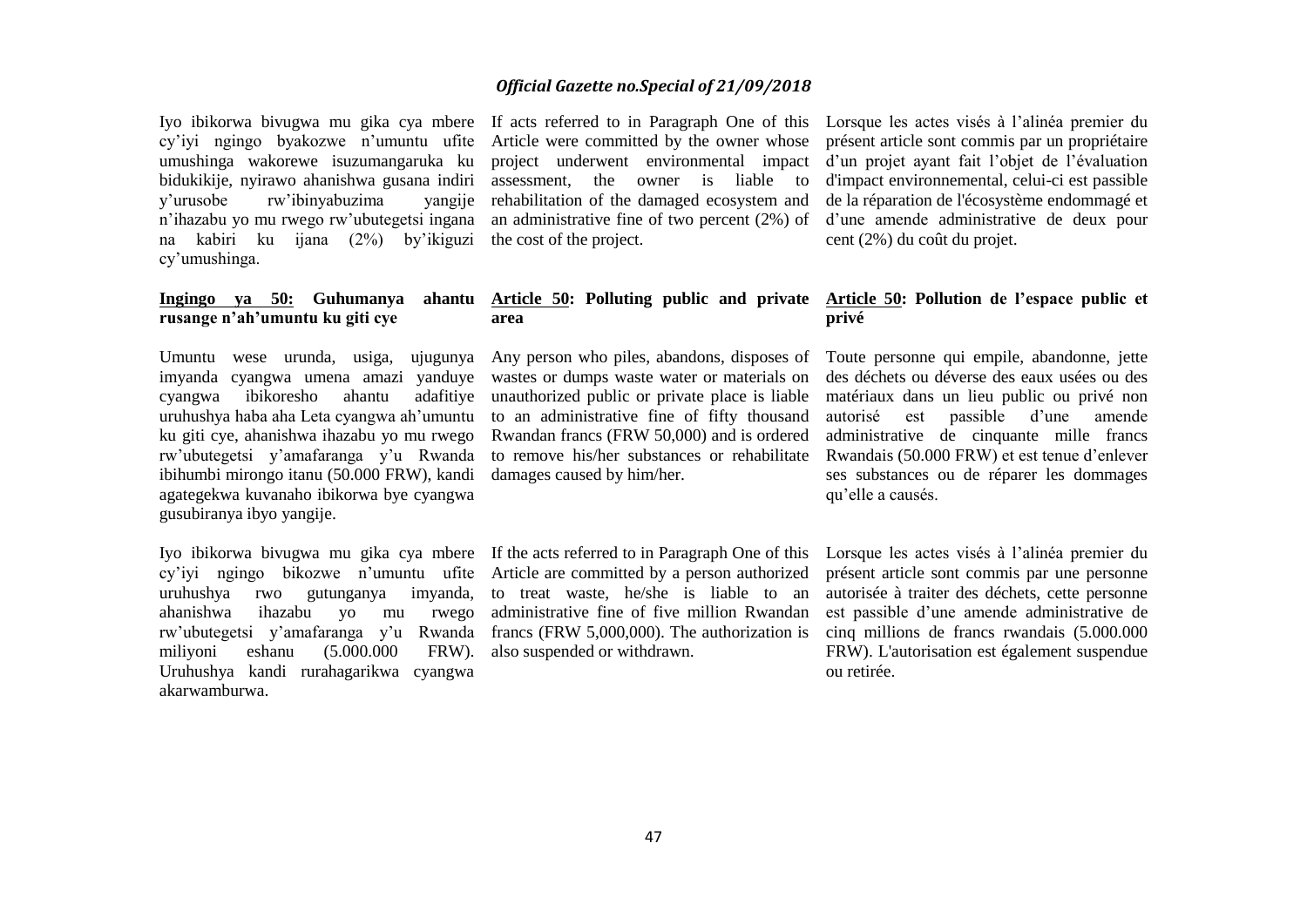administrative fine of ten thousand Rwandan

waste, crop residues, tyres and plastic materials is liable to an administrative fine of twenty five thousand Rwandan francs (FRW

compelled to clean the place.

**Article 52: Burning waste** 

**Ingingo ya 51: Guhumanya ahantu Article 51: Polluting public or private area Article 51: Pollution d'un lieu public ou rusange n'ah'abikorera imyanda ikomoka ku bantu by human wastes** 

ikimyira n'undi mwanda ukomoka ku bantu ahantu hatabugenewe ahanishwa ihazabu yo mu rwego rw'ubutegetsi y'amafaranga y'u Rwanda ibihumbi icumi (10,000 FRW) kandi ashobora gutegekwa gusukura aho hantu.

#### **Ingingo ya 52: Gutwika imyanda**

Umuntu wese utwika imyanda yo mu rugo binyuranyije n'amategeko, ibiyorero, amapine na pulasitiki, ahanishwa ihazabu yo mu rwego rw'ubutegetsi y'amafaranga y'u Rwanda ibihumbi makumyabiri na bitanu 25,000). (25.000 FRW).

#### **Ingingo ya 53: Guteza urusaku rurengeje Article 53: Causing noise pollution ibipimo**

Bitabangamiye ibiteganywa umuntu uteza urusaku rurengeje ibipimo angana n'ibihumbi magana atanu (500.000 500,000). FRW).

#### **Ingingo ya 54: Kubangamira igenzura**

Umuntu wese utinza ku bushake cyangwa

riteganya ibyaha n'ibihano muri rusange, Law determining offences and penalties in byagenwe ahanishwa ihazabu yo mu rwego pollution is liable to an administrative fine of rw'ubutegetsi y'amafaranga y'u Rwanda five hundred thousand Rwandan francs (FRW n'itegeko Without prejudice to the provisions of the general, any person who causes noise

#### **Article 54: Hindering inspection**

ubangamira igenzura, ahanishwa ihazabu yo inspection is liable to an administrative fine of entrave l'inspection, est passible d'une amende Any person who wilfully delays or hinders an Toute personne qui retarde délibérément ou

# **privé par les déchets humains**

Umuntu wese wituma, wihagarika, ucira, uta A person who defecates, urinates, spits or Une personne qui défèque, urine, crache ou discards mucus or any other human waste in jette la morve ou d'autres déchets humains à inappropriate place is liable to an un endroit inapproprié est passible d'une francs (FRW 10,000) and he/she may be rwandais (10.000 FRW) et peut être obligée de amende administrative de dix mille francs nettoyer la place.

#### **Article 52: Brûler les déchets**

Any person who unlawfully burns domestic Toute personne qui brûle illégalement les déchets ménagers, les résidus de cultures, les pneus et les matières plastiques est passible d'une amende administrative de vingt-cinq mille francs rwandais (25.000 FRW).

#### **Article 53: Pollution sonore**

Sans préjudice des dispositions de la loi déterminant les infractions et les peines en général, toute personne qui cause une pollution sonore est passible d'une amende administrative d'au moins cinq cent mille francs rwandais (500.000 FRW).

#### **Article 54: Entrave à l'inspection**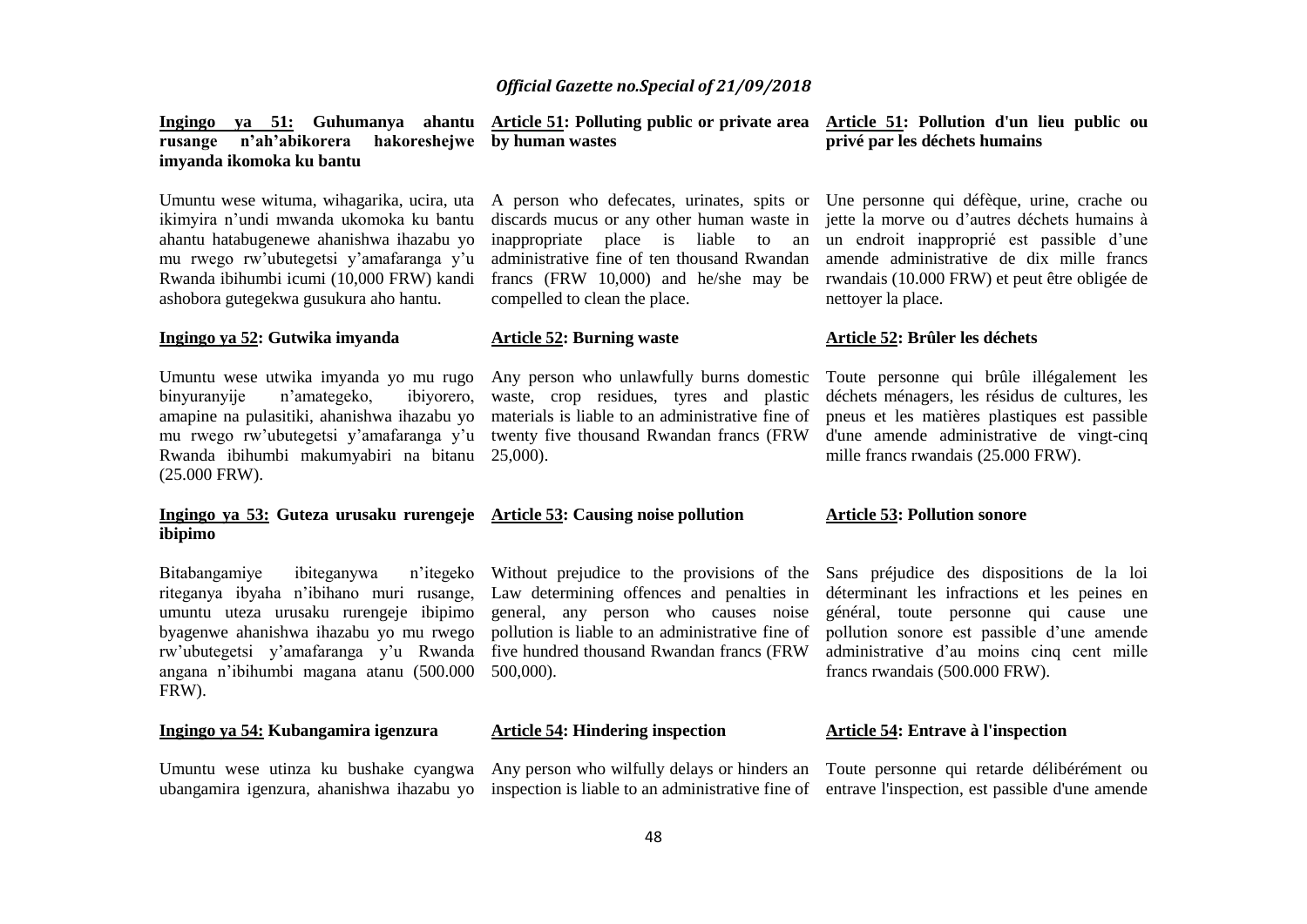mu rwego rw'ubutegetsi y'amafaranga y'u five hundred thousand Rwandan francs (FRW Rwanda ibihumbi magana atanu (500,000 500,000). Frw).

#### **Ingingo ya 55: Iyishyurwa ry'ihazabu**

**Icyiciro cya 3: Ibyaha n'ibihano** 

Ihazabu yose iteganyijwe muri iri tegeko ishyirwa kuri konti y'Ikigega cy'Igihugu cy'Ibidukikije (FONERWA).

**Article 55: Payment of a fine**

Environment (FONERWA).

**Section 3: Offences and penalties**

#### **Ingingo ya 56: Ubucuruzi, ubwikorezi no gucunga imyanda ihumanya**

Umuntu wese ugura, ugurisha, utumiza mu mahanga, ucisha mu gihugu, uhunika, uzika mu mazi, utaba, utwika cyangwa ukoresha ubundi buryo bwatuma imyanda ihumanya ishyirwa ahantu kandi ishobora kubangamira ubuzima bw'abantu cyangwa ibidukikije cyangwa ushyira umukono ku masezerano amuhesha uburenganzira bw'ibyo bikorwa, aba akoze icyaha. Iyo abihamijwe n'urukiko, ahanishwa igifungo kitari munsi y'imyaka irindwi (7) ariko kitarenze imyaka icumi (10) n'ihazabu y'amafaranga y'u Rwanda atari munsi ya miliyoni ijana (100.000.000 FRW) ariko atarenze miliyoni magana abiri (200.000.000 FRW).

# **management of toxic waste**

decomposition of toxic waste in a place and which may be harmful to human beings or environment or anyone who signs an for a term of not less than seven (7) years and not more than ten (10) years and a fine not less than one hundred million Rwandan francs (FRW 100,000,000) and not more than two hundred million Rwandan francs (FRW 200,000,000).

administrative de cinq cent mille francs rwandais (500.000 FRW).

#### **Article 55: Paiement d'amende**

Any fine provided under this Law is deposited Toute amende prévue par la présente loi est on bank account of the National Fund for versée sur le compte bancaire du Fond national de l'environnement (FONERWA).

**Section 3: Infractions et peines**

#### **Article 56: Trading, transportation and Article 56: Commercialisation, transport et gestion des déchets toxiques**

Any person who buys, sells, imports, conveys Toute personne qui achète, vend, importe, in transit, stores, immerses, buries, burns or transporte en transit, stocke, immerge, enfouit, uses any other means that may lead to brûle ou utilise tout autre moyen pouvant agreement authorizing him/her to carry out ou une personne qui signe un accord such activities, commits an offence. Upon l'autorisant d'effectuer de telles activités, conviction, he/she is liable to imprisonment commet une infraction. Lorsqu'elle en est conduire à la décomposition de déchets toxiques dans un endroit et susceptibles d'être nuisibles aux personnes ou à l'environnement reconnue coupable, elle est passible d'un emprisonnement d'au moins sept (7) ans mais ne dépassant pas dix (10) ans et d'une amende d'au moins cent millions de francs rwandais (100.000.000 FRW) mais ne dépassant pas deux cent millions de francs rwandais (200.000.000 FRW).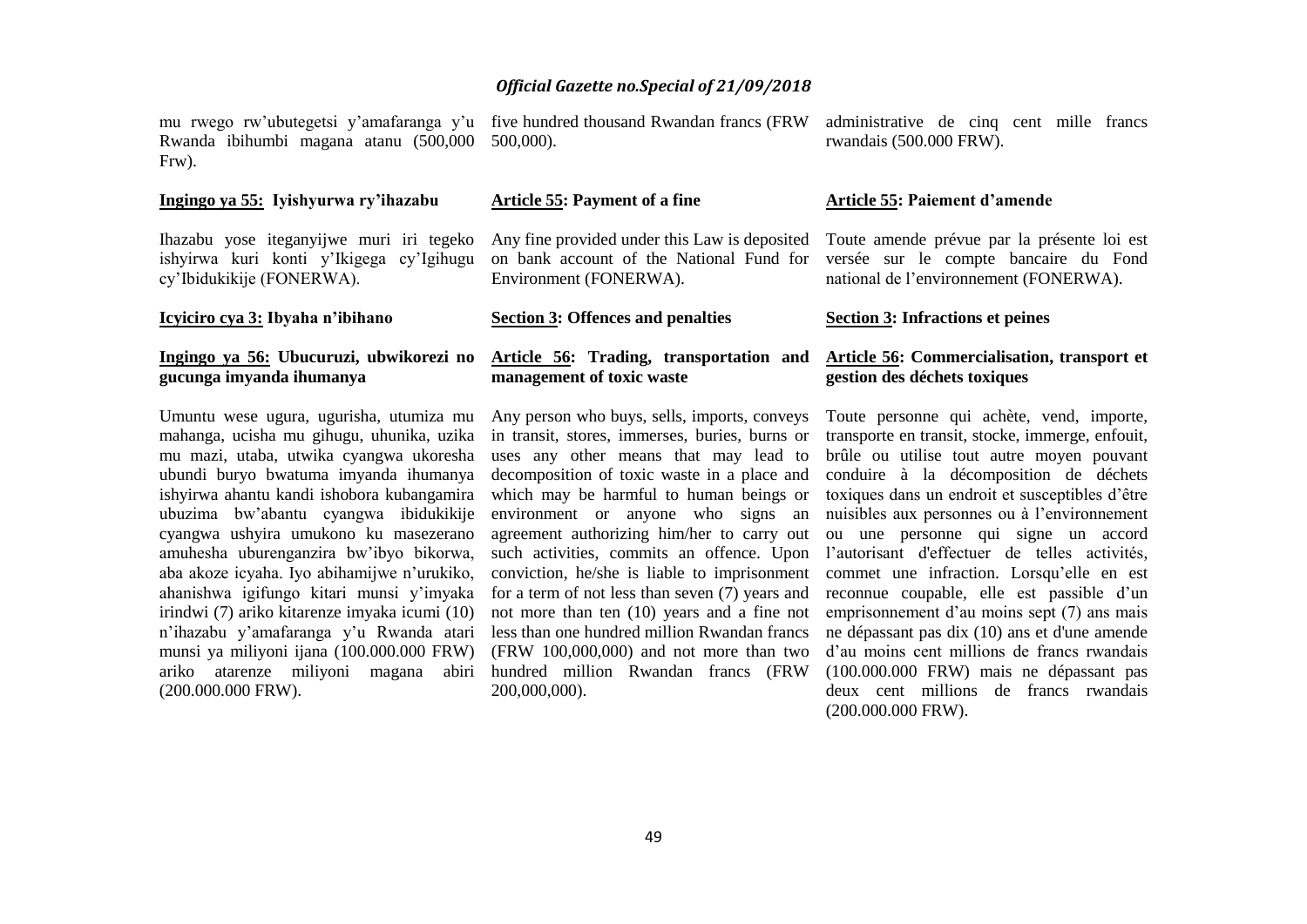| Ingingo ya 57: Gutumiza mu mahanga,<br>kuzika mu mazi, gutaba, gutwika cyangwa<br>gukoresha<br>ubundi<br>bwatuma<br>buryo<br>imyanda ibora                                                                                                                          | Article 57: Importing, immersing, burying,<br>burning of waste or using any other means<br>that cause their decomposition                                                                                                                                                                                     | Article 57:<br><b>Importation,</b><br>immersion,<br>enfouissement, incinération de déchets ou<br>utilisation de<br>tout autre moyen<br>de<br>décomposition                                                                                                                                                      |
|---------------------------------------------------------------------------------------------------------------------------------------------------------------------------------------------------------------------------------------------------------------------|---------------------------------------------------------------------------------------------------------------------------------------------------------------------------------------------------------------------------------------------------------------------------------------------------------------|-----------------------------------------------------------------------------------------------------------------------------------------------------------------------------------------------------------------------------------------------------------------------------------------------------------------|
| Umuntu wese:                                                                                                                                                                                                                                                        | Any person who:                                                                                                                                                                                                                                                                                               | Toute personne qui:                                                                                                                                                                                                                                                                                             |
| $1^{\circ}$ utumiza imyanda mu mahanga kandi $1^{\circ}$ imports waste without authorization,<br>atabifitiye<br>uruhushya<br>akayizana<br>mu<br>gihugu;                                                                                                             |                                                                                                                                                                                                                                                                                                               | 1° importe les déchets sans autorisation;                                                                                                                                                                                                                                                                       |
| 2° uzika mu mazi, utaba, utwika cyangwa<br>ukoresha ubundi buryo ubwo ari bwo<br>bwose bwatuma imyanda iyongera ahantu<br>hahehereye;                                                                                                                               | $2^{\circ}$ immerses, buries, burns or uses any other $2^{\circ}$<br>means that may cause decomposition of<br>waste in a damp place,                                                                                                                                                                          | immerge, enfouit, incinère les déchets ou<br>recourt à tout autre procédé de leur<br>décomposition dans un endroit humide,                                                                                                                                                                                      |
| aba akoze icyaha.                                                                                                                                                                                                                                                   | commits an offence.                                                                                                                                                                                                                                                                                           | commet une infraction.                                                                                                                                                                                                                                                                                          |
| abihamijwe n'urukiko,<br>ahanishwa<br>Iyo<br>igifungo kitari munsi y'imyaka itatu (3) ariko<br>kitarenze imyaka itanu (5) n'ihazabu<br>y'amafaranga y'u Rwanda atari munsi ya<br>miliyoni eshanu (5.000.000 FRW) ariko<br>atarenze miliyoni icumi (10.000.000 FRW). | Upon conviction, he/she is liable to<br>imprisonment for a term of not less than three<br>$(3)$ years and not more than five $(5)$ years and<br>a fine of not less than five million Rwandan<br>francs (FRW $5,000,000$ ) and not more than<br>million<br>Rwandan<br>francs<br>(FRW<br>ten<br>$10,000,000$ ). | Lorsqu'elle en est reconnue coupable, elle est<br>passible d'un emprisonnement d'au moins<br>trois (3) ans mais ne dépassant pas cinq (5) ans<br>et d'une amende d'au moins cinq millions de<br>francs rwandais (5.000.000 FRW) mais ne<br>dépassant pas dix millions de francs rwandais<br>$(10.000.000$ FRW). |
| Ingingo ya 58:<br>Guhiga,<br>kugurisha,<br>gukomeretsa cyangwa kwica inyamaswa<br>yo mu bwoko bw'inyamaswa bukomye                                                                                                                                                  | Article 58: Hunting, selling, injuring or<br>killing a protected animal species                                                                                                                                                                                                                               | Article 58: Chasser, vendre, blesser ou tuer<br>une espèce animale protégée                                                                                                                                                                                                                                     |
| Umuntu wese uhiga, ugurisha, ukomeretsa<br>cyangwa wica inyamaswa yo mu bwoko<br>bw'inyamaswa bukomye n'ibizikomokaho,<br>aba akoze icyaha. Iyo abihamijwe n'urukiko,<br>ahanishwa igifungo kitari munsi y'imyaka                                                   | Any person who hunts, sells, injures or kills a<br>protected animal species and products thereof,<br>commits an offence. Upon conviction, he/she<br>is liable to imprisonment for a term of not less<br>than five (5) years and not more than seven                                                           | Toute personne qui chasse, vend, blesse ou tue<br>une espèce animale protégée et ses produits,<br>commet une infraction. Lorsqu'elle en est<br>reconnue coupable, elle est passible d'un<br>emprisonmement d'au moins cinq (5) ans mais                                                                         |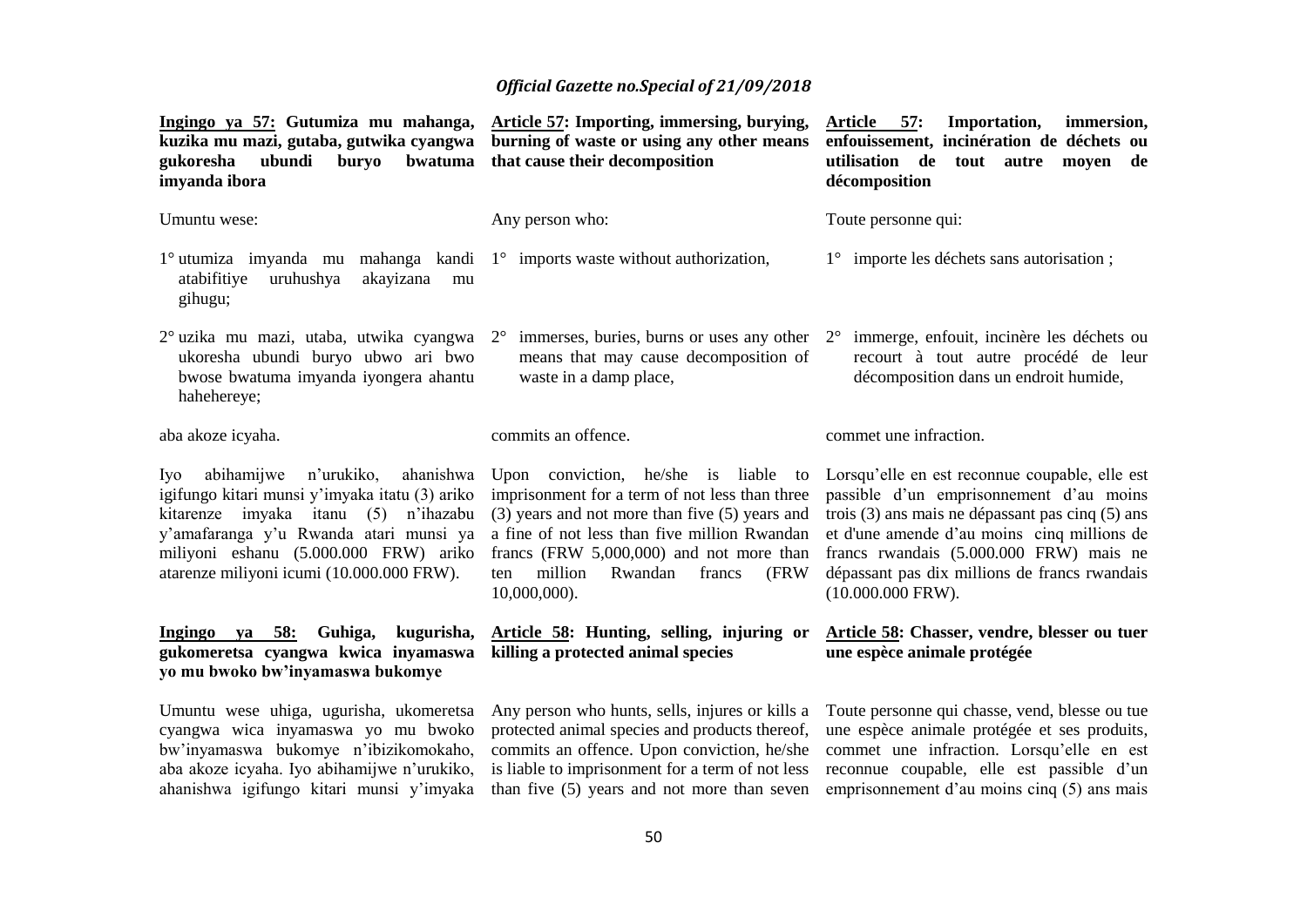itanu (5) ariko kitarenze imyaka irindwi (7) n'ihazabu y'amafaranga y'u Rwanda atari munsi ya miliyoni eshanu (5.000.000 FRW) ariko atarenze miliyoni zirindwi (7.000.000 FRW).

#### **Ingingo ya 59: Kurandura cyangwa gutema ikimera gikomye**

Umuntu wese utuma ibimera bikomye bipfa, ubisenya, ubisarura cyangwa ubyangiza, aba akoze icyaha. Iyo abihamijwe n'urukiko, ahanishwa igifungo kitari munsi y'imyaka itatu (3) ariko kitarenze imyaka itanu (5) n'ihazabu y'amafaranga y'u Rwanda atari munsi ya miliyoni imwe (1.000.000 FRW) ariko atarenze miliyoni eshatu (3.000.000 FRW).

#### **Ingingo ya 60: Gushyira ku butaka buhehereye ubwoko bw'ibimera cyangwa inyamaswa utabiherewe uruhushya**

Umuntu wese ushyira ahantu hahehereye ubwoko bw'ibimera cyangwa inyamaswa bwaba buturutse imbere mu gihugu cyangwa hanze atabanje kubihererwa uruhushya n'ubuyobozi bubifitiye ububasha, aba akoze icyaha. Iyo abihamijwe n'urukiko, ahanishwa igifungo kitari munsi y'imyaka itatu (3) ariko kitarenze imyaka itanu (5) n'ihazabu y'amafaranga y'u Rwanda atari munsi ya miliyoni imwe (1.000.000 FRW) ariko atarenze miliyoni eshatu (3.000.000 FRW).

Rwandan francs (FRW 5,000,000) and not (FRW 7,000,000).

# **protected plant species**

protected plants, harvests or damages them, commits an offence. Upon conviction, he/she is liable to imprisonment for a term of not less than three  $(3)$  years and not more than five  $(5)$ years and a fine of not less than one million Rwandan francs (FRW 1,000,000) and not (FRW 3,000,000).

#### **Article 60: Unauthorized introduction of plant or animal species into wetlands**

Any person who introduces plants or animal species whether alien or indigenous into wetlands without prior authorization of the competent authority, commits an offence. Upon conviction, he/she is liable to imprisonment for a term of not less than three (3) years and not more than five (5) years and a fine not less than one million Rwandan francs (FRW 1,000,000) and not more than three million Rwandan francs (FRW 3,000,000).

(7) years and a fine not less than five million ne dépassant pas sept (7) ans et d'une amende more than seven million Rwandan francs (5.000.000 FRW) mais ne dépassant pas sept d'au moins cinq millions de francs rwandais millions de francs rwandais (7.000.000 FRW).

#### **Article 59: Uprooting or cutting a Article 59: Déraciner ou couper une espèce végétale protégée**

Any person who causes death, destroys Toute personne qui fait périr, détruit des more than three million Rwandan francs (1.000.000 FRW) mais ne dépassant pas trois végétaux protégés, les récoltes ou les abîme commet une infraction. Lorsqu'elle en est reconnue coupable, elle est passible d'un emprisonnement d'au moins trois (3) ans mais ne dépassant pas cinq (5) ans et d'une amende d'au moins un million de francs rwandais millions de francs rwandais (3.000.000 FRW).

#### **Article 60: Introduction non autorisée d'espèces végétales et animales dans les zones humides**

Toute personne qui introduit des espèces végétales ou animales exotiques ou indigènes dans les zones humides sans autorisation préalable de l'autorité compétente, commet une infraction. Lorsqu'elle en est reconnue coupable, elle est passible d'un emprisonnement d'au moins trois (3) ans mais ne dépassant pas cinq (5) ans et d'une amende d'au moins d'un million de francs rwandais (1.000.000 FRW) mais ne dépassant pas trois millions de francs rwandais (3.000.000 FRW).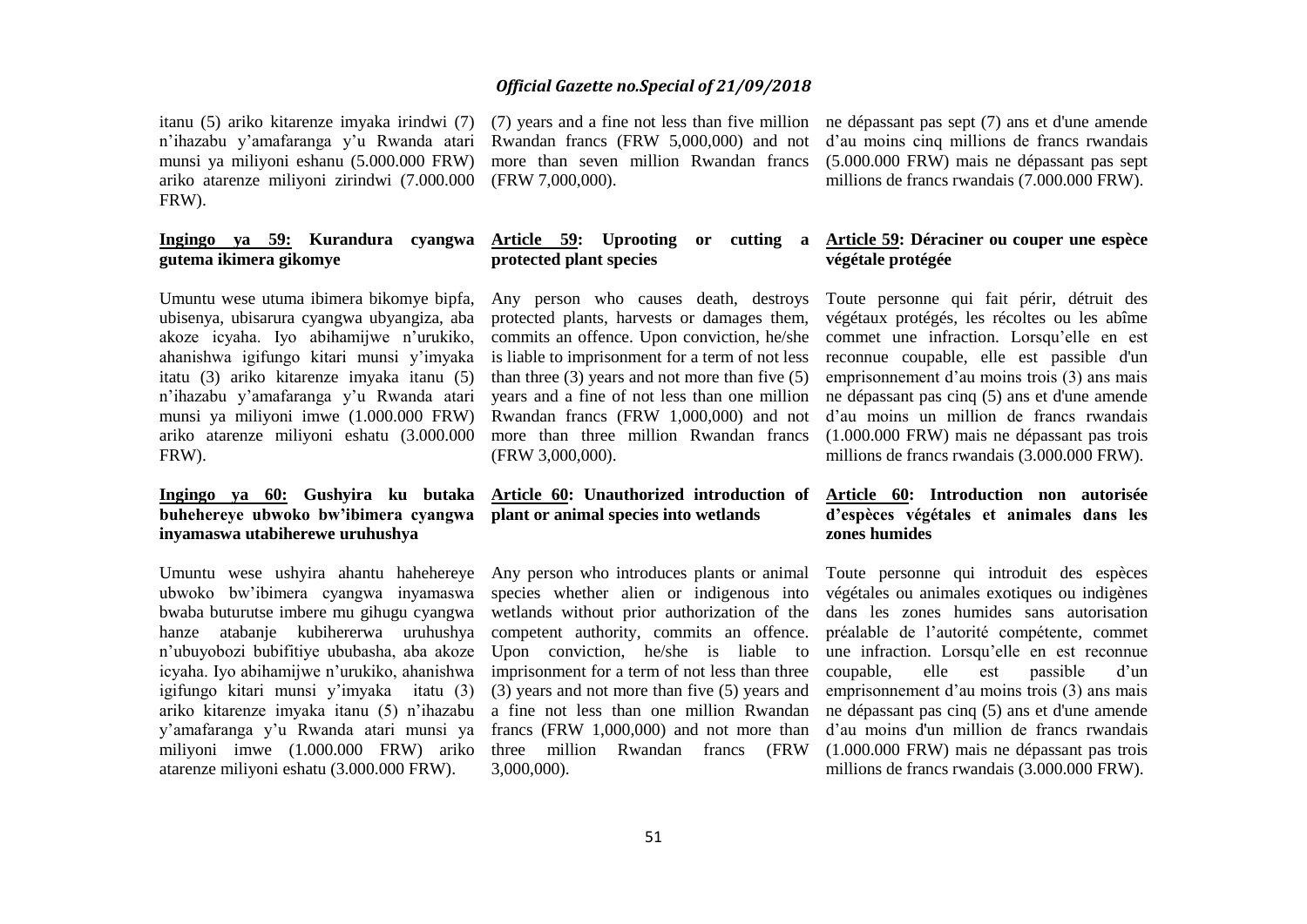| UMUTWE WA VII: UBUGENZUZI<br>N'UBUBASHA BW'UBUGENZACYAHA<br><b>KU BIDUKIKIJE</b>                                                                                          | <b>CHAPTER VII:</b><br><b>INSPECTION AND</b><br><b>CRIMINAL INVESTIGATION POWER</b><br>IN ENVIRONMENTAL MATTERS                                                                | <b>CHAPITRE</b><br>VII:<br><b>INSPECTION</b><br>ET<br>POUVOIR D'ENQUÊTE CRIMINELLE<br>EN MATIÈRE ENVIRONNEMENTALE                                                                                                   |
|---------------------------------------------------------------------------------------------------------------------------------------------------------------------------|--------------------------------------------------------------------------------------------------------------------------------------------------------------------------------|---------------------------------------------------------------------------------------------------------------------------------------------------------------------------------------------------------------------|
| Ingingo ya 61: Abakozi bafite ububasha Article 61: Staff with inspection capacity<br>bwo gukora ubugenzuzi                                                                |                                                                                                                                                                                | Article 61: Employés dotés de qualité de<br>faire l'inspection                                                                                                                                                      |
| Abakozi bafite gukurikirana imicungire<br>y'ibidukikije mu nshingano zabo mu nzego<br>bakoreramo, bafite ububasha bwo gukora<br>ubugenzuzi. Abo bakozi ni aba bakurikira: | Staff in charge of environmental management<br>in their respective institutions are entrusted<br>with the capacity to carry out inspection.<br>Those employees are as follows: | Les employés chargés de la gestion de<br>l'environnement<br>dans<br>leurs<br>institutions<br>respectives sont dotés de la qualité de faire<br>l'inspection. Ces employés sont les suivants :                        |
| abakozi b'Ikigo;<br>$1^{\circ}$                                                                                                                                           | 1 <sup>°</sup> staff of the Authority;                                                                                                                                         | 1 <sup>°</sup> le personnel de l'Office;                                                                                                                                                                            |
| abakozi b'Umujyi wa Kigali<br>$2^{\circ}$<br>n'ab'Akarere.                                                                                                                | 2 <sup>°</sup> staff of the City of Kigali and those of<br>the district.                                                                                                       | 2 <sup>°</sup> le personnel de la Ville de Kigali et<br>celui du district.                                                                                                                                          |
| gishyiraho<br>amabwiriza<br>Ikigo<br>agena<br>imitunganyirize y'ubugenzuzi.                                                                                               | The Authority puts in place instructions<br>governing inspection process.                                                                                                      | L'Office édicte les directives relatives aux<br>procédures d'inspection.                                                                                                                                            |
| Ingingo ya 62: Ububasha bw'abakora Article 62: Powers of the inspectors<br>ubugenzuzi                                                                                     |                                                                                                                                                                                | <b>Article 62: Pouvoirs des inspecteurs</b>                                                                                                                                                                         |
| Abakora<br>ubugenzuzi<br>bafite<br>bukurikira:                                                                                                                            | ububasha Inspectors have the following powers:                                                                                                                                 | Les inspecteurs ont les pouvoirs suivants:                                                                                                                                                                          |
| kugenzura<br>inyubako,<br>inganda,<br>ububiko, amangazini n'aho ibintu<br>bigurishirizwa, ubwubatsi, amazu,<br>imashini, imodoka, ibyuma n'imiti;                         | to inspect installations, factories, stores,<br>$1^{\circ}$<br>shops and retail outlets, construction,<br>houses, machines, vehicles, devices and<br>products;                 | $1^\circ$ inspecter les installations, les industries, les<br>dépôts, les magasins et points de vente au<br>détail, la construction, les maisons, les<br>machines, les véhicules, les appareils et les<br>produits; |
| kugenzura inyandiko<br>zerekeranye<br>$2^{\circ}$<br>n'imikorere y'uruganda;                                                                                              | to inspect records relating<br>$2^{\circ}$<br>operations of the factory;                                                                                                       | to the $2^{\circ}$ examiner les dossiers relatifs aux opérations<br>de l'industrie;                                                                                                                                 |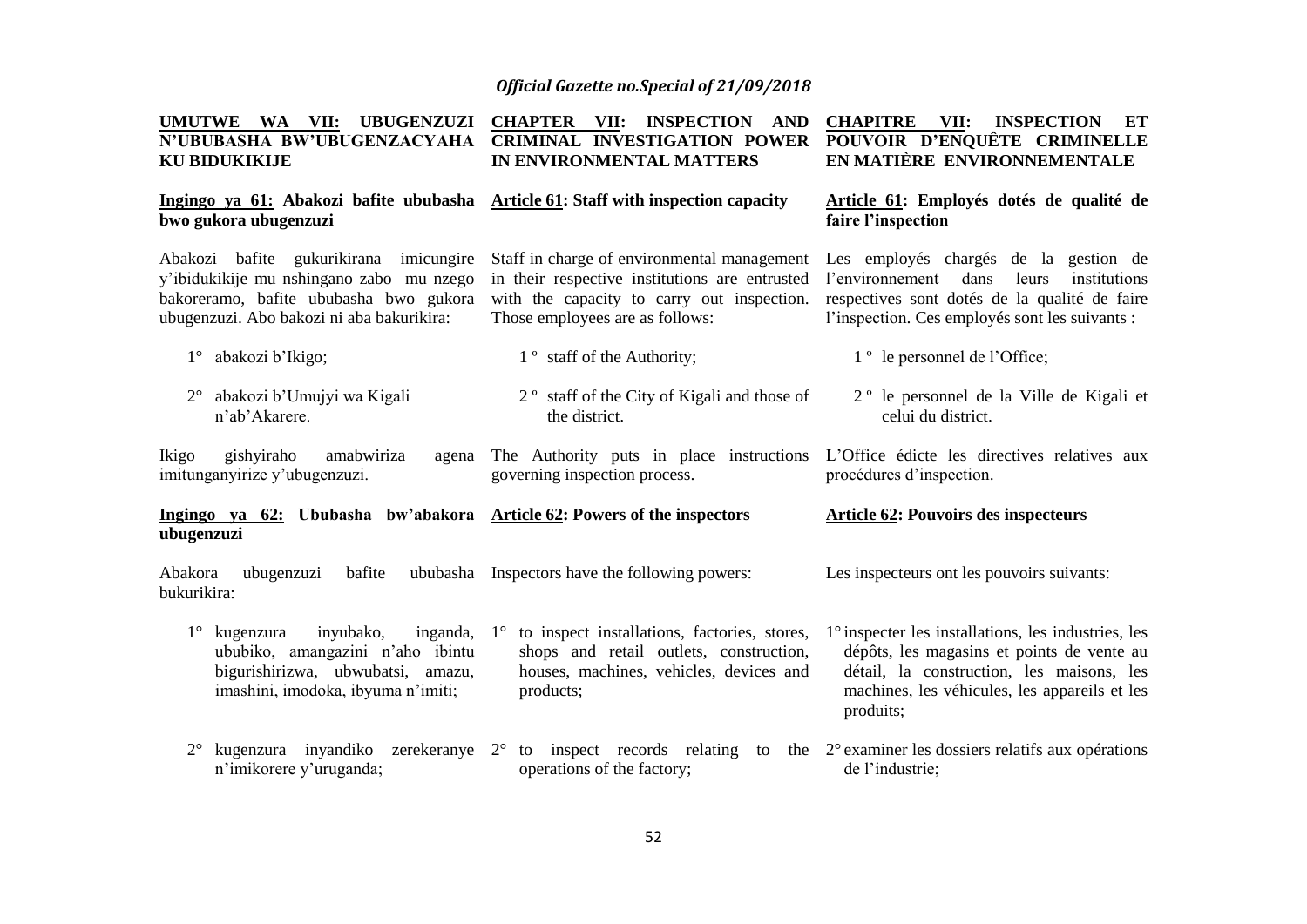| gufata ku bintu bikekwaho kwangiza<br>$3^\circ$<br>ibidukikije, gupima, gutwara no<br>gukora ubushakashatsi busabwa;               | $3^{\circ}$ to take a sample of elements suspected of $3^{\circ}$ recueillir l'échantillon d'éléments suspectés<br>degrading environment, measure, take<br>and conduct a required research; | de dégrader l'environnement, mesurer,<br>prendre et mener des recherches requises;                                                       |
|------------------------------------------------------------------------------------------------------------------------------------|---------------------------------------------------------------------------------------------------------------------------------------------------------------------------------------------|------------------------------------------------------------------------------------------------------------------------------------------|
| guhagarika by'agateganyo cyangwa<br>$4^\circ$<br>ibikorwa<br>n'ibikoresho<br>gufunga<br>bigaragara ko byangiza ibidukikije;        | to provisionally suspend or ban activities<br>$4^{\circ}$<br>or materials considered to degrade the<br>environment;                                                                         | 4° suspendre provisoirement ou interdire les<br>activités<br>semblent<br>qui<br>dégrader<br>l'environnement;                             |
| $5^\circ$<br>ihazabu<br>yo mu rwego<br>guca<br>rw'ubutegetsi iteganywa n'iri tegeko.                                               | for under this Law                                                                                                                                                                          | $5^{\circ}$ to impose an administrative fine provided $5^{\circ}$ imposer une amande administrative prévue<br>par la présente loi.       |
| Ingingo ya 63: Itangwa ry'ububasha bwo<br>kugenza ibyaha                                                                           | Article 63: Granting the power of criminal Article 63: Attribution<br>investigation                                                                                                         | du<br>pouvoir<br>d'enquête criminelle                                                                                                    |
| Iteka rya Minisitiri ufite ubutabera mu<br>nshingano ze riha bamwe mu bakozi b'Ikigo<br>ububasha bwo kugenza ibyaha ku bidukikije. | An Order of the Minister in charge of justice<br>grants some of staff members of the Authority<br>the power of criminal investigation in                                                    | Un arrêté du ministre ayant la justice dans ses<br>attributions confère le pouvoir d'enquête<br>criminelle en matière environnementale à |
|                                                                                                                                    | environmental matters.                                                                                                                                                                      | certains employés de l'Office.                                                                                                           |
| UMUTWE WA VIII: INGINGO ZISOZA                                                                                                     | <b>CHAPTER VIII: FINAL PROVISIONS</b>                                                                                                                                                       | <b>DISPOSITIONS</b><br><b>CHAPITRE</b><br>VIII:<br><b>FINALES</b>                                                                        |
| Ingingo ya 64: Itegurwa,<br>isuzumwa<br>n'itorwa by'iri tegeko                                                                     | adoption of this Law                                                                                                                                                                        | Article 64: Drafting, consideration and Article 64: Initiation, examen et adoption<br>de la présente loi                                 |
| Iri<br>tegeko<br>ryateguwe<br>rurimi<br>mu<br>rw'icyongereza, risuzumwa kandi ritorwa mu<br>rurimi rw'Ikinyarwanda.                | This Law was drafted in English, considered<br>and adopted in Ikinyarwanda.                                                                                                                 | La présente loi a été initiée en anglais,<br>examinée et adoptée en Ikinyarwanda.                                                        |
| Ingingo ya 65: Ivanwaho ry'ingingo<br>z'amategeko zinyuranyije n'iri tegeko                                                        | <b>Article 65: Repealing provision</b>                                                                                                                                                      | <b>Article 65: Disposition abrogatoire</b>                                                                                               |